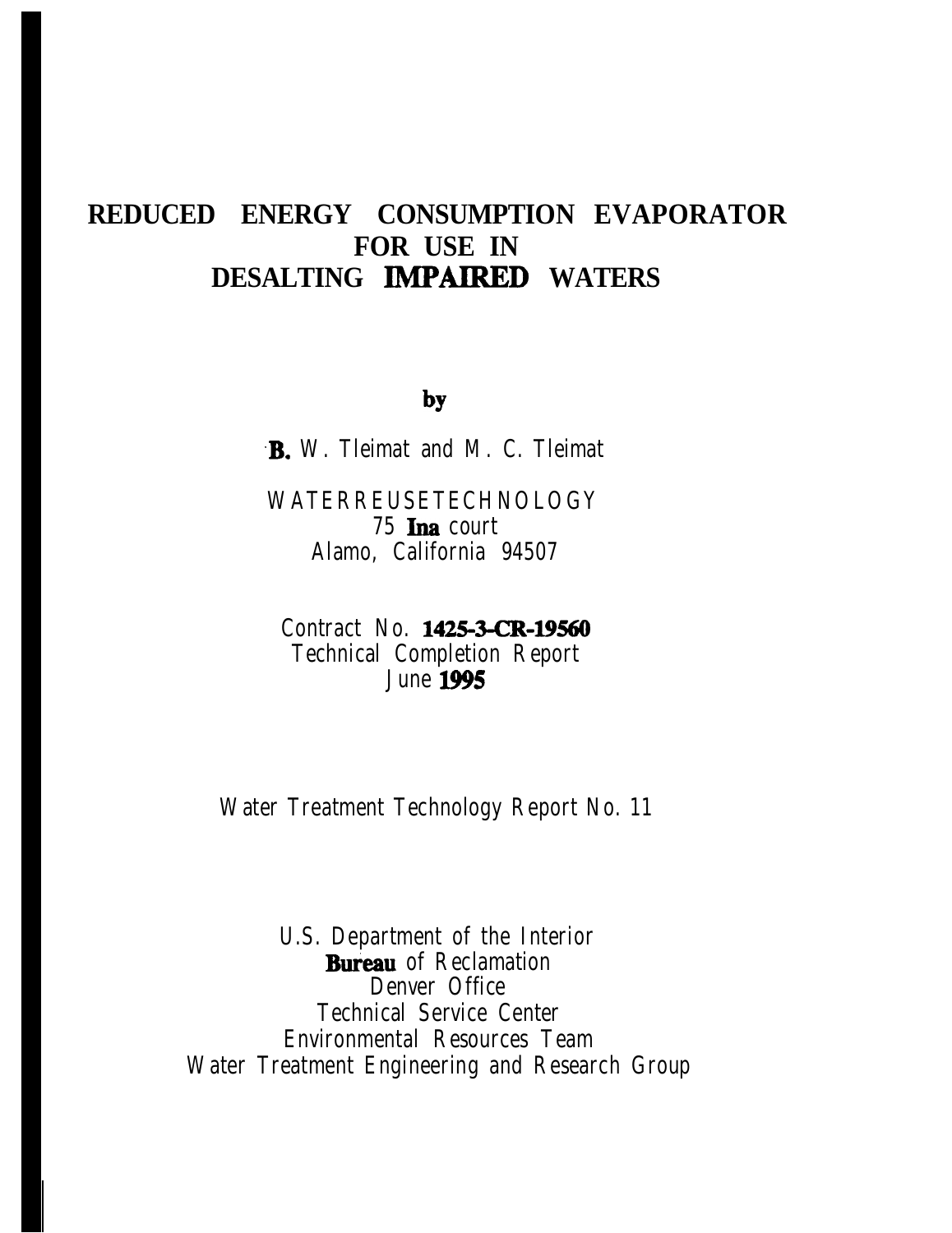| <b>DOCUMENTATION</b><br>REPORT                                                                                                                                                             | Form Approved<br>OMB NO0704-0188            |                                                 |                                                                                                                                                                                                                                                                                                                                                                                                                                                                                                                                                                                                                                                                                                                                                                                                                                                                                                                                                                                                                                                                                |
|--------------------------------------------------------------------------------------------------------------------------------------------------------------------------------------------|---------------------------------------------|-------------------------------------------------|--------------------------------------------------------------------------------------------------------------------------------------------------------------------------------------------------------------------------------------------------------------------------------------------------------------------------------------------------------------------------------------------------------------------------------------------------------------------------------------------------------------------------------------------------------------------------------------------------------------------------------------------------------------------------------------------------------------------------------------------------------------------------------------------------------------------------------------------------------------------------------------------------------------------------------------------------------------------------------------------------------------------------------------------------------------------------------|
| Davis Highway, Suit 1204, Arlington VA 222024302. and to the Office of Management and Budget, Paperwork Reduction Report (0704-0188), Washington DC 20603.                                 |                                             |                                                 | Public reporting burden for this collection of information is setimated to average 1 hour per response, including the time for reviewing instructions, searching existing data sources,<br>gathering and maintaining the data needed, and completing and reviewing the collection of information. Send comments regarding this burden estimate or any other aspect of this<br>collection of information, including auggestions for reducing this burden to Washington Headquerters Services, Directorate for Information Operations and Reports, 1216 Jefferson                                                                                                                                                                                                                                                                                                                                                                                                                                                                                                                |
| 1. AGENCY USE ONLY Low Blank                                                                                                                                                               | Report Date<br>June 1995                    | <b>3 REPORT TYPE AND DATES COVERED</b><br>Final |                                                                                                                                                                                                                                                                                                                                                                                                                                                                                                                                                                                                                                                                                                                                                                                                                                                                                                                                                                                                                                                                                |
| <b>4. TITLE AND SUBTITLE</b>                                                                                                                                                               |                                             |                                                 | <b>6. FUNDING NUMBERS</b>                                                                                                                                                                                                                                                                                                                                                                                                                                                                                                                                                                                                                                                                                                                                                                                                                                                                                                                                                                                                                                                      |
| Reduced Energy <b>Consumption Evaporator</b><br>for Use in<br><b>Desalting Impaired Waters</b>                                                                                             |                                             |                                                 | Contract No.<br>1425-3-CR-19560                                                                                                                                                                                                                                                                                                                                                                                                                                                                                                                                                                                                                                                                                                                                                                                                                                                                                                                                                                                                                                                |
| B. AUTHOR(S)<br>B.W. Tleimat and M.C. Tleimat                                                                                                                                              |                                             |                                                 |                                                                                                                                                                                                                                                                                                                                                                                                                                                                                                                                                                                                                                                                                                                                                                                                                                                                                                                                                                                                                                                                                |
| 7. PERFORMING ORGANIZATION NAME(S) AND ADDRESS(ES)<br>Water Reuse Technology (WRT)<br>75 Ina Court<br>Alamo. <b>California</b> 94507                                                       |                                             | ٠                                               | <b>PERFORMING ORGANIZATION</b><br>8<br><b>REPORT NUMBER</b>                                                                                                                                                                                                                                                                                                                                                                                                                                                                                                                                                                                                                                                                                                                                                                                                                                                                                                                                                                                                                    |
| 9. SPONSORING/MONITORING AGENCY NAME(S) AND ADDRESS(ES)<br>Co-sponsored by WRT and the Bureau of Reclamation,<br>Denver Federal <b>Center</b><br>PO Box 25007                              |                                             |                                                 | 10. SPONSORING/MONITORING<br>AGENCY REPORT NUMBER<br><b>Water Treatment</b><br>Technology Program                                                                                                                                                                                                                                                                                                                                                                                                                                                                                                                                                                                                                                                                                                                                                                                                                                                                                                                                                                              |
| Denver, CO 802250007                                                                                                                                                                       |                                             |                                                 | Report No. 11                                                                                                                                                                                                                                                                                                                                                                                                                                                                                                                                                                                                                                                                                                                                                                                                                                                                                                                                                                                                                                                                  |
| 12a. DISTRIBUTI ON/AVAILABILITY STATEMENT<br>Available from the National Technical Information Service,<br><b>Operations</b> Division, 5285 Port Royal Road<br>Springfield, Virginia 22161 |                                             |                                                 | <b>12b. DISTRIBUTION CODE</b>                                                                                                                                                                                                                                                                                                                                                                                                                                                                                                                                                                                                                                                                                                                                                                                                                                                                                                                                                                                                                                                  |
| 13. ABSTRACT (Meximum 200 words)<br>expected to be as low as 3.2 $kWhr/m^3$ (42 $kWhr/kgal$ ) for rotor and compressor.                                                                    |                                             |                                                 | The basic objective of this program is to demonstrate significant savings in energy consumption by the use of the wiped film<br>rotating disk (WFRD) evaporator in a five-effect vapor compression distillation (MEVCD) system to recover the maximum<br>amount of water from agricultural drainage water and other impaired waters. Tests were conducted using a 10,000 ppn<br>aqueous solution of sodium sulfate and sodium chloride to simulate the composition of agricultural drainage water in the Sau<br>Joaquin Valley, California. The feed was concentrated by a factor ranging from 15 to 20 resulting in a blowdown salinity of<br>150,000 to 200,000 ppm. The results showed the presence of dissolved salts has significant influence on energy consumption by<br>the compressor of e <b>commercial 60,000</b> gal/day VCD unit tested at Los Banos, California. The specific energy consumption by<br>the rotor was found to be a function of condensate $f_{\text{lux}}$ . At a design flux of 38 kg/hrm <sup>2</sup> , the energy consumption by the rotor is |
| 14. SUBJECT TERMS- *<br>desalting/distillation/                                                                                                                                            |                                             |                                                 | 16. NUMBER OF PAGES<br>41                                                                                                                                                                                                                                                                                                                                                                                                                                                                                                                                                                                                                                                                                                                                                                                                                                                                                                                                                                                                                                                      |
| agricultural drainage/ii waters/San Joaquin Valley                                                                                                                                         |                                             |                                                 | 16. PRICE CODE                                                                                                                                                                                                                                                                                                                                                                                                                                                                                                                                                                                                                                                                                                                                                                                                                                                                                                                                                                                                                                                                 |
| SECURITY CLASSIFICATION<br>OF REPORT                                                                                                                                                       | 18. SECURITY CLASSIFICATION<br>OF THIS PAGE | 19. SECURITY CLASSIFICATION<br>OF ABSTRACT      | 20. <b>LIMITATION OF ABSTRACT</b>                                                                                                                                                                                                                                                                                                                                                                                                                                                                                                                                                                                                                                                                                                                                                                                                                                                                                                                                                                                                                                              |
| UL                                                                                                                                                                                         | $\mathbf{U}$                                | UL                                              | UL                                                                                                                                                                                                                                                                                                                                                                                                                                                                                                                                                                                                                                                                                                                                                                                                                                                                                                                                                                                                                                                                             |
| NSN 7540-01-280-5500                                                                                                                                                                       |                                             |                                                 | Standard Form 288 (Rev. 2-89)                                                                                                                                                                                                                                                                                                                                                                                                                                                                                                                                                                                                                                                                                                                                                                                                                                                                                                                                                                                                                                                  |

weaverster POTTT 2 8 8 1799<br>Prescribed by ANSE 8td, 229-18<br>208-102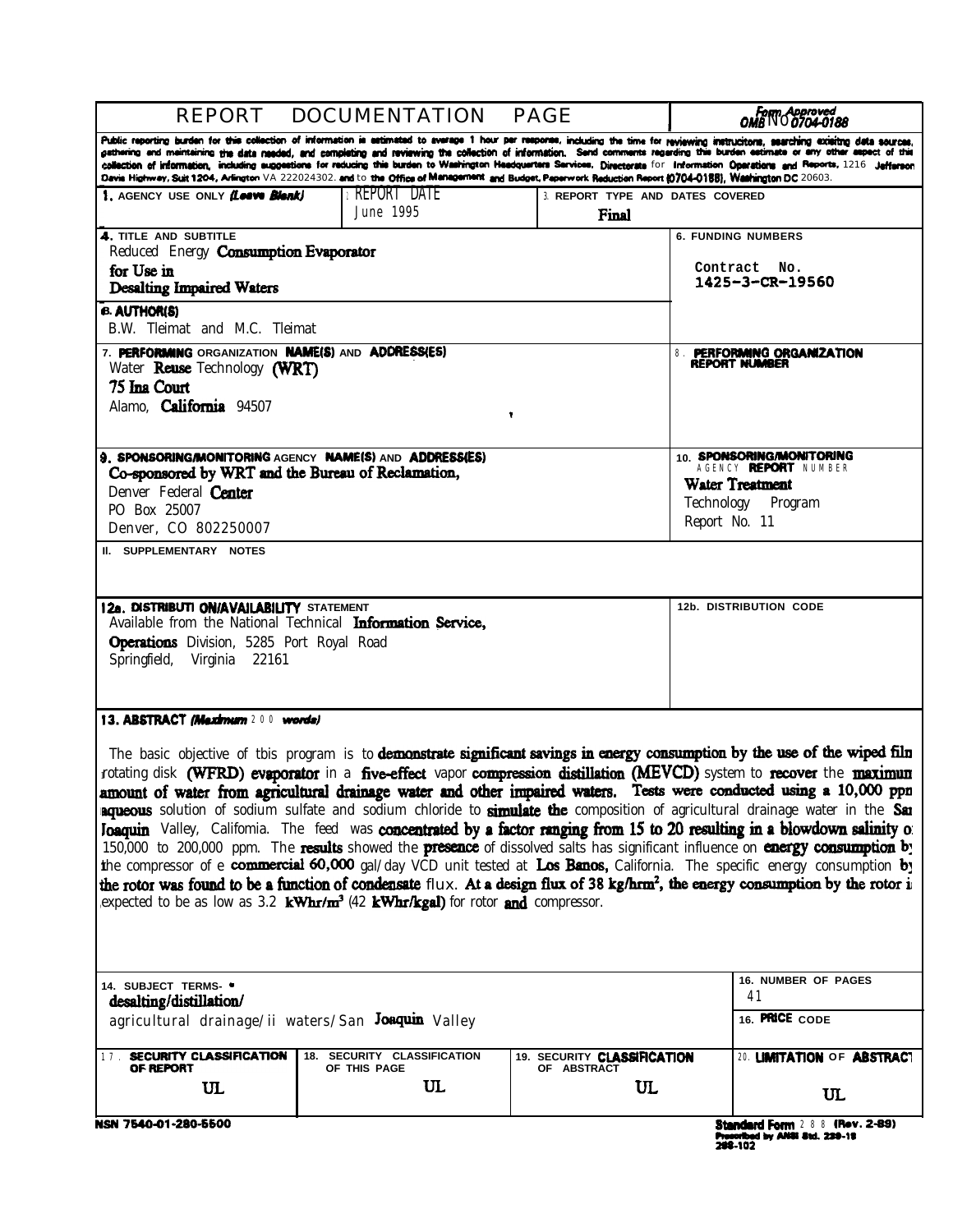# **REDUCED ENERGY CONSUMPTION EVAPORATOR FOR USE IN DESALTING IMPAIRED WATERS**

bY

**'B. W. Tleimat and M. C. Tleimat**

**WATERREUSETECHNOLOGY 75 Ina court Alamo, California 94507**

**Contract No. 1425-3-CR-19560 Technical Completion Report June 1995**

**Water Treatment Technology Report No. 11**

**U.S. Department of the Interior Bureau of Reclamation Denver Office Technical Service Center Environmental Resources Team Water Treatment Engineering and Research Group**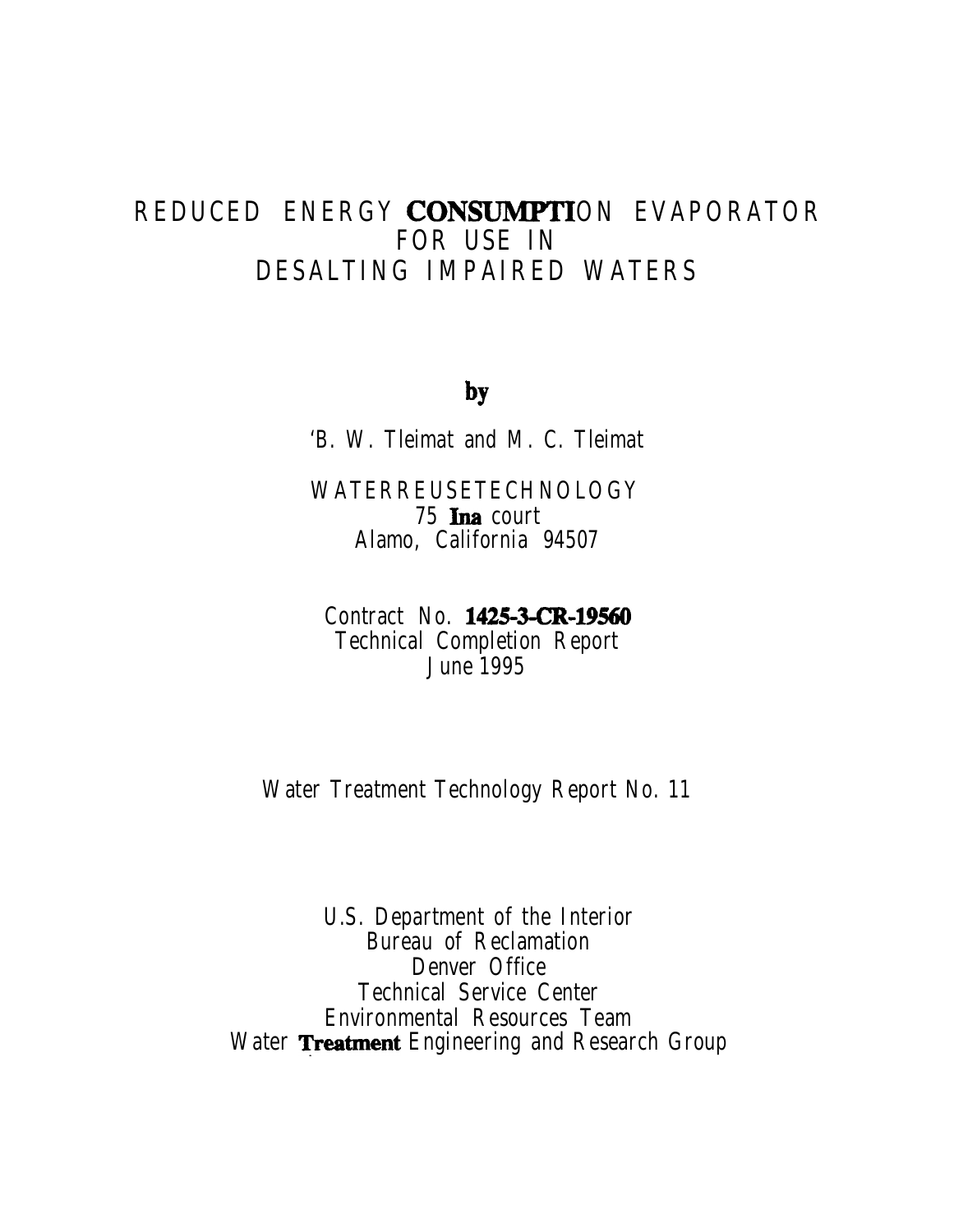*Bureau of Reclamation Mission Statement*

The mission of the Bureau of Reclamation is to manage, develop, and protect water and related resources in an environmentally and economically sound manner in the interest of the **American** public.

### *U.S. Department of the Interior Mission Statement*

As the Nation's principal conservation agency, the Department of the Interior has responsibility for most of our nationally-owned public lands and natural resources. This includes fostering sound use of our land and water resources; protecting our fish, wildlife, and biological diversity; preserving the environmental and cultural values of our national parks and historical places; and providing for the **enjoyment** of life through outdoor recreation. The Department assesses our energy and mineral resources and works to ensure that their development is in the **best** interests of all people by encouraging stewardship and citizen participation in their care. The Department also has a major responsibility for American Indian reservation communities and for people who live in island territories under U.S. Administration.

#### **Disclaimer**

The informatioa contained in this report regarding commercial products or firms may not be used for **advertising or promotional** purposes and is not to be construed as au endorsement of any product or firm by the Bureau of Reclamation.

The information contained in this report was developed for the Bureau of Reclamation: a0 warranty as to the **accuracy, usefulness**, or completeness is expressed or implied.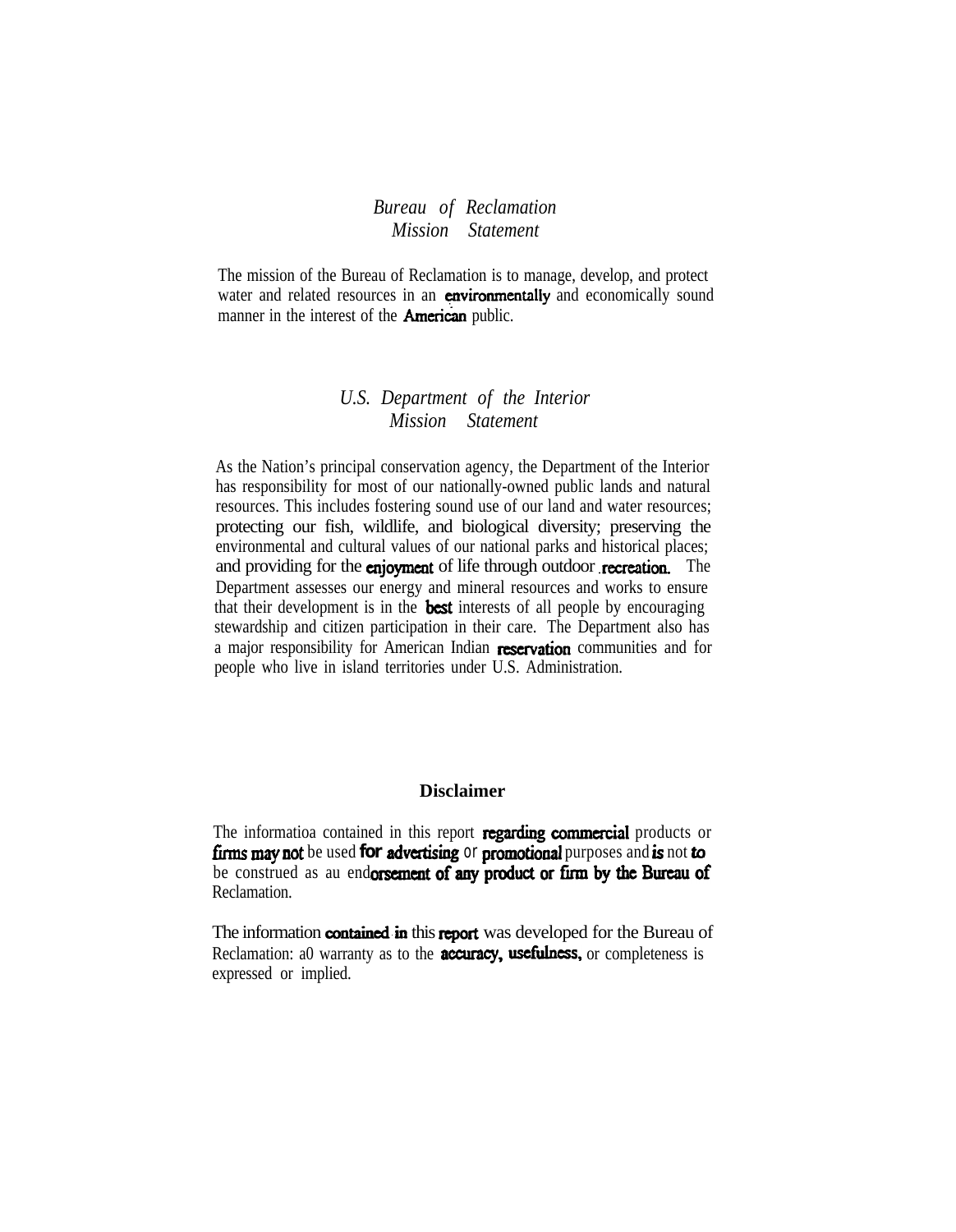## **TABLE OF CONTENTS**

| Item                                       | Paae            |
|--------------------------------------------|-----------------|
| Table of Contents                          | 1               |
| List of Figures                            | ii              |
| List of Tables                             | ii              |
| Abstract                                   | 1               |
| Nomenclature                               | $\overline{2}$  |
| Introduction                               | $\overline{2}$  |
| Vapor Compression Distillation             | 3               |
| Multieffect Vapor Compression Distillation | 5               |
| The Wiped Film Rotating Disk Evaporator    | 9               |
| Experimental Apparatus                     | 9               |
| Program<br>Test                            | 14              |
| Data and Results                           | 16              |
| Discussion                                 | 19              |
| Conclusions and Recommendations            | 25              |
| References                                 | 26              |
| Appendix A                                 | 27              |
| Appendix <b>B</b>                          | $3\quad 4$      |
| Appendix C                                 | 38 <sup>1</sup> |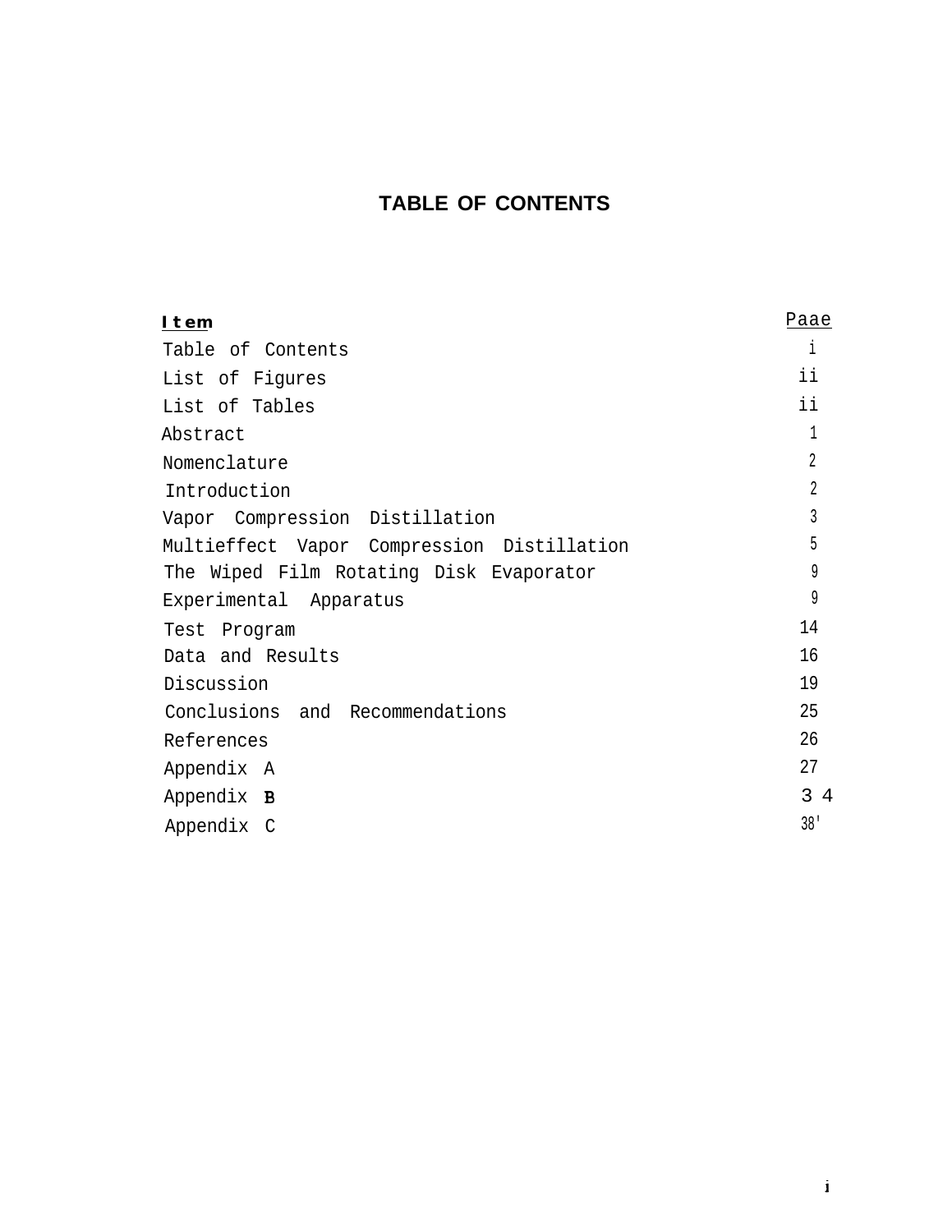# **LIST OF FIGURES & TABLES**

 $\langle \cdot, \cdot \rangle$ 

| FIGURE         | TITLE                                                                                                                                                                                                                                              | Paae |
|----------------|----------------------------------------------------------------------------------------------------------------------------------------------------------------------------------------------------------------------------------------------------|------|
| $\mathbf{1}$   | Schematic diagram of basic vapor<br>compression system                                                                                                                                                                                             | 4    |
| $\overline{c}$ | Temperature entropy diagram corresponding<br>to the process shown in figure 1                                                                                                                                                                      | 4    |
| 3              | Five effect vapor compression system<br>schematic diagram                                                                                                                                                                                          | 6.   |
| 4              | Temperature entropy diagram for the five effect<br>vapor compression distillation system                                                                                                                                                           |      |
| 5              | corresponding to the process'shown in figure 3<br>Ratio of isentropic energy consumption per unit<br>of product by multieffect VCD to single effect<br>VCD as a function of overall temperature<br>difference across the heat transfer surface for | $-6$ |
| 6              | an average evaporator temperature of 50°C<br>Rotating-Disk Wiped-Film evaporator cross                                                                                                                                                             | 8    |
| 7              | section "schematic"<br>Evaporator cross section between disk pairs                                                                                                                                                                                 | 10   |
|                | of Fig. 6                                                                                                                                                                                                                                          | 11   |
| 8              | Cross section of the wiper blade and metal<br>disk in a tangential direction                                                                                                                                                                       | 12   |
| 9              | Schematic diagram of existing five effect<br>VCD unit                                                                                                                                                                                              | 13   |
| 10             | Overall heat transfer coefficient, U, of<br>individual effects as a function of overall<br>temperature difference, Dt, for the                                                                                                                     |      |
| 11             | temperatures<br>shown<br>Overall heat transfer coefficient of individual<br>effects as a function of overall temperature                                                                                                                           | 18   |
| 12             | difference for the temperatures shown<br>Average overall heat transfer coefficient as a                                                                                                                                                            | 20   |
| 13             | function of the average overall temperature<br>difference (temperature range 32° to 60°C)<br>Specific energy consumption by the rotors and<br>by the rotors and compressor as a function of                                                        | 21   |
|                | distillate flux                                                                                                                                                                                                                                    | 22   |
|                | Table I Agricultural Water Analysis: Sample taken<br>on 10/13/1982 from San Luis Drain at<br>Desalting Site, Los Banos, California.                                                                                                                |      |
|                | Analysis made by DWR                                                                                                                                                                                                                               | 15   |
|                | Table II Data and Results from the Simulant Solution                                                                                                                                                                                               | 17   |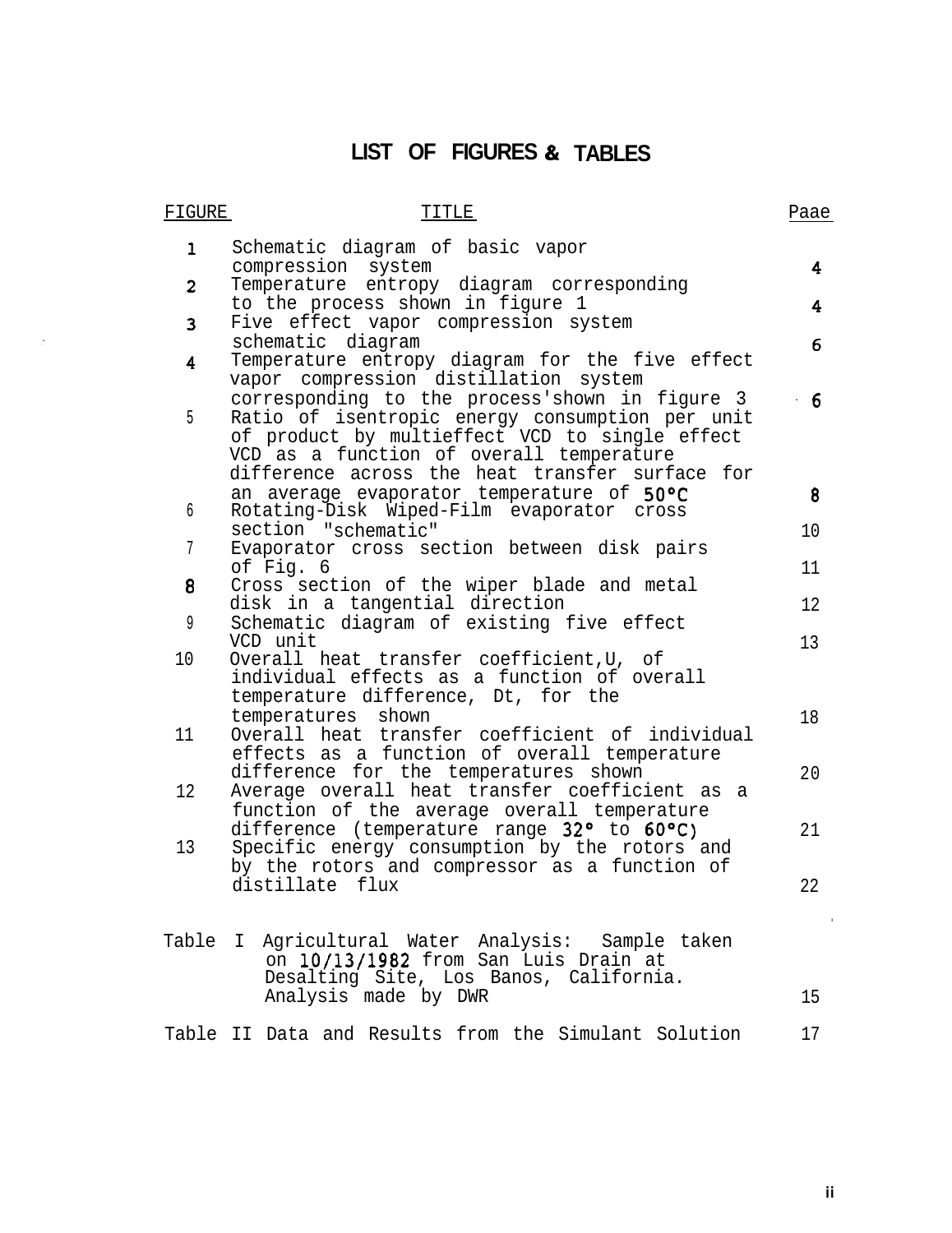#### **Abstract**

The basic objective of this program is to demonstrate significant savings in energy consumption in the use of the wiped film rotating disk (WFRD) evaporator in multi-effect vapor compression distillation (MEVCD) system in the recovery of the maximum amount of water from agricultural drainage water and other impaired waters. The use of WFRD evaporator results in very high overall heat transfer coefficient, U, that allows the use of small overall temperature difference across the heat transfer surface and the use of MEVCD allows gradual increase of brine salinity in each effect thus reducing the effects of brine concentration in comparison to single effect vapor compression distillation (SEVCD) systems. These two factors in combination result in significant reduction in heat transfer area in the evaporator as well as reduction% energy consumption in comparison to conventional shell and tube SEVCD systems.

Two sets of tests were conducted. One set was conducted using distilled water feed and the second set was conducted using a 10,000 ppm aqueous solution of sodium sulfate and sodium chloride. The objective was to simulate the composition of agricultural drainage water in the San Joaquin Valley in California with calcium and magnesium deleted to avoid scale on the heat transfer surfaces. The results from the first set were used as a baseline for comparison with the results from the second set. In the second set, the feed was concentrated by a factor ranging from 15 to 20 resulting in a blowdown salinity of 150,000 to 200,000 ppm.

The results from these two sets showed that the presence of dissolved salts influenced the value of U in the five effect evaporator due to lower thermal conductivity and higher viscosity of the brine. The value of U ranged from about 12 to 18  $kW$ <sup>o</sup> Cm' (2000 to 3000 Btu/hr<sup>o</sup> Fft') in the temperature range of 32  $\cdot$  55<sup>o</sup> C (90 to 130" F). The results from the second set showed that the presence of dissolved salts has significant influence on specific energy consumption by the compressor per unit of distillate from the plant. The specific energy consumption averaged about 6 kWhr/ $m^3$  of distilled water product (21 kWhr/kgal) for the first set and averaged about 8 kWhr/ $m^3$  (29 kWhr/kgal) for the second set. This figure is about 30 percent of the specific energy consumed by the compressor of a commercial 50,000 gal/day SEVCD unit tested by Bechtel National, Inc. (1) for the State of California Department of Water Resources at Los Banos, California.

The specific energy consumption by the rotor was found to be a function of condensate flux. Low flux resulted in high specific energy consumption and high flux resulted in low specific energy consumption. At the design flux of 38  $\text{kg}/\text{hrm}^2$  (7.5)  $\frac{1}{5}$  lbs/hrft<sup>2</sup>), the energy consumption by the rotor is expected to be as low as 3.2 kWhr/ $m^3$  (12 kWhr/kgal) for both types of feeds..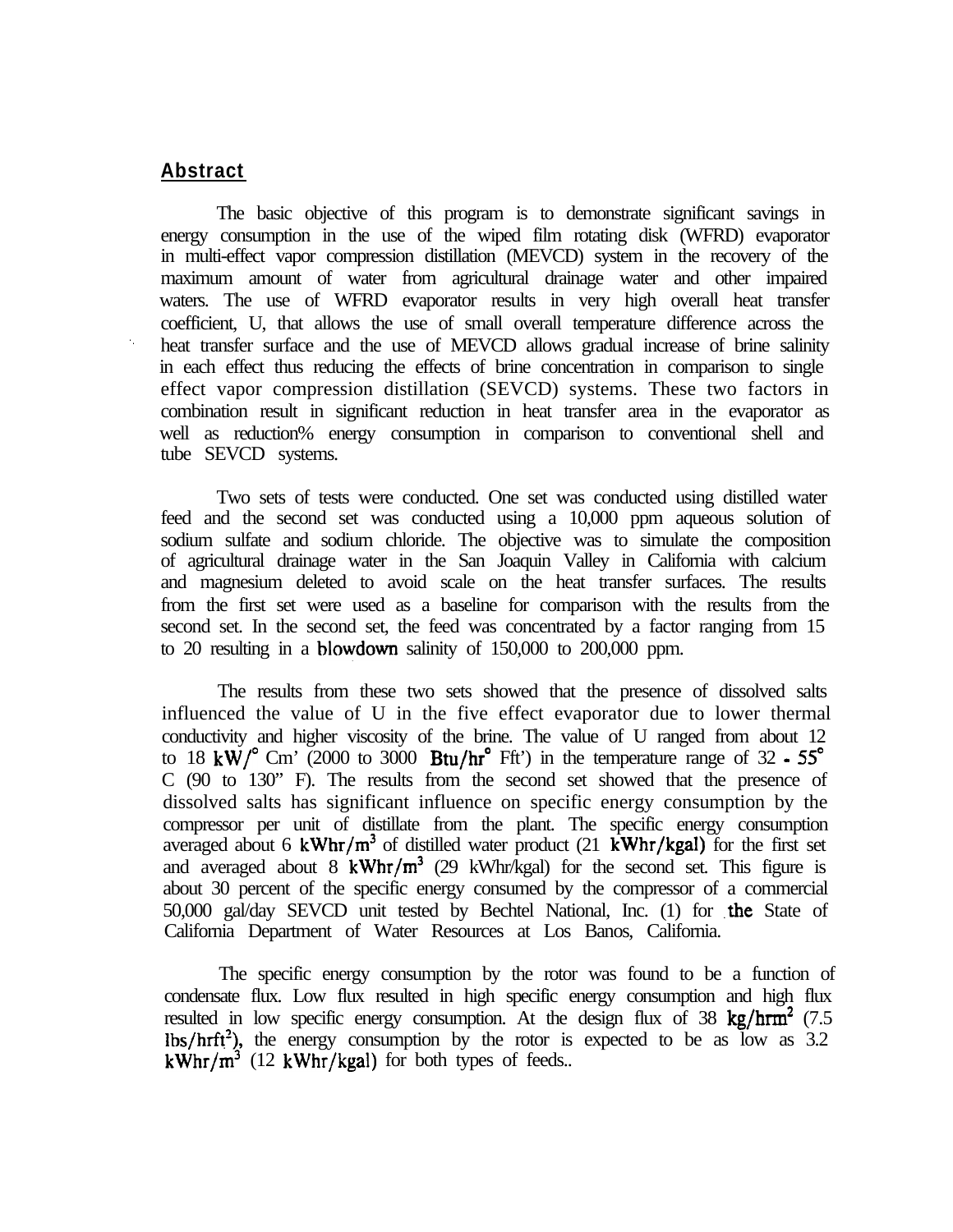#### **Nomenclature**

| A                         | Area of heat transfer surface                  | m <sup>2</sup>       |
|---------------------------|------------------------------------------------|----------------------|
| $\mathtt{c}_{\mathtt{p}}$ | Specific heat of vapor at constant<br>pressure | kJ/kg°C              |
|                           | Dt Temperature difference                      |                      |
| $E_{18}$                  | Calculated isentropic specific energy          |                      |
|                           | consumption by compressor                      | kWh/kgal             |
| $E_c$                     | Measured energy consumption by rotor           | kWh/kgal             |
| $E_{\rm t}$               | Measured energy consumption by rotor           |                      |
|                           | compressor<br>and                              | kWh/kgal             |
| F                         | Measured condensate flux                       | lbs/hft <sup>*</sup> |
| $m_{\rm b}$               | Brine blowdown mass rate                       | kg/hr                |
| $\mathtt{m}_\mathtt{d}$   | Distillate mass rate                           | kg/hr                |
| $\mathbf{P}$              | Absolute pressure in evaporator                | bars                 |
| R                         | Gas constant for water vapor                   | kJ/kg°C              |
| $S_{\mathbf{b}}$          | Brine salinity                                 | ppm                  |
| $s_f$                     | Feed salinity                                  | ppm                  |
| t                         | Temperature                                    | $^{\circ}$ C         |
| T                         | Absolute temperature                           | $\mathbf{R}$         |
| U                         | Overall heat transfer coefficient              | $kW/m^2$ °C          |
| W                         | Isentropic compressor work in<br>SEVCD         | kJ/kg                |
| $W_{5}$                   | Isentropic compressor work in S-effect VCD     | kJ/kg                |
| $W_{n}$                   | Isentropic compressor work in n-effect VCD     | kJ/kg                |
| a                         | Boiling point elevation                        | °C                   |
| $\Gamma$                  | Latent heat of condensation                    | kJ/kg                |

### **Introduction**

The management of agricultural drainage water is a pressing problem for many parts of the globe. The problem of disposing of this water in California is of great concern to California agriculture. It is estimated (2) that by the beginning of the next century, the annual drainage in California may reach 453 million  $m^3$  (120 billion U.S. gallons). The California Department of Water Resources is conducting a research and development program to recover about 95 percent of this water for reuse by desalination and the brine would be collected in salt gradient solar ponds. These ponds collect solar energy which can be extracted in the form of thermal energy that can be used to drive a distillation system or converted to electromechanical energy to drive other desalination systems. The total aggregate capacity of such plants would be in excess of 1.3 million  $m^3/day$  (340 million U.S. gal/day). At an estimated energy requirement of 10 kWhr/ $m^3$  (37.85 kWh/kgal) of desalted water, the capacity of the power plants to supply this energy would be in excess of 2000 megawatts. Any process or combination of processes that can reduce the energy required to desalt this water would result in great savings in capital cost of the power plant as well as operating expenses of the desalting plant. It is believed that a hybrid reverse osmosis (RO) and distillation process is being considered by the State. RO would recover 50 to 80 percent of this water and distillation would recover the balance from the RO brine.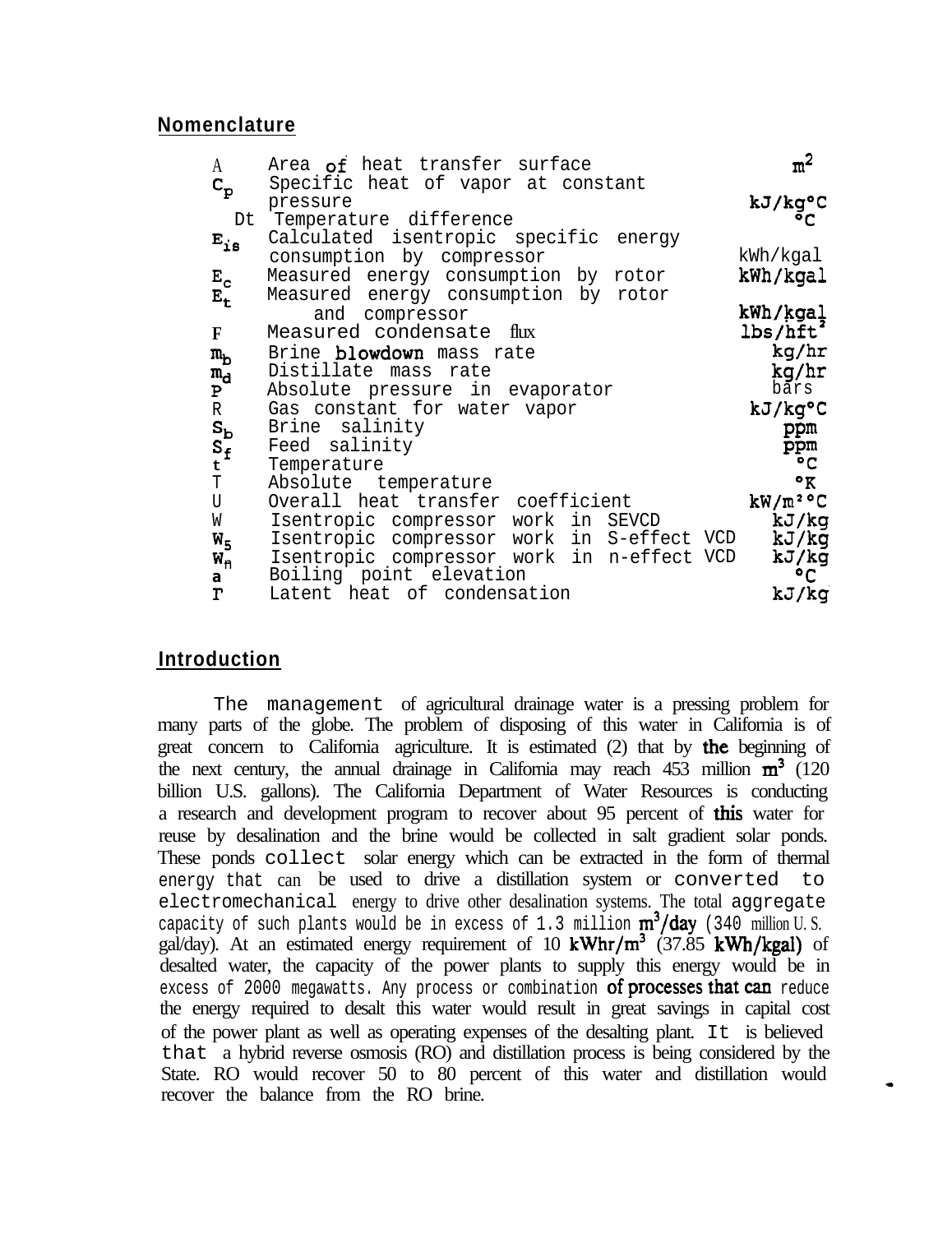SEVCD is gaining acceptance in applications requiring zero discharge from desalination and power plants at inland locations. In power plants, the **blowdown** from cooling towers or other impaired water is fed either to a combination of RO and VCD or VCD alone to recover most of the water for reuse and the balance is fed to crystallizers to evaporate the balance of the water. At inland desalination plants the reject brine from an RO plant would be fed to a VCD plant to reduce its volume and the concentrated **blowdown** is fed into evaporation ponds or crystallizers. In a recent application (3) in Australia, owners of two power plants used RO and VCD in the first plant to treat the **blowdown** from cooling waters for zero discharge, however, after reviewing the data from the first plant, the owners decided to use VCD only in the second plant instead of combined RO and VCD. It is believed that their decision was based on economic comparison and simplicity.

Thermodynamic analysis (4) shows that the use of MEVCD will result in energy saving in comparison to SEVCD in the desalting of saline waters; the higher the recovery the larger the energy saving. The saving results from the gradual increase of salinity in each effect of the MEVCD in comparison to SEVCD. This program was designed to show these effects and produce data on heat transfer coefficient and energy requirement on the use of WFRD evaporator in the temperature range of  $30$  to  $60^{\circ}$  C (86  $\cdot$  140<sup>°</sup> F). This range was selected to assess the potential use of extracted thermal energy from salt gradient solar ponds to drive multieffect distillation (MED) plants.

### **Vapor Compression Distillation**

Figure I shows the flow diagram for a single effect VCD process and Fig. 2 shows the corresponding temperature entropy diagram for the process shown on Fig; 1. In an ideal system, preheated feed water enters the evaporator where part of it evaporates at state point 1 and the balance is withdrawn as **blowdown** at state point 4. The generated vapor at state point 1 is compressed by the compressor to raise its saturation pressure and temperature to state point 2 and then is condensed on the heat transfer surface HTS to release its latent heat of condensation with the condensate taken out at state point 3. The released latent heat of condensation is transferred across heat transfer surface I-ITS to supply the latent heat of evaporation to the feed stream so that no external source of vapor is required. Thus, the major energy required to drive this process is that required by the compressor to compress. the vapor from state point 1 to state point 2.

Assuming that the water vapor behaves as an ideal gas and neglecting friction losses in the **piping**, the isentropic compression work required by the compressor is given by:

$$
W = Cp T [(P2/P1)R/Cp - 1]
$$
 (1)

Here, the pressure rise from  $P_1$  to  $P_a$  overcomes the effects of dissolved solids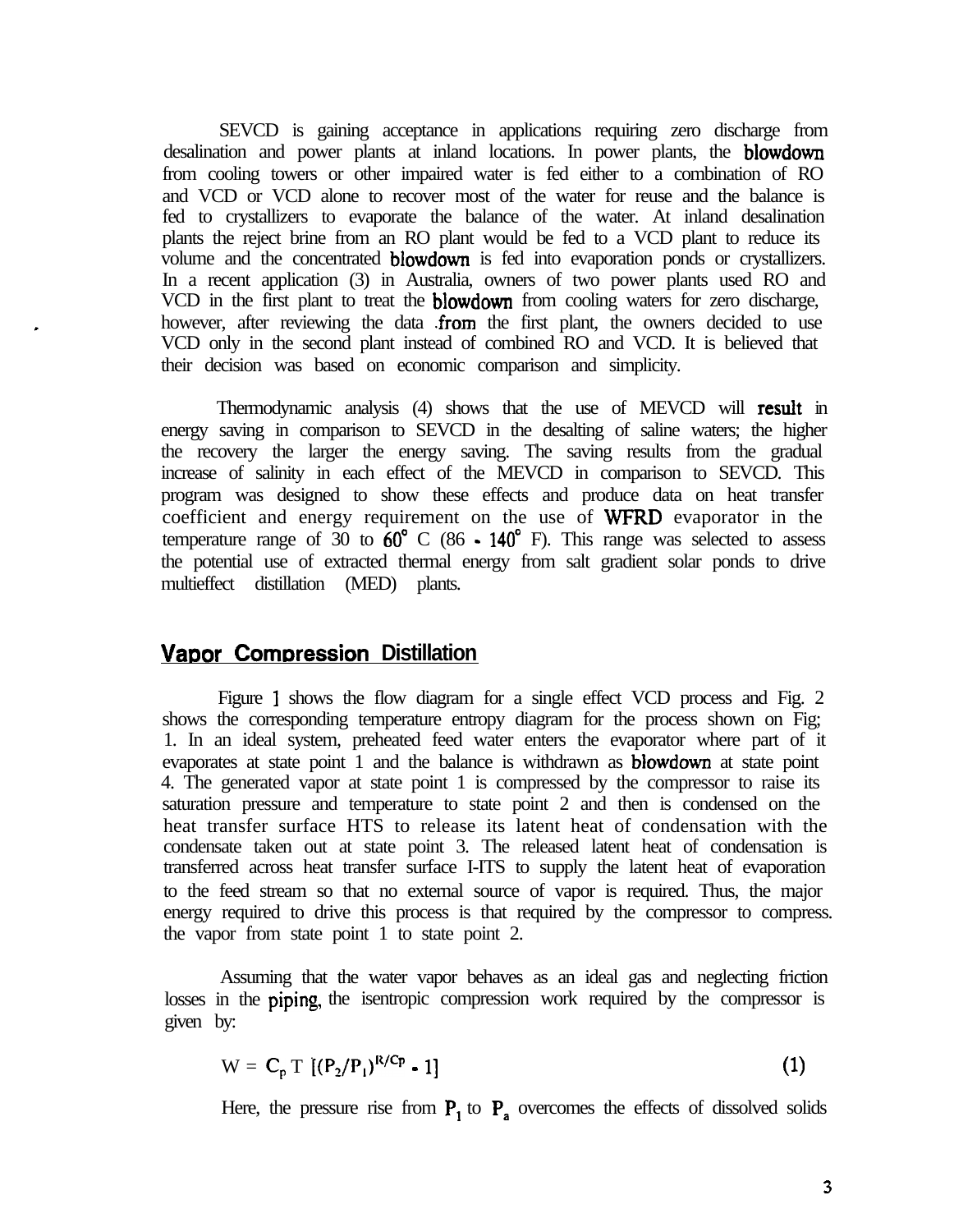





Figure 2. Tempera ture - entropy diagram corresponding to the process shown in figure 1.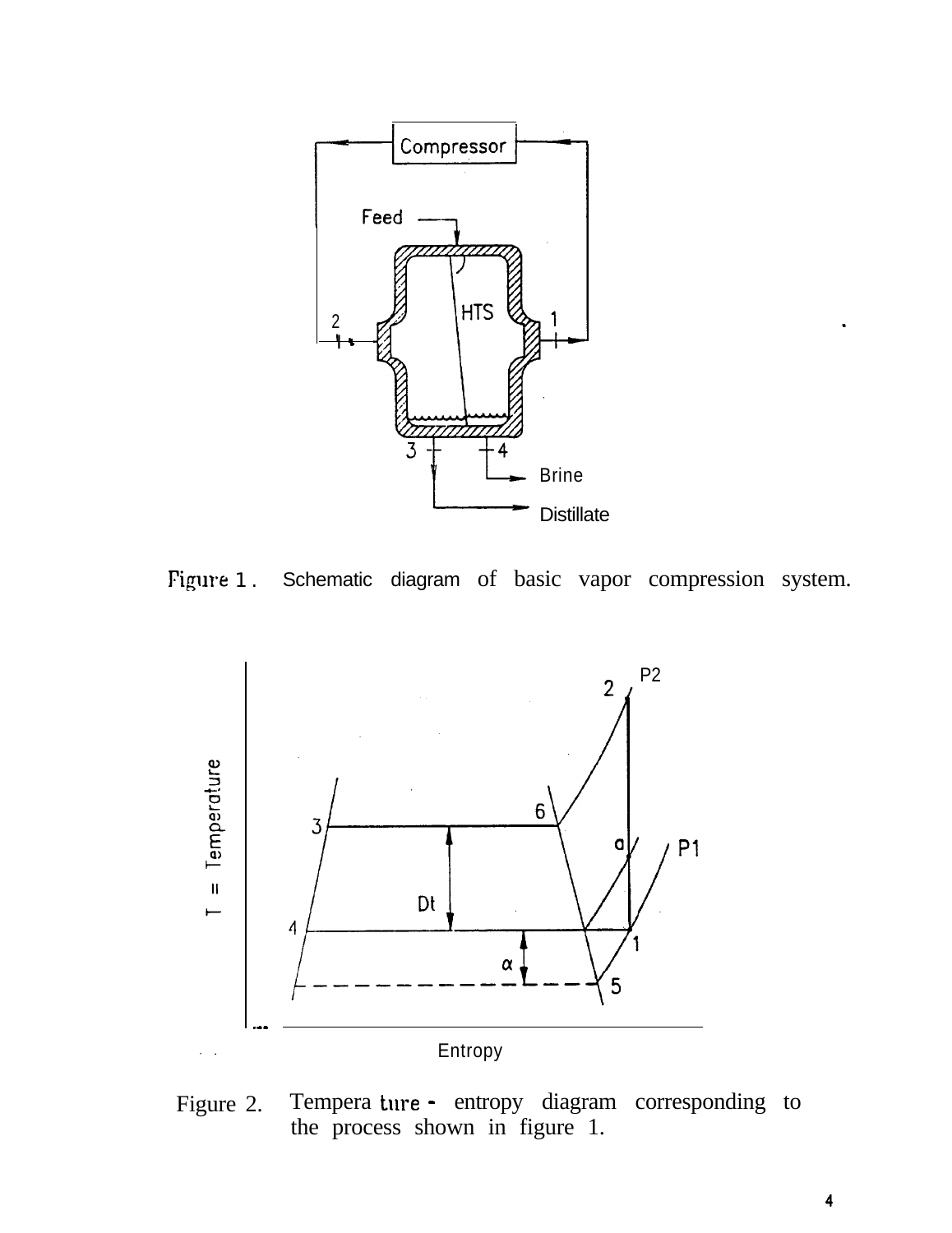in the solution in the evaporator and the pressure rise from  $P_a$  to  $P_2$  supplies the temperature difference Dt to drive the latent heat of condensation across the heat transfer surface.

The Clausius Clapeyron equation (5) relates the saturation pressure and saturation temperature along the saturation vapor line by the equation:

$$
dP/P = (T/R)(dT/T2)
$$
 (2)

Integrating this equation from  $P_1$  to  $P_2$  results in:

$$
\ln P_2/P_1 = (\Gamma/R)(T_6 - T_5)/T_5T_6 \tag{3}
$$

however  $T_6 \cdot T_5 = Dt + a$ ;  $T_6 = T + Dt$  and  $T_5 = T \cdot \alpha$  where a is the boiling point elevation due to the presence of dissolved solids in the solution. Because  $\mathbf{D}$ t and a are small compared to T one can write  $T<sub>5</sub>T<sub>6</sub> \approx T<sup>2</sup>$  and combining Equations 1 and 3 results in:

$$
W = C_p T \left[ Exp \{ \Gamma(Dt + \alpha) / C_p T^2 \} - 1 \right]
$$
 (4)

Recalling that Exp X can be expanded into infinite series as:

Exp  $x = 1 + x + X^2/2! + X^3/3! + ...$ 

for small values of  $\Gamma(Dt + \alpha)/C_pT^2 \le 0.05$  one can neglect all high order terms and Eq. 4 reduces to the simple relation:

$$
W = \Gamma(Dt + \alpha)/T
$$
 (5)

for values higher than 0.05 it is recommended that Eq. 1 or Eq. 4 be used for more accurate estimates.

#### **Multieffect Vapor Compression Distillation**

Figure 3 shows the flow diagram for a five effect VCD system and Fig. 4 shows the temperature entropy diagram corresponding to the process shown on Fig. 3. In this system heat transfer surfaces A, B, C, D, and E represent the heat transfer surfaces in each of the five effects. The feed enters the first effect at point a and is spread on heat transfer A where part of it evaporates and the balance is taken out by pump Pl and introduced into the second effect at point b. This process is repeated in effects 2, 3, 4, and 5, however, the effluent from PS is discharged as concentrated blowdown. The vapor generated in effect 1 is used as the heating vapor in effect 2 and the vapor generated in effect 2 is used as the heating vapor in effect 3 and so on until the fifth effect where the vapor generated in the fifth effect at state point 1 is withdrawn by the compressor to raise its saturation pressure and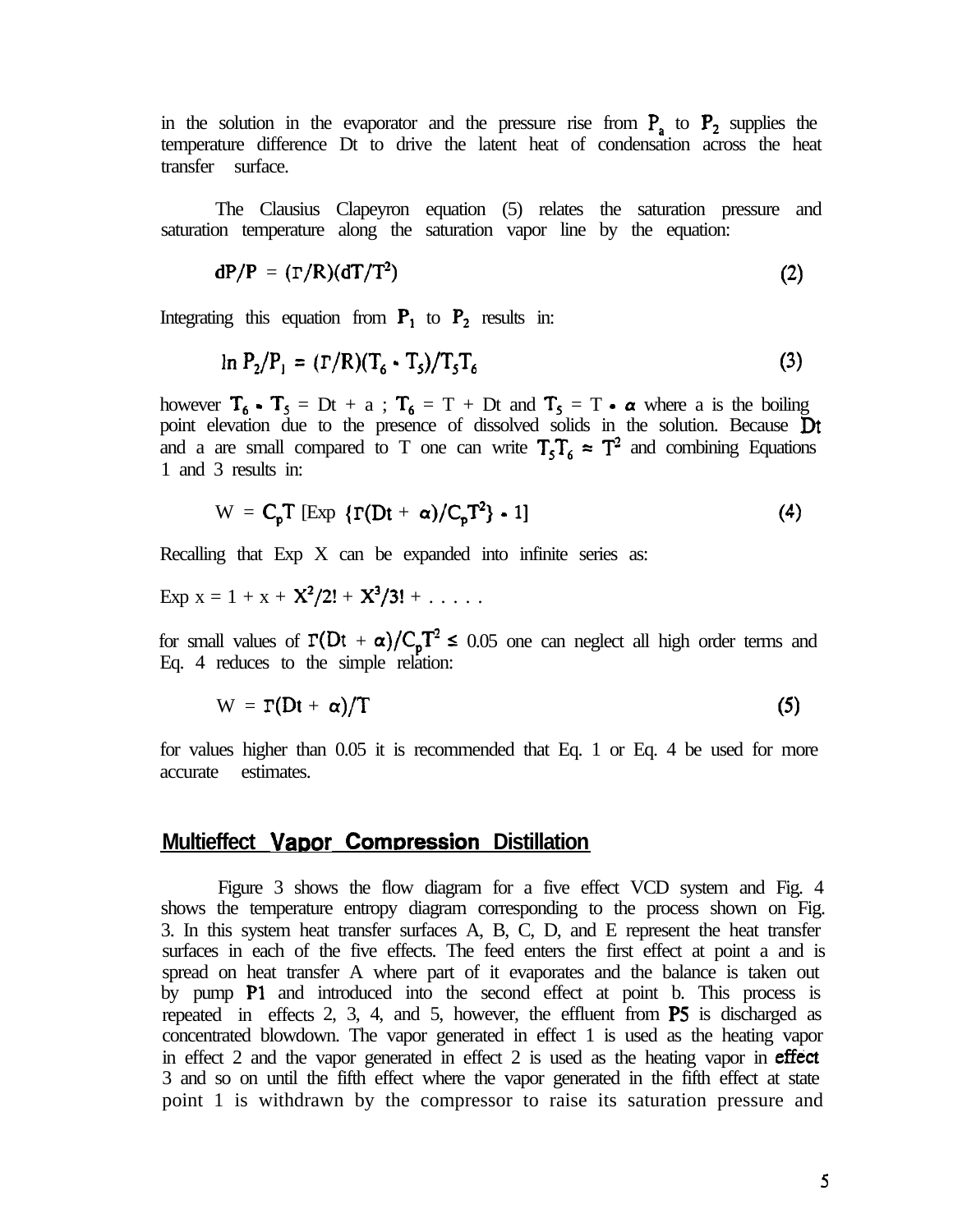

Figure : Five effect vapor compression system schematic diagram.



Figure 4. Temperature - Entropy diagram for the five effect vapor compression distillation system corresponding Lo the process shown in figure 3.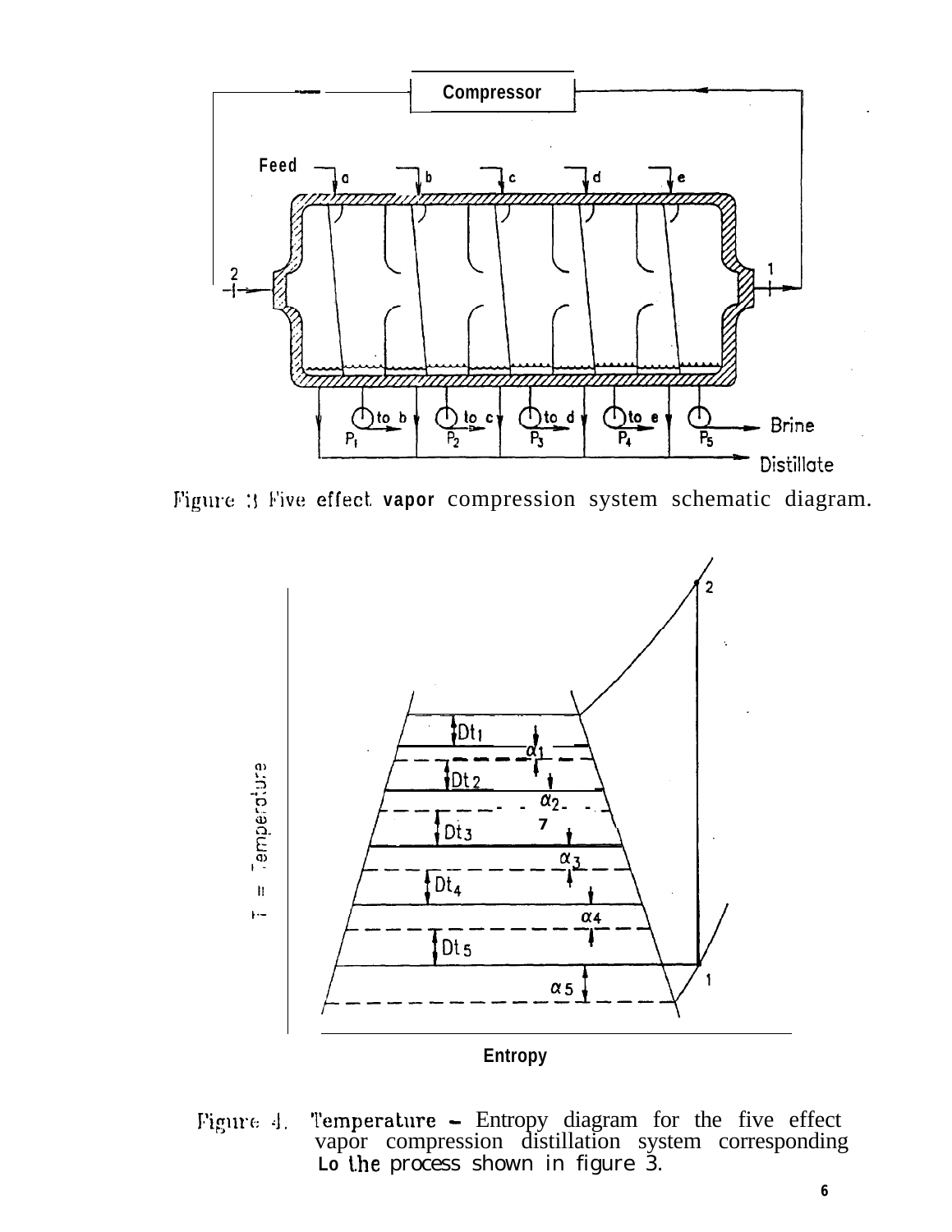temperature to state point 2 and is then used as the heating vapor in the first effect. The condensate streams from the five effects are manifolded and taken *out as* product. The work required by the compressor to compress the vapor from state point **1** to state point 2 must overcome the effects of dissolved solids in each of the five effects ( $\alpha_1$ ,  $\alpha_2$ ,  $\alpha_3$ ,  $\alpha_4$ ,  $\alpha_5$ ) as well as supply the sum of the temperature difference Dt required in each of the five effects. The isentropic compression work required to compress one kg of vapor from state point 1 to state point 2 is given by:

$$
W_s = C_p T \left[ \exp \left\{ \frac{\Gamma(\Sigma D t + \Sigma \alpha)}{C_p T^2} \right\} - 1 \right]
$$
 (6)

here  $W_5$  is the work required to compress one kg of vapor, however, the unit will produce about 5 kgs of distillate for each kg of vapor compressed by the compressor. Therefore, the isentropic work required by the unit per kg of distillate from the plant is approximately one fifth of that shown in Eq. 6. It should be noted here that for a conventional SEVCD unit and a five effect VCD unit operating at the **same** temperature difference Dt, the value of  $\Sigma \alpha$  in Eq. 6 is less than the value of  $5\alpha$  in Eq. 4 due to the progressive increase of salinity in each of the effects in comparison to conventional SEVCD units. This fact implies that the work required per unit of product from the five effect VCD unit is less than that from a conventional SEVCD : unit for the same value **of** Dt regardless of the type of evaporator.

As an example assume a situation in which it is desired to recover 95 percent of the water from a 10,000 ppm salt solution in a VCD unit operating at an average temperature of 50" C. For simplicity and availability of data on sea salt solutions (6), the feed is assumed to have seawater composition. Figure 5 shows the ratio of the isentropic work  $W_n$  required by a MEVCD per unit of product from the plant to that of a SEVCD as a function of Dt for three conditions; 2 effects, 5 effects, and 10 effects VCD. In this figure Dt is assumed to be the same in all the effects and that each effect produces the same amount of distillate. In a S-effect system operating at the above conditions the calculated salinity and corresponding boiling point elevation in each effect are respectively;  $S_1 = 12346$  ppm,  $\alpha_1 = 0.128$ " C,  $S_2 = 16129$ **ppm,**  $\alpha_2 = 0.169$  ° C;  $S_3 = 23256$  ppm,  $\alpha_3 = 0.249$  ° C;  $S_4 = 41667$  ppm,  $\alpha_4 = 0.469$  °  $C_5$ ,  $S_5$  = 200,000 ppm,  $\alpha_5$  = 3.198". C. For a value of  $Dt = 1^\circ C$ , the values of W and W,, calculated from Eqs. 4 and 6 are respectively, 32.20 and 74.63 kJ/kg, however, for each kg of vapor compressed by the compressor in a 5-effect system the plant produces 5 kg of product, and thus the energy required per unit of product from the 5-effect plant is 14.93 kJ/kg and the ratio  $W_n/W$  per unit of product is  $14.93/32.20 = 0.46$ , which corresponds to the value shown on Fig. 5. Figure 5 shows that the use of two effects results in significant saving of energy (lower ratio). It is also of interest to note that the use of 10 effects results in negligible saving as compared to the use of 5 effects. Obviously, the optimum number of effects will depend on compressor type, type of feed, and other parameters that are beyond the scope of this program.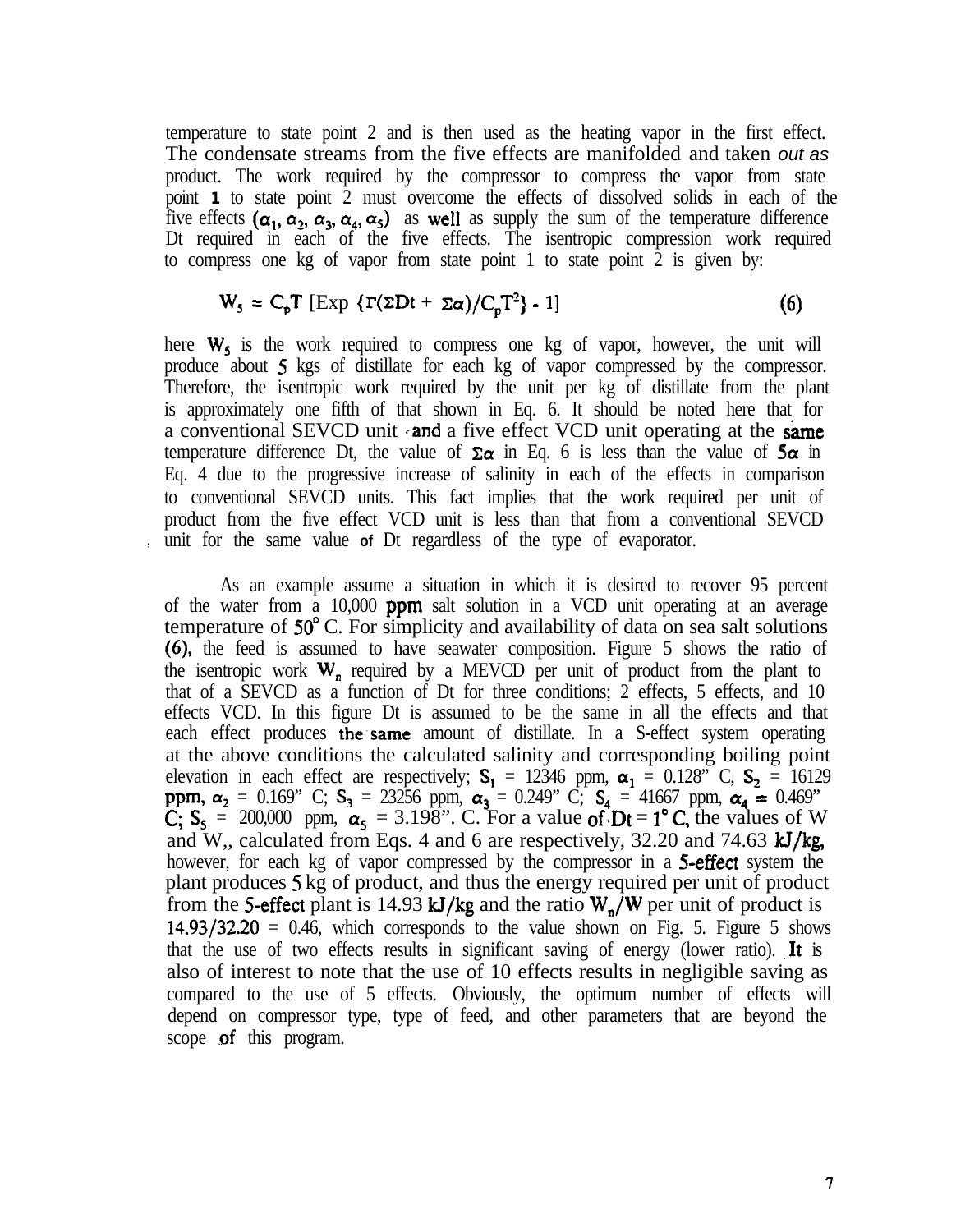

Dt, Overall Temperature Difference in Degree C

Ratio of isentropic energy consumiption per unit of product by multieffect' VCD Figure 5. to single effect VCD as a function of overall temperature difference across the heat transfer surface for an average evaporator temperature of 50°C

 $\infty$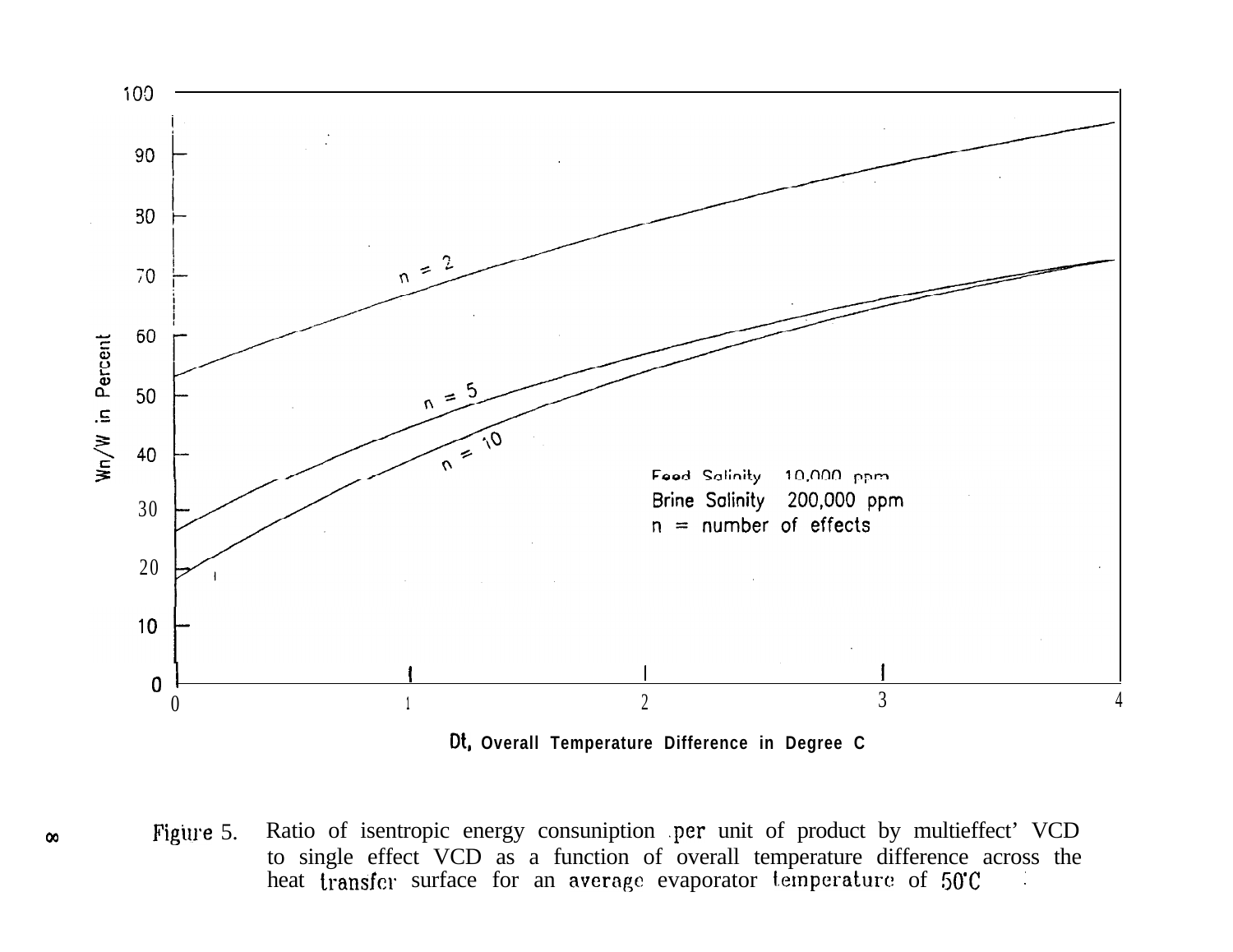## **The Wiped Film Rotating Disk Evaporator**

Figure 6 is a schematic cross section of the evaporator. Fig. 7 is a schematic cross section taken between two disk pairs. Fig. 8 is a cross section of the wiper taken between the inside and outside periphery of the disk showing the relative position of the wiper and disk. The rotor consists of disk pairs joined together at the outside periphery of the disks. Although Fig. 6 shows only four disks forming two cavities, the rotor in each effect of the existing five effect unit contains 10 disks forming five cavities. The rotor is mounted on a stationary shaft closed at one end and open at the other end. Steam from a boiler, from a previous effect, or from a compressor, is introduced into the open end of the shaft and is condensed on the inside surfaces of the disks. The condensate is thrown by centrifugal force to the periphery where it enters stationary product tubes (scoops) connected to a central tube, and flows out of the evaporator as distillate product. The rotor rotates inside a chamber into which the aqueous solution is fed along the length of stationary wipers (Figs. 7 and 8), where it is deposited as a thin, uniform film on the outside surfaces of the rotating disks in a manner that prevents the formation of dry spots. Unevaporated feed is slung from the periphery of the disks onto the inside walls of the chamber where it is withdrawn from the bottom of the chamber as blowdown (residue). The combination of centrifugal force and wiped feeding achieves a thinning of both condensate and feed films which result in exceptionally rapid heat transfer.

## **Exoerimental Apparatus**

Figure 9 shows the flow diagram of the existing five effect VCD unit. In this unit effects 1 and 2 have one circulating pump and effects 3 and 4 also have one circulating pump while effect 5 has its own circulating pump. The feed is preheated in the distillate and brine coolers by cooling the distillate and brine streams and then enters the first effect. The unevaporated parts of the solutions from the first and second effect are withdrawn by circulating pump 1. This stream *is* circulated back to these two effects and supplies the feed to the third effect through asolenoid valve. . Similarly the unevaporated parts of the solutions from the third and fourth effects are withdrawn by circulating pump 2. This stream is circulated back to these two effects and supplies the feed to the fifth effect through another solenoid valve. The unevaporated portion of this solution in the fifth effect is circulated back to this effect and a portion of it is withdrawn by a positive displacement pump and discharged as concentrated blowdown. The blowdown is cooled in the brine cooler prior to being discharged back into the feed storage tank. The condensate from the five effects is collected in a condensate sump where the distillate is pumped through the distillate cooler and then discharged back into the feed storage tank.

The vapor generated in the first effect is used as the heating vapor in the second effect. This process is repeated in effects 2, 3, and 4. The vapor generated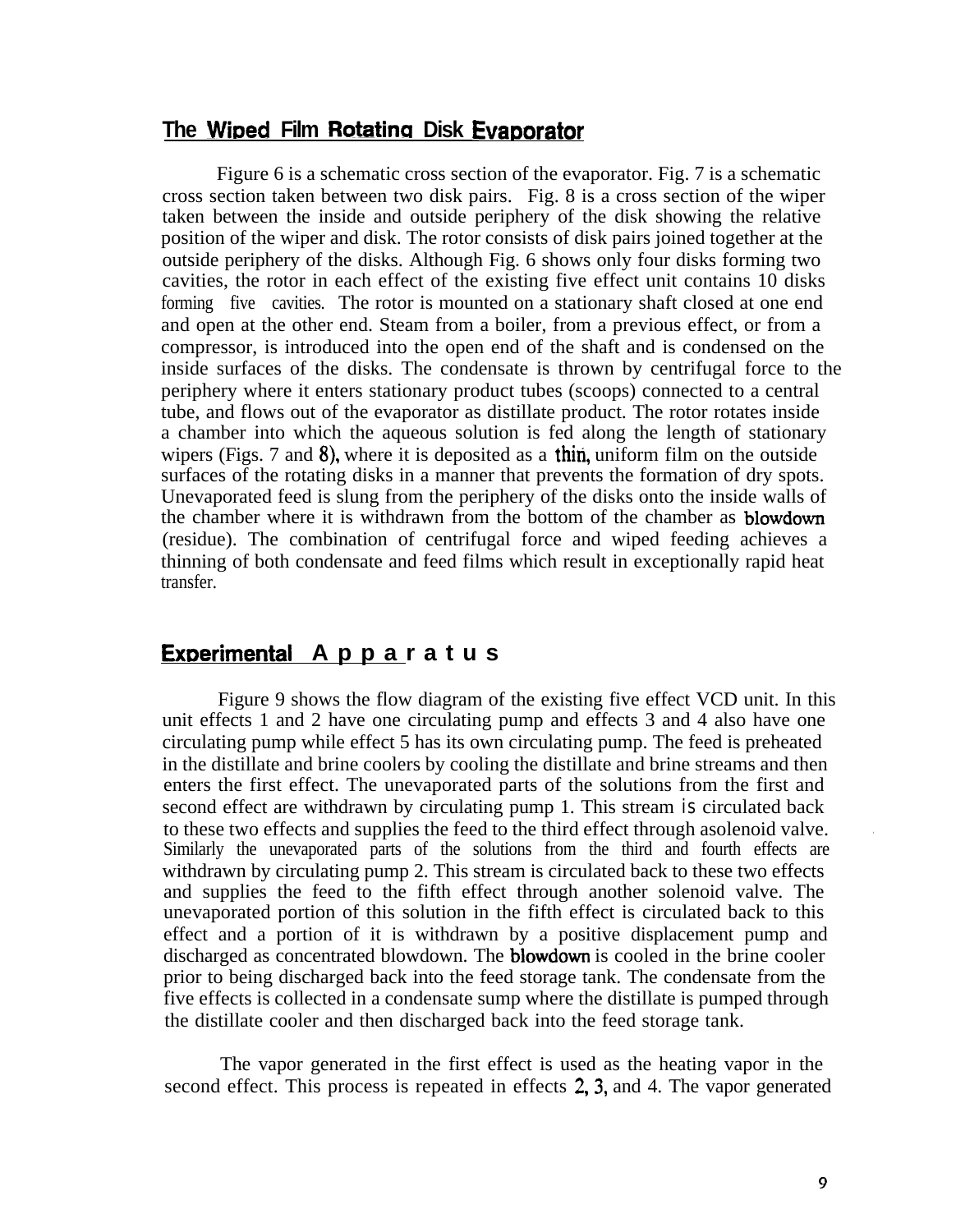

F I G . 6 ROTATING-DISK WIPED-FILM **EVAPORATOR CROSS SECTION "SCHEMITIC"**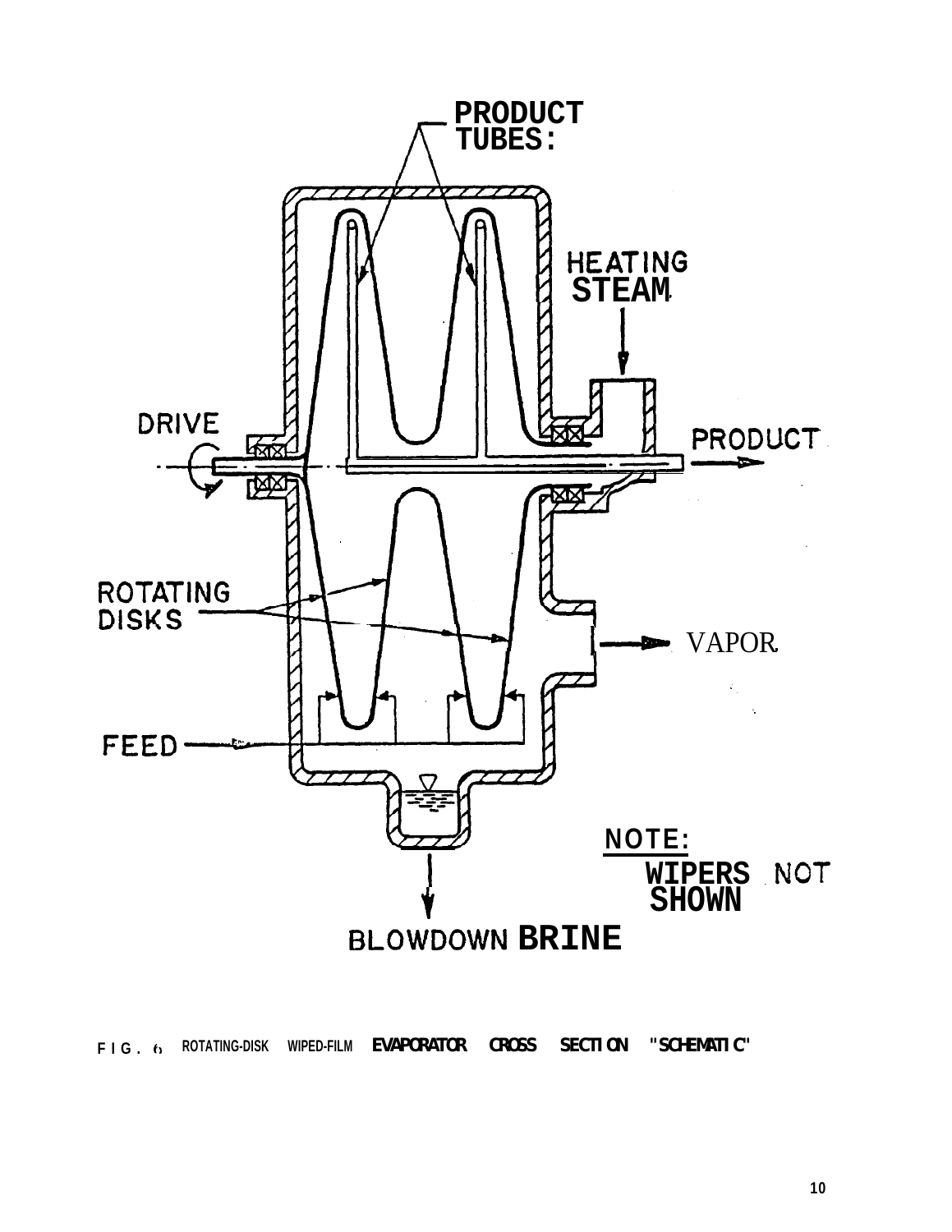

**EVAPORATOR CROSS SECTION BETWEEN DISK FIG.** 7 PAIRS OF FIG. 6 "SCHEMITIC"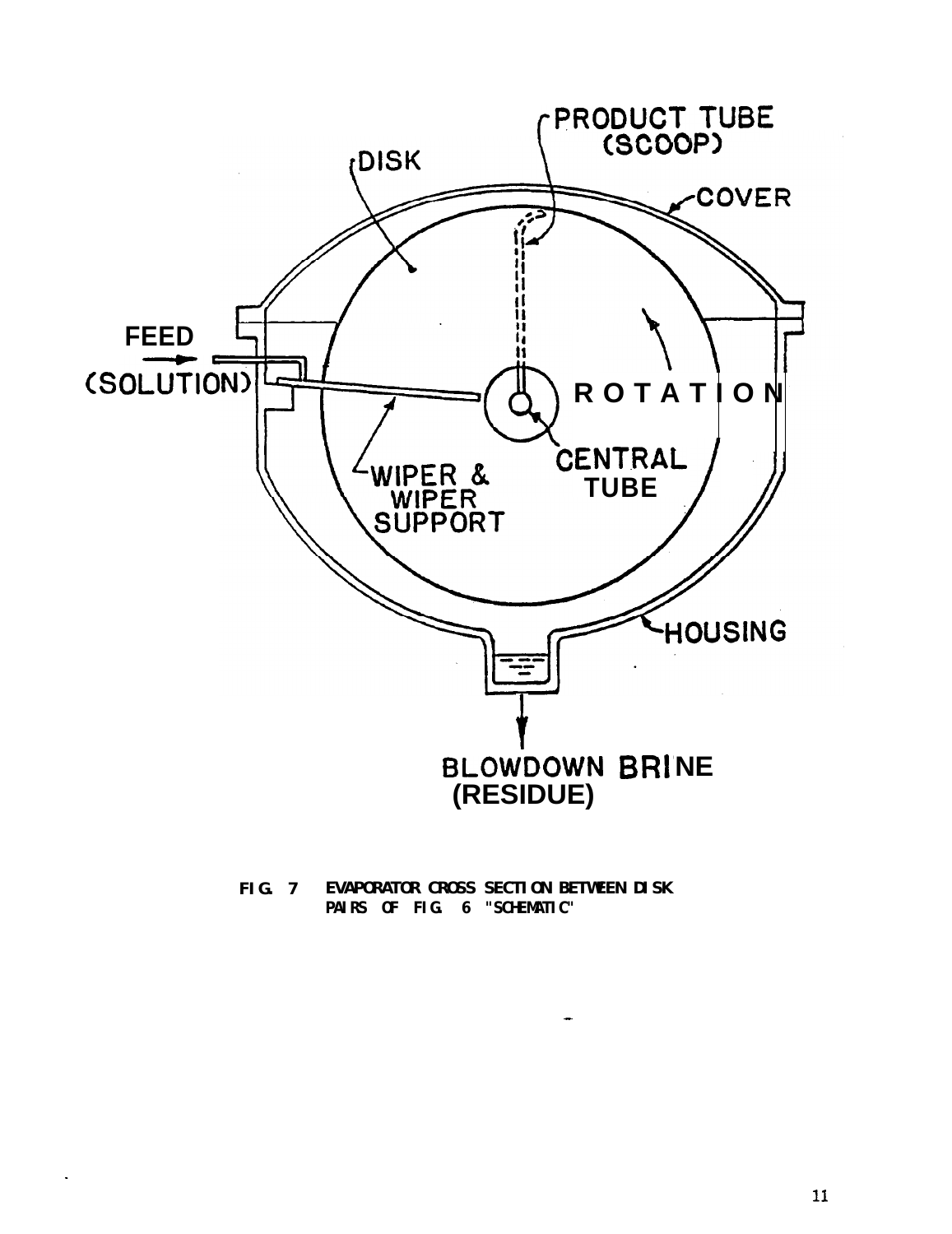

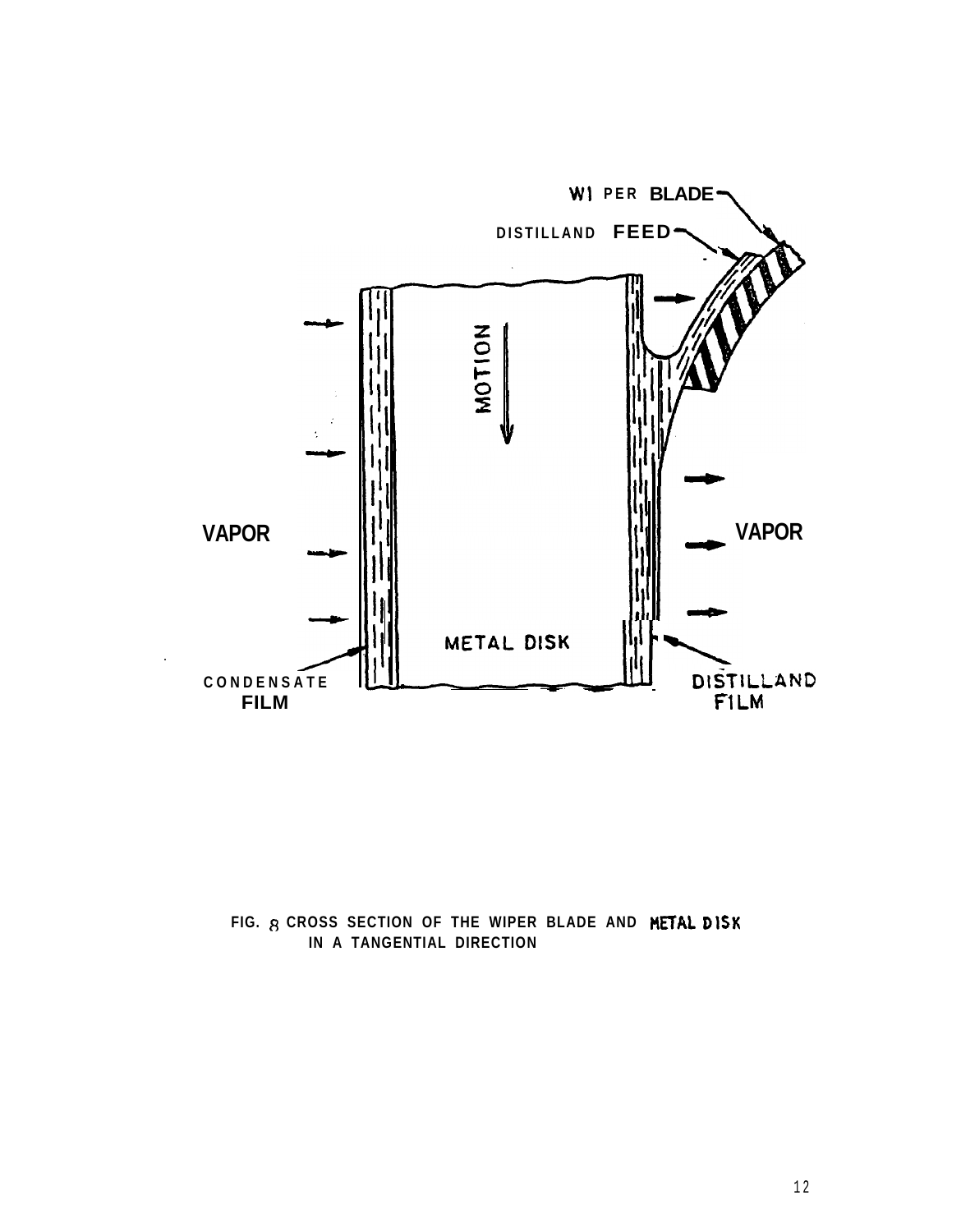

Figure 9. Schematic diagram of existing five effect VCD unit.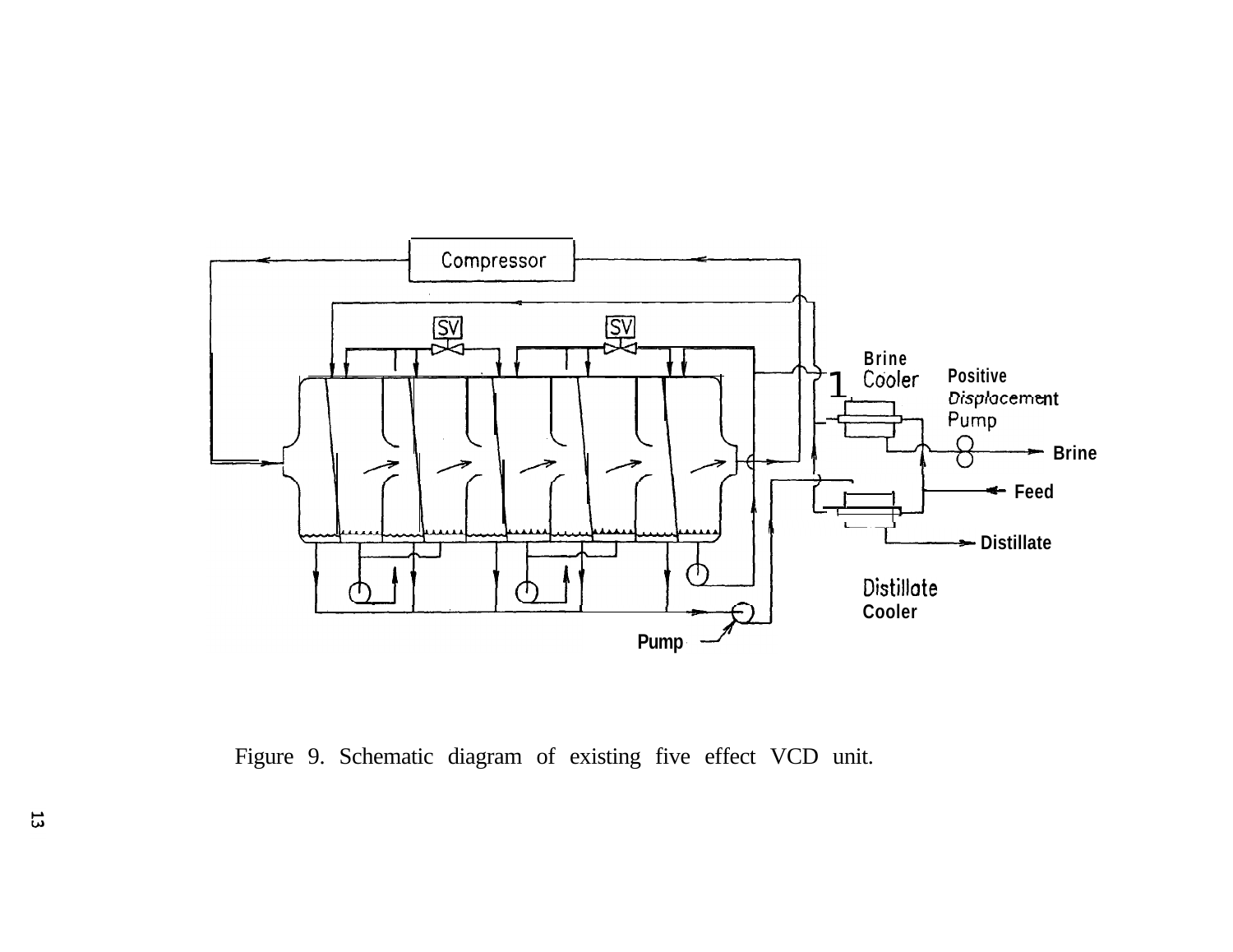in the fifth effect is compressed by a lobe type positive displacement co' **it** essor and is then used as the heating vapor in the first effect.

## **Test Program**

Data were collected to determine energy consumption by  $\epsilon$  npressor, energy consumption by rotor, brine salinity, individual overall heat tra- s: at for each effect, and the average overall heat transfer coefficient for the **uni<sup>** $\cdot$ **</sup> The** simulant feed solution was made up by collecting'about 1130 liters (300 ga;  $\sigma$ ; s) of distilled water and dissolving in it 8.62 kg (19 lbs) of sodium sulfate and 2.'  $\zeta$  kg (6 lbs) of sodium chloride. The resulting solution has a salinity of about 10,00  $\mu$ pm consisting of 5160 ppm sulfate, 1460 ppm chloride, and 3380 ppm sodil  $r$ . Table I shows. the composition of **agricultural** drainage water in the San  $\therefore$  is drain at Los Banos, California and the composition of the simulant solution

The energy consumption by the compressor  $a_n$  cs drive was determined by measuring the power input to the compressor **mote**  $\epsilon$  ivided by the distillate rate. The power was measured by a laboratory type  $\cdot$  t neter. Similarly, the energy required to drive the rotors was determined by  $\mathbf{r}$  .  $\mathbf{r}$  in  $\mathbf{r}$  in the power input to the rotors motor divided by the distillate rate. The  $\mathbf{b}$ r  $\cdot$  salinity was determined by salt balance. This was done by measuring the **conder**  $\lambda$   $\epsilon$  mass rate and brine **blowdown** mass rate and assuming that the feed mass rate  $\epsilon$  equal to the sum of the distillate mass rate and brine blowdown mass rate.  $\Gamma$   $\Gamma$  mass rate of the distillate was determined by measuring the time required  $t \cdot$  II a **calibrated** Volume. The brine mass **rate** was determined by measuring the ti  $\tau$ . required to fill a calibrated. 100 ml flask and then weighing this flask. The brine ;' linity was determined by salt balance and was calculated by the equation:

$$
S_b = S_f(m_b + m_d)/m_b \tag{7}
$$

Because brine blowdown mass rate was  $\pi$  ermined by measurements, it was used to calculate brine blowdown salinity in the :  $\pi$  ifth effect using Eq. 7. As a comparison, the brine salinity, brine density, and  $\ddot{\cdot}$  and  $\ddot{\cdot}$  ing point elevation

were calculated from the chemical  $c_{i}$ ,  $r$  osition of the brine using relations given by Fabuss (6). The calculated **valu**: of the salinity from these relations were consistently lower than the values  $\vec{\tau}$  culated by salt balance using Eq. 7. This fact. suggests that calculated values  $\sigma$  are boiling point elevation may be lower than actual values.

The overall heat trans the coefficient was calculated from the following relation:

$$
U = m_d \Gamma / A Dt
$$
 (8)

The temperature at 11 loc t  $\eta$  is in the unit was measured by 11 calibrated platinum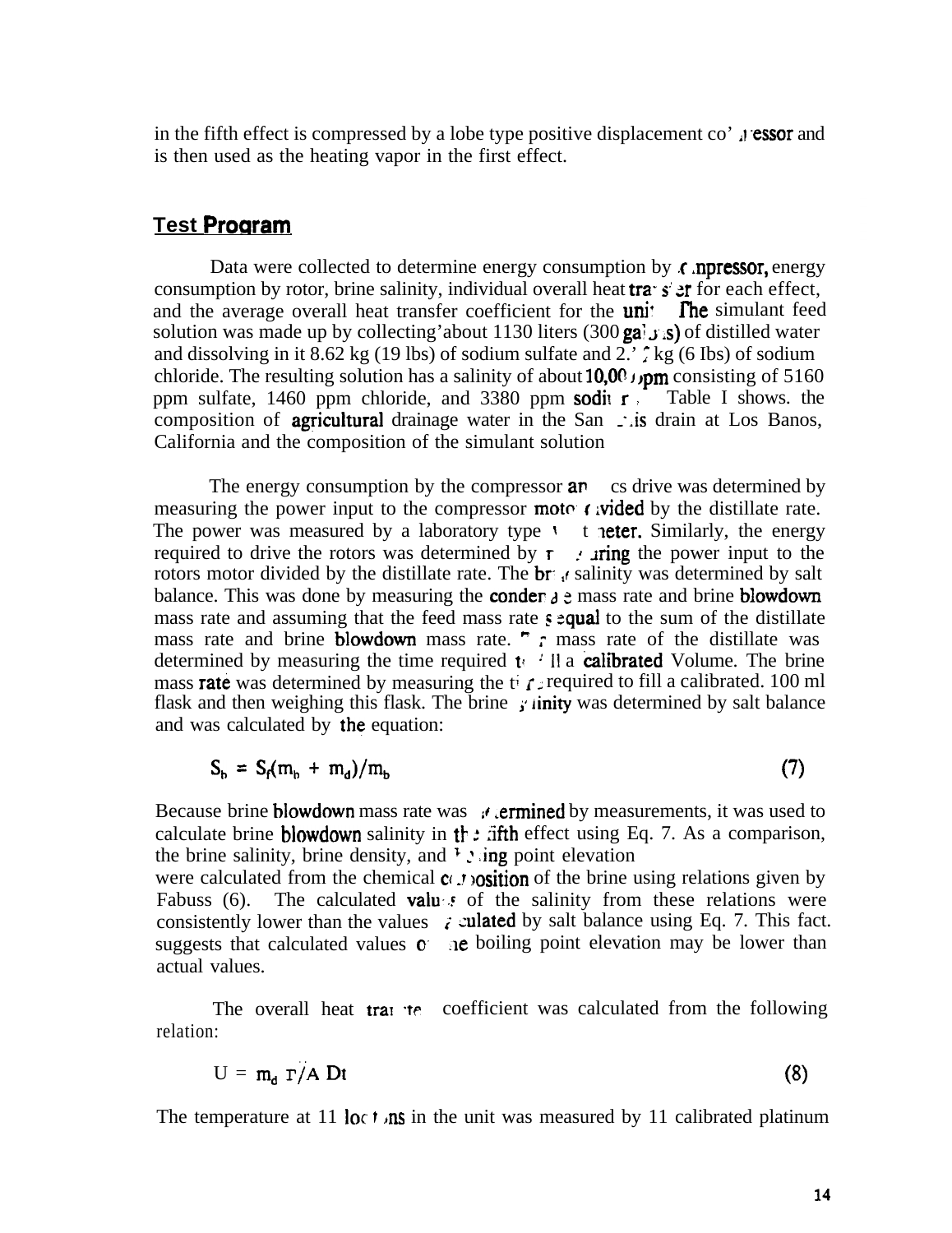## **TABLE I**

Agricultural Water Analysis: Sample taken on October 13, 1982 from San Luis Drain at Desalting Site, Los Banos, California Analysis made by DWR

| Element                                                                                                                                                                                                                           | mu/liter                                                                                         |
|-----------------------------------------------------------------------------------------------------------------------------------------------------------------------------------------------------------------------------------|--------------------------------------------------------------------------------------------------|
| Sodium<br>Calcium<br>Magnesium<br>Potassium<br>Sulfate<br>Chloride<br>Boron<br>Silica as SiO <sub>2</sub><br>'Total alkalinity as CaCO <sub>3</sub><br>Total Hardness as CaCO <sub>3</sub><br>Specific conductance at 25° C<br>рH | 2160<br>500<br>264<br>6.9<br>4610<br>1440<br>16<br>20<br>169<br>2340<br>11300micromhos/cm<br>8.1 |
| Total Dissolved Solids                                                                                                                                                                                                            | 9370                                                                                             |

### Composition of Simulant Solution

| Element                        |                        | ma/liter             |
|--------------------------------|------------------------|----------------------|
| Sulphate<br>Chloride<br>Sodium |                        | 5160<br>1460<br>3380 |
|                                | Total Dissolved Solids | 10000                |

 $\mathbb{Z}^2$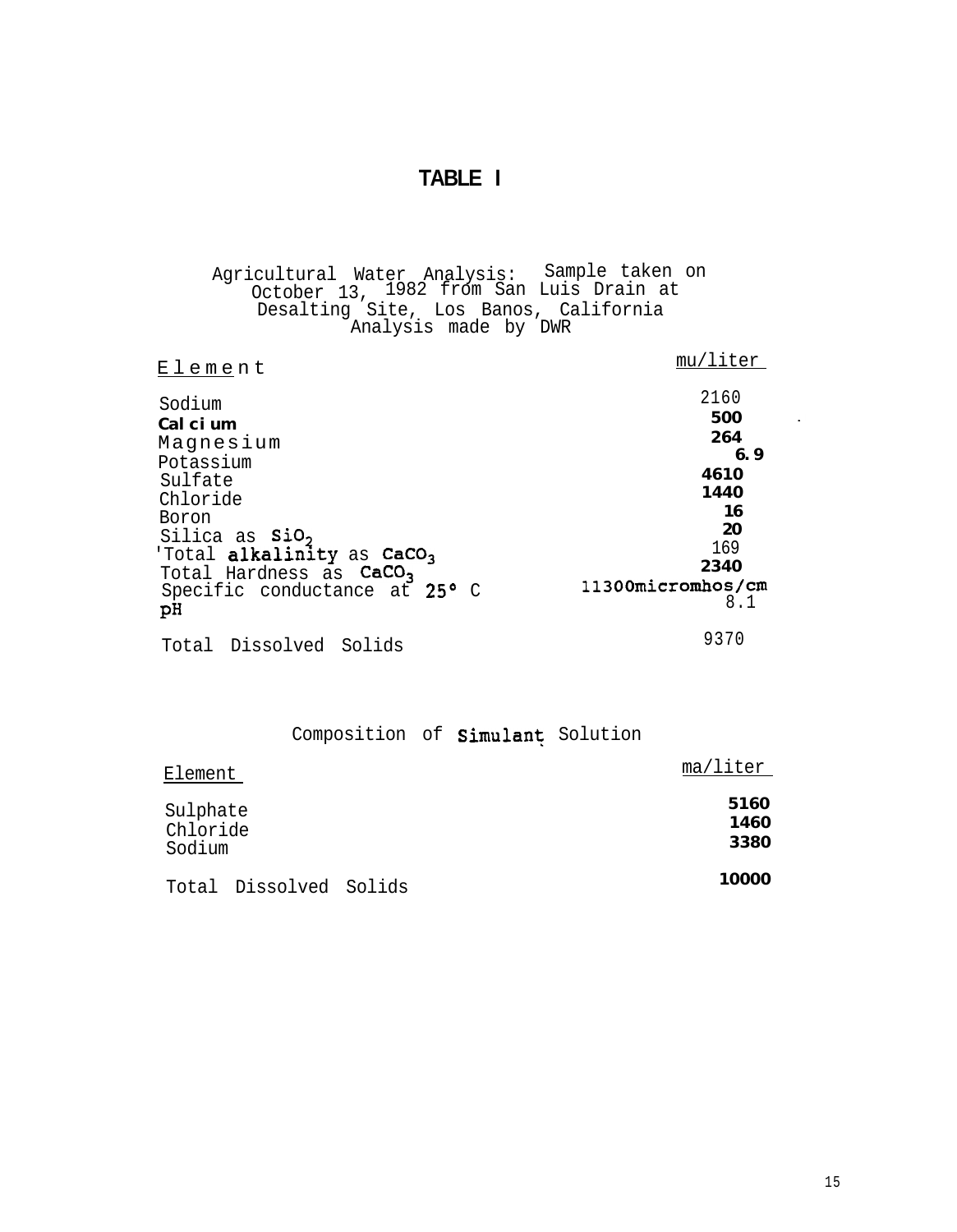resistance temperature detectors (RTD). These 11 **RTD's** were located as follows; one in the vapor space in each of the five effects, one in the vapor space of the condensate stream in each of the five effects, and one located at the outlet of the compressor.

## Data and Results

Table II shows the tabulated data obtained from the simulant solution for 47 runs. Column 1 shows the evaporator temperature,  $t_5$  in the fifth effect. Column 2 shows the average temperature drop, Dt, across each effect which was calculated by adding the measured temperature drop across each of the five effects and dividing the result by 5. Column 3 shows the average overall heat transfer coefficient, U, for the unit. Column 4 shows the brine **blowdown** salinity  $S_b$  calculated from salt balance (Eq. 7). Column 5 shows the brine blowdown salinity  $S_d$  calculated using measured brine blowdown density and the composition of the brine using the relations given by Fabuss. Column 6 shows the boiling point elevation, a, of the brine (blowdown brine) in the fifth effect using the salinity shown in Column 4 and the relations given by Fabuss. Column 7 shows the sum of the boiling **point** elevations  $\Sigma \alpha$ , in the five effects calculated in a similar manner to that used in calculating a in the fifth effect. Column 8 shows the specific isentropic energy consumption, E,, calculated from Eq. 1 using the measured pressure in the fifth effect and pressure rise across the compressor. The pressure in the fifth effect was measured by an absolute mercury manometer and the pressure rise across the compressor was measured by a water manometer. Column 9 shows the measured specific energy input to the compressor motor, E,. Column 10 shows the measured specific energy input to the rotor motor,  $E_r$  Column 11 shows the sum of Column 9 and 10 and shows the total specific energy consumption by the compressor and rotors motors. Column 12 shows the condensate flux which was calculated by measuring the condensate rate and dividing this value by the total heat transfer surface area in the evaporator. Column 13 shows the recovery ratio in percent and was calculated as the ratio of distillate mass rate to the sum of the distillate and brine blowdown mass rates.

Figure 10 shows a plot of the value of U using distilled water feed for the individual effects as a function of the overall temperature difference Dt across the heat transfer surface in that effect for three temperatures, 100<sup>°</sup> F, 110<sup>°</sup> F, and 120<sup>°</sup> F. The values of U were calculated by assuming that the mass rate of the condensate in each effect to be equal to one fifth of the measured condensate mass rate from the unit. The two lines show the predicted value of U for  $90^{\circ}$  F and  $130^{\circ}$  F using Eqs. 16 and 17 from Reference 6 for clean heat transfer surfaces using properties of water at these two temperatures. It is significant to note here the effect of operating temperature on U, the lower the operating temperature the lower the value of U. This is to be expected since lower temperature results in higher fluid viscosity and lower thermal conductivity of water. The higher viscosity results in thicker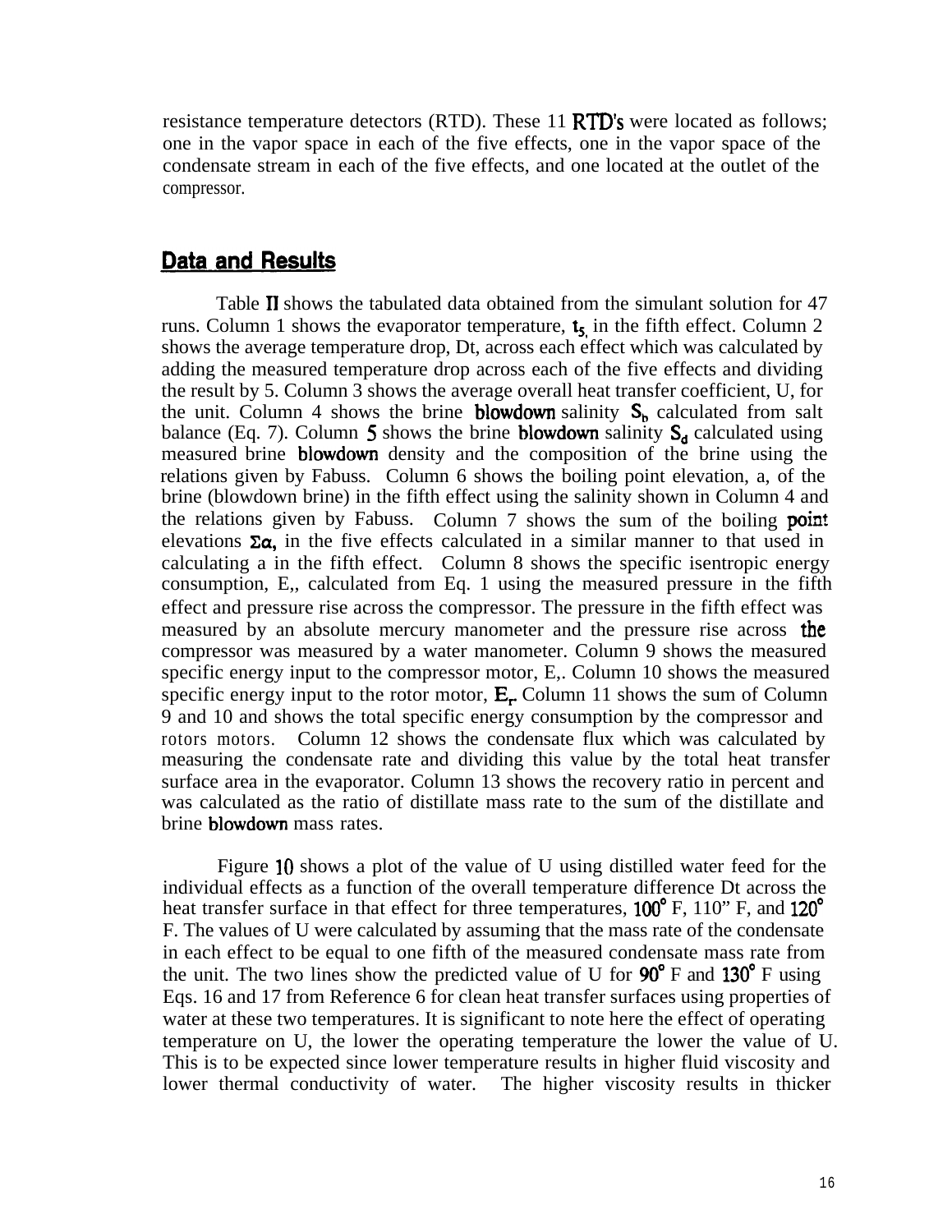# **Table II**

Data and Results from the Simulant Solution

| ts<br>°F   | Dt<br>$\cdot$ F | U<br>a     | $\mathbf{S_{b}}$<br>b | $S_d$<br>$\mathbf b$ | a<br>$\cdot$ F | Σα<br>$\cdot$ F | $E_{is}$<br>C | $\mathbf{E}_{\rm c}$<br>C | $\mathbf{E}_{\mathrm{r}}$<br>C | $E_{t}$<br>$\mathbf C$ | $\mathbf F$<br>${\bf d}$ | Rec.<br>$\pmb{\%}$ |           |
|------------|-----------------|------------|-----------------------|----------------------|----------------|-----------------|---------------|---------------------------|--------------------------------|------------------------|--------------------------|--------------------|-----------|
| 119        | 2.10            | 2602 207   |                       | 180                  | 2.73           | 4.16            | 14.2          | 32.1                      | 19.9                           | 52.0                   | 4.73                     | 95.2               |           |
| 120        | 2.22            | 2413       | 194                   | 168                  | 2.58           | 3.99            | 14.5          | 31.5                      | 20.3                           | 51.8                   | 4.78                     | 94.9               |           |
| 121        | 2.12            | 2579       | 164                   | 146                  | 2.20           | 3.57            | 14.2          | 30.7                      | 19.3                           | 50.0                   | 5.04                     | 93.9               |           |
| 119        | 2.13            | 2553       | 188                   | $\bullet$            | 2.50           | 3.91            | 12.6          | 27.9                      | 19.4                           | 47.3                   | 4.98                     | 94.7               |           |
| 122        | 2.11            | 2629       | 166                   | 154                  | 2.23           | 3.61            | 13.8          | 30.5                      | 18.7                           | 49.2                   | 5.04                     | 94.0               |           |
| 122        | 2.09            | 2575       | 171                   | 160                  | 2.28           | 3.67            | 14.0          | 32.0                      | 18.9                           | 50.9                   | 4.97                     | 94.1               |           |
| 121        | 2.04            | 2629       | 172                   | 157                  | $2.30\,$       | 3.69            | 13.7          | 31.5                      | 18.7                           | 50.2                   | 4.98                     | 94.2               |           |
| 121        | 2.08            | 2753       | 186                   | 152                  | 2.47           | 3.88            | 13.7          | $29.2\,$                  | 18.1                           | 47.3                   | 5.34                     | 94.6               |           |
| 121        | 2.12            | 2627       | 177                   | 156                  | 2.36           | 3.75            | 14.0          | 31.1                      | 18.4                           | 49.5                   | 5.09                     | 94.3               |           |
| 120        | 2.03            | $2653$ 166 |                       | 158                  | 2.22           | 3.60            | 14.0          | 30.4                      | 18.5                           | 48.9                   | 4.93                     | 94.0               |           |
| 121        | 2.04            | 2710 172   |                       | 152                  | 2.30           | 3.68            | 13.9          | 31.1                      | 18.1                           | 49.2                   | 5.05                     | 94.2               |           |
| 98         | 1.37            | 2257       | 128                   | 104                  | 1.73           | 3.04            | 11.2          | 26.8                      | 29.9                           | 56.7                   | 2.87                     | 92.2               |           |
| 111        | 1.62            | 2651       | 156                   | 130                  | 2.10           | 3.46            | 12.5          | 27.6                      | 22.7                           | 50.3                   | 4.01                     | 93.6               |           |
| 118        | 2.05            | 2578       | 171                   | 127                  | 2.28           | 3.67            | 12.5          | 29.1                      | 19.5                           | 48.6                   | 4.83                     | 94.1               |           |
| 118        | 1.88            | 2711       | 164                   | 137                  | 2.20           | 3.58            | 13.1          | 29.3                      | $20.0$                         | 49.3                   | 4.70                     | 93.9               |           |
| 116        | 1.91            | 2614       | 158                   | 145                  | 2.12           | 3.48            | 12.5          | 29.4                      | $20.6$                         | 50.0                   | 4.54                     | 93.7               |           |
| 119        | 1.95            | 2627       | 173                   | 145                  | 2.32           | 3.70            | 13.2          | 29.7                      | 19.6                           | 49.3                   | 4.7s                     | 94.2               |           |
| 117        | 2.01            | 2475       | 173                   | 149                  | 2.31           | 3.70            | 12.9          | 29.2                      | 19.9                           | 49.1                   | 4.60                     | 94.2               |           |
| ${\bf 86}$ | 0.88            | 2389       | 150                   | $3\sqrt{4}$          | $2.02\,$       | 3.37            | $9.2\,$       | 28.9                      | 42.0                           | 70.9                   | 1.96                     | 93.3               |           |
| 97         | 1.36            | 2218       | 166                   | 131                  | 2.23           | 3.61            | 11.4          | 26.3                      | 29.5                           | 55.8                   | 2.80                     | 94.0               |           |
| 106        | 1.49            | 2512       | 180                   | 155                  | 2.40           | 3.80            | 12.8          | 26.1                      | 24.5                           | S0.6                   | 3.43                     | 94.5               |           |
| 110        | 1.52            | 2747       | 165                   | 171                  | 2.21           | 3.59            | 12.2          | 26.6                      | 21.9                           | 48.5                   | 3.84                     | 93.9               |           |
| 109        | 1.58            | 2687       | 169                   | 149                  | 2.27           | 3.65            | 12.1          | 26.2                      | 21.8                           | 48.0                   | 3.88                     | 94.1               |           |
| 109        | 1.62            | 2594 169   |                       | 139                  | 2.26           | 3.64            | 11.9          | 26.6                      | 22.1                           | 48.7                   | 3.83                     | 94.1               |           |
| 109        | 1.70            | 2461       | 178                   | 152                  | 2.38           | 3.78            | 12.4          | 26.8                      | 21.6                           | 48.4                   | 3.84                     | 94.4               |           |
| 109        | 1.64            | 2576       | 179                   | 157                  | 2.39           | 3.78            | 12.4          | 26.1                      | 21.9                           | 48.0                   | 3.85                     | 94.4               |           |
| 110        | 1.68            | 2523       | 177                   | 159                  | $2.36\,$       | 3.75            | 12.6          | 25.8                      | $21.6\,$                       | 47.4                   | 3.85                     | 94.3               |           |
| 110        | 1.60            | 2589       | 174                   | 160                  | $2.32\,$       | 3.71            | 12.2          | 25.6                      | 21.8                           | 47.4                   | 3.85                     | 94.2               |           |
| 106        | 1.45            | 2565       | 143                   | 126                  | 1.92           | 3.26            | 11.5          | 25.4                      | 24.2                           | 49.6                   | 3.54                     | 93.0               |           |
| 106        | $1.65\,$        | 2305       | 340                   | 141                  | 1.89           | 3.22            | 11.1          | 26.1                      | 24.4                           | $50.5\,$               | 3.52                     | 92.8               |           |
| 106        | 1.53            | 2464 142   |                       | 132                  | 1.91           | 3.25            | $11.1\,$      | 25.7                      | 23.6                           | 49.3                   | 3.56                     | 92.9               |           |
| 106        | 1.39            | 2745       | 142                   | 125                  | 1.92           | 3.25            | $11.1\,$      | 25.3                      | 23.1                           | $-48.4$                | 3.58                     | 93.0               | $\bullet$ |
| 116        | 1.53            | 2486       | 142                   | 126                  | 1.91           | 3.25            | 11.6          | 25.8                      | 23.2                           | 49.1                   | 3.54                     | 93.0.              |           |
| 85         | 0.91            | 2221       | 141                   | 41                   | 1.90           | 3.24            | 12.8          | 28.6                      | 43.2                           | 71.8                   | 1.90                     | 9 2                | 9         |
| 93         | 1.17            | 2308       | 154                   | 105                  | 2.07           | 3.43            | $10.9\,$      | $27.0\,$                  | 32.6                           | 59.6                   | 2.54                     | 93.5               |           |
| 105        | 1.51            | 2475       | 156                   | 146                  | 2.10           | 3.46            | 11.3          | 25.0                      | 24.4                           | 49.4                   | 3.51                     | .93.6              |           |
| 106        | 1.44            | 2440       | 129                   | 104                  | 1.75           | 3.06            | 11.4          | 28.1                      | 26.7                           | 54.8                   | 3.33                     | 92.3               |           |
| 106        | 1.57            | 2443       | 140                   | 187                  | 1.89           | 3.22            | 11.4          | 26.4                      | 23.9                           | so.3                   | 3.59                     | 92.9               |           |
| 107        | 1.42            | 2501       | 140                   | 136                  | 1.89           | 3.22            | 31.1          | 26.8                      | 25.6                           | 52.4                   | 3.38                     | 92.9               |           |
| 116        | 1.68            | 2508       | 144                   | 124                  | 1.93           | 3.28            | 11.3          | 25.7                      | 24.4                           | 50.1                   | 3.51                     | 93.0               |           |
| 96         | 1.12            | 2337       | 155                   | 93                   | 2.09           | 3.45            | 9.1           | 26.8                      | 32.0                           | 58.8                   | 2.59                     | 93.6               |           |
| 103        | 1.46            | 2275       | 151                   | 148                  | 2.03           | 3.39            | 12.2          | 29.1                      | 27.7                           | 56.8                   | 3.01                     | 93.4               |           |
| 108        | 1.75            | 2222       | 166                   | 150                  | 2.22           | 3.60            | 13.6          | 27.9                      | 24.2                           | 52.1                   | 3.57                     | 94.0               |           |
| 113        | 1.75            | 2423       | 127                   | 149                  | 1.72           | 3.03            | 12.5          | 29.8                      | 23.4                           | 53.2                   | 3.80                     | 92.1               |           |
| 119        | 1.93            | 2516       | 143                   | 136                  | 1.93           | 3.27            | 14.1          | 31.1                      | 20.9                           | 52.0                   | 4.46                     | 93.0               |           |
| 122        | 2.21            | 2734       | 171                   | 121                  | 2.29           | 3.67            | 14.1          | 26.2<br>28.1              | 16.9                           | 43.1                   | 5.61                     | 94.1               |           |
| 122        | 2.18            |            | 2544 149              | 101                  | 2.01           | 3.36            | 14.0          |                           | 19.1                           | 47.2                   | 5.26                     | 93.3               |           |

 $\hat{\mathbf{r}}$ 

a: Btu/hrft<sup>2</sup>°F; b: parts/1000; c: kWhr/ kgal; d: lbs/hrft<sup>2</sup>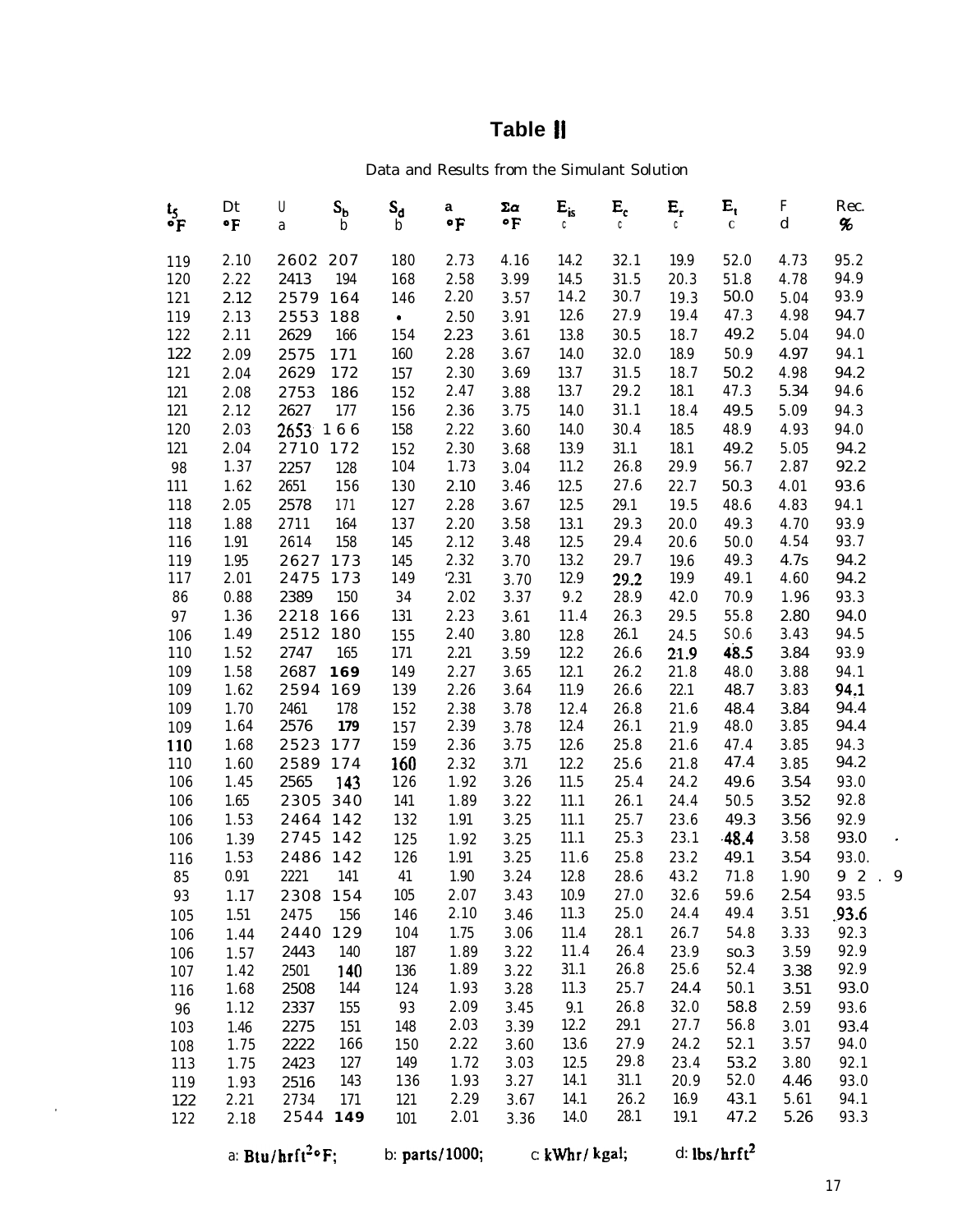

Overall heat transfer coefficient of individual effects as a function of overall temperature difference for the temperatures shown. Figure 10.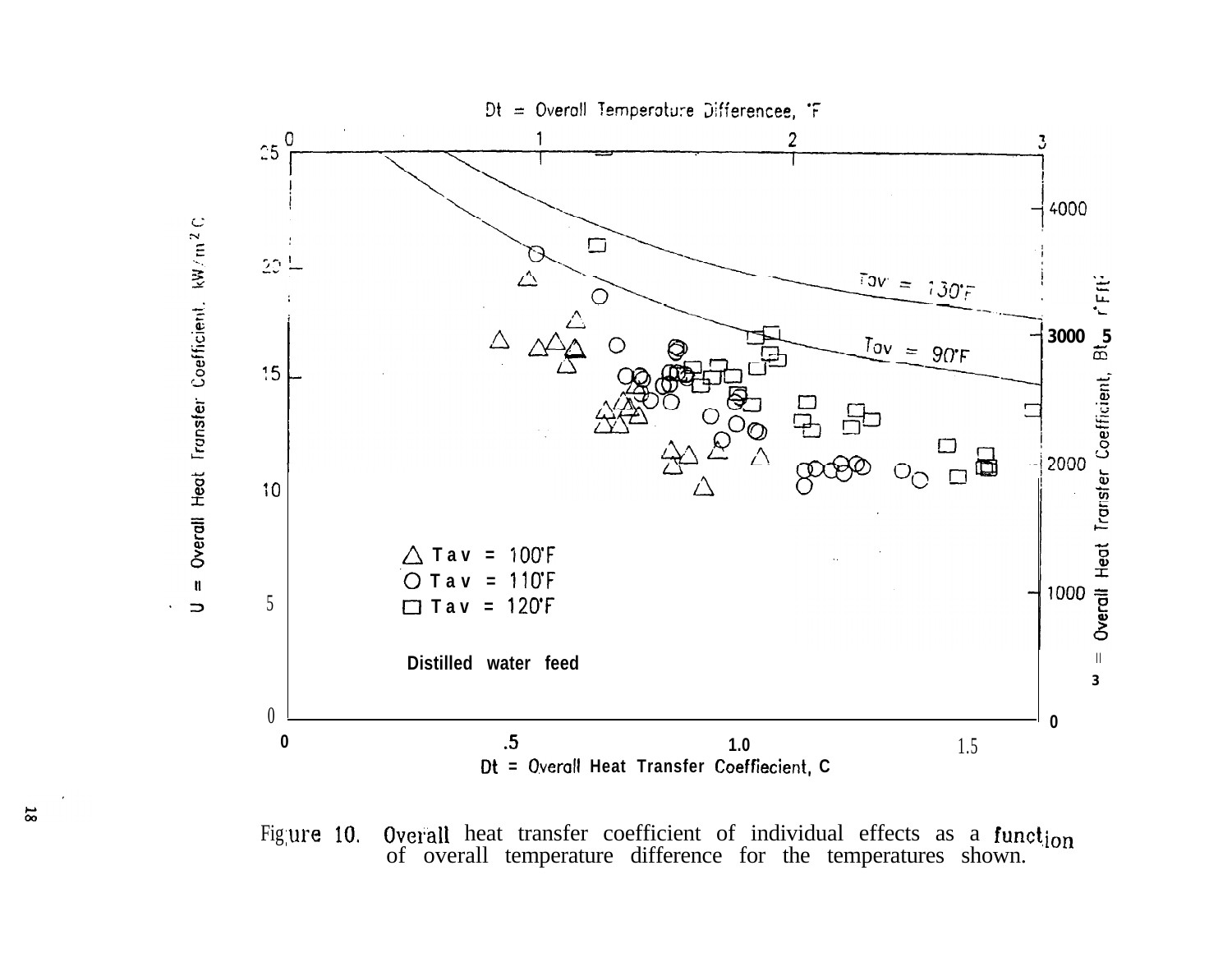condensate and feed films on the disks while lower thermal conductivity results in high **resistance to** the flow of heat, the consequences' of which result in lower values of U. Thus, at constant Dt, the value of U will increase as operating temperature in the evaporator increases.

**Figure** 11 shows a plot of the value of U for the individual effects as a function of Dt for the simulant solution for three temperatures;  $100^\circ$  F,  $110^\circ$  F, and 120° F. The value of U was calculated in a similar manner to that used for **distilled** water. The effects of salinity on the value of U was slight in the first four effects due to the relatively low brine salinity in the first four effects, however, the value of U was **significantly** lower in the last effect due to high brine **salinity.** (150,000 to 200,000 ppm) due to higher viscosity and lower thermal conductivity of the brine. The two lines for  $90^{\circ}$  F and  $130^{\circ}$  F are the same as those shown on Fig. 10. Again, the same trend shown on Fig. 10, namely the dependence of U on evaporator temperature, is also shown for the brine on Fig. 11. .

Figure 12 shows a plot of the average value of U for the evaporator as a function of the average Dt across the five effects for the temperatures shown on the figure. The average value for these data was about 14 kW/m<sup>2</sup> ° C (2500 Btu/hrft<sup>2</sup>  $\degree$  F) at. an overall temperature difference ranging from 0.35" C at the low temperature end (32" C) to about  $1.25^{\circ}$  C at the high temperature end (60 $^{\circ}$  C). The trend here reflects the same trend shown on Figs. 10 and 11, namely the dependence of U on temperature.

**Figure 13** shows a plot of the specific energy consumption by the rotors and compressor as a function of distillate flux. The lower line shows the specific energy consumption by the rotors alone while the upper data show the sum of the specific energy consumption by the compressor and rotors. It is significant to note the dependence of energy consumption by the rotors on flux, the lower the **flux** the **higher the** energy consumption. This is because the energy consumed by the rotors is due to friction in the bearings of the rotors and drive shaft as well as the energy imparted to the feed and condensate *to* acquire the velocity at the outside rim of the disks. These values are relatively constant regardless of the value of the flux. Thus, when the product rate increases, the flux increases resulting in lower specific energy consumption by the rotors as shown in the figure. At design values of 37 kg/hr  $m^2$  (7.5 lbs/hrft<sup>2</sup>) the specific energy consumption by these particular rotors is expected to-be about 3  $kWhr/m^3$  (12  $kWhr/kgal$ ) or less.

### **Discussion**

The data presented in our third progress report (appendix A) were obtained from the 40 gal/hr **NASA** unit using distilled water feed. The data obtained with the simulant solution were obtained from the 100 gal/hr unit. The NASA unit has heat transfer disks made from 0.024 inch thick type 316 stainless steel sheets. The 100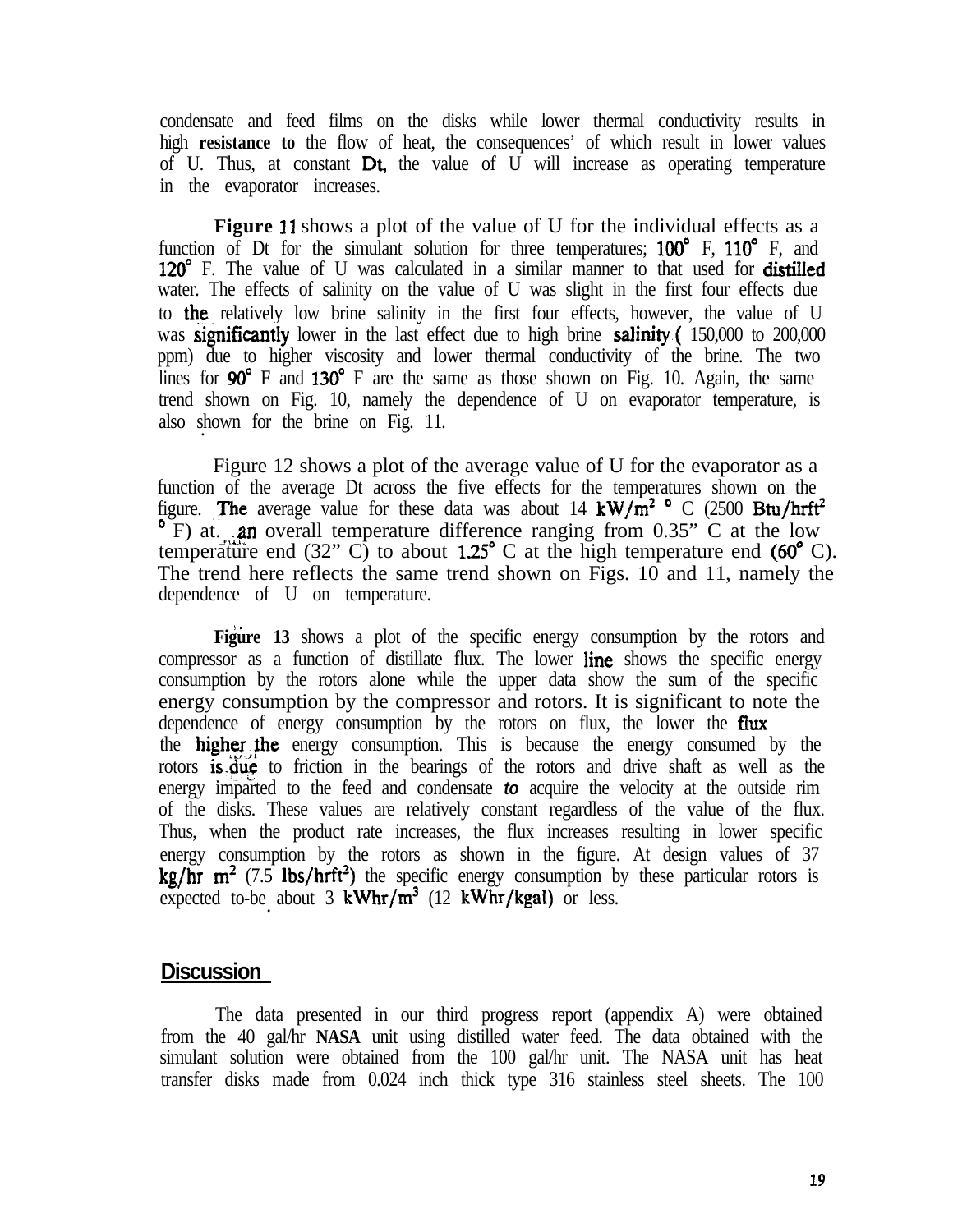

Figure 11. Overall heat transfer coefficient of individual effects as a function of overall temperature difference for the temperatures shown.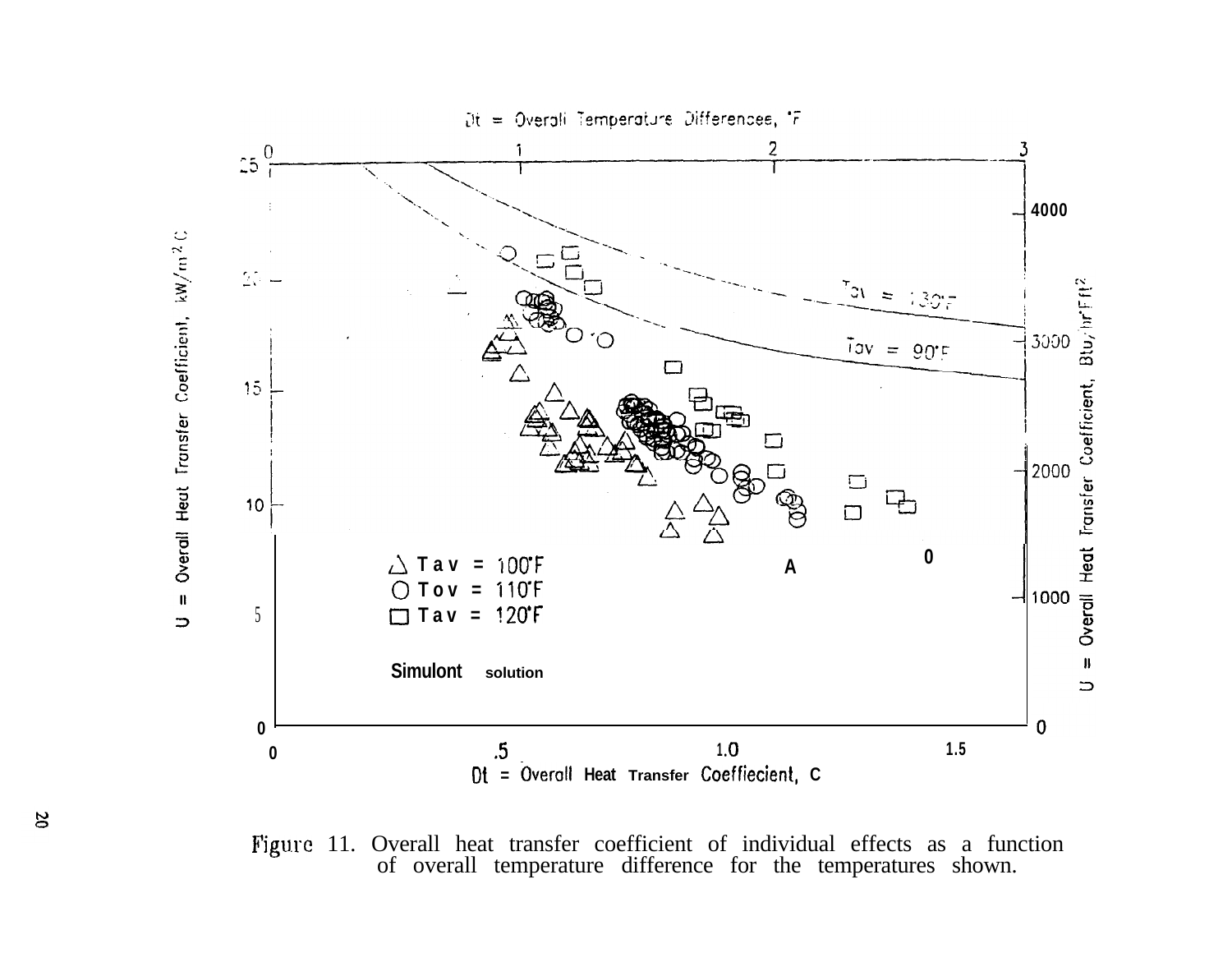

Figure 12. Average overall heat transfer coefficient as a function of the average overall temperature difference for the temperature range of 32 to GO C.

 $\mathfrak{r}$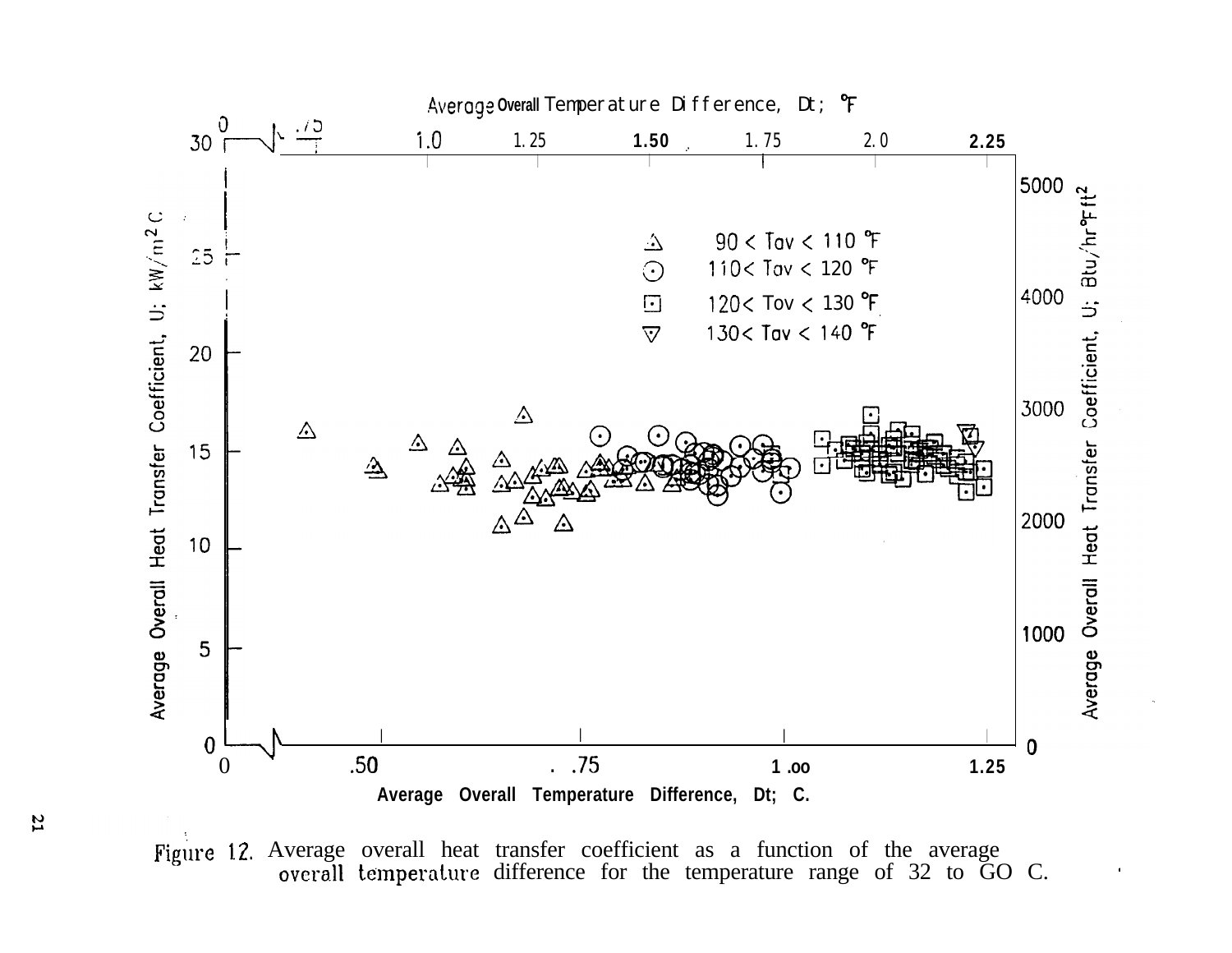

**Figure 13.** Specific energy consumption by the rotors and by the rotors and compressor as a function of distillate flux.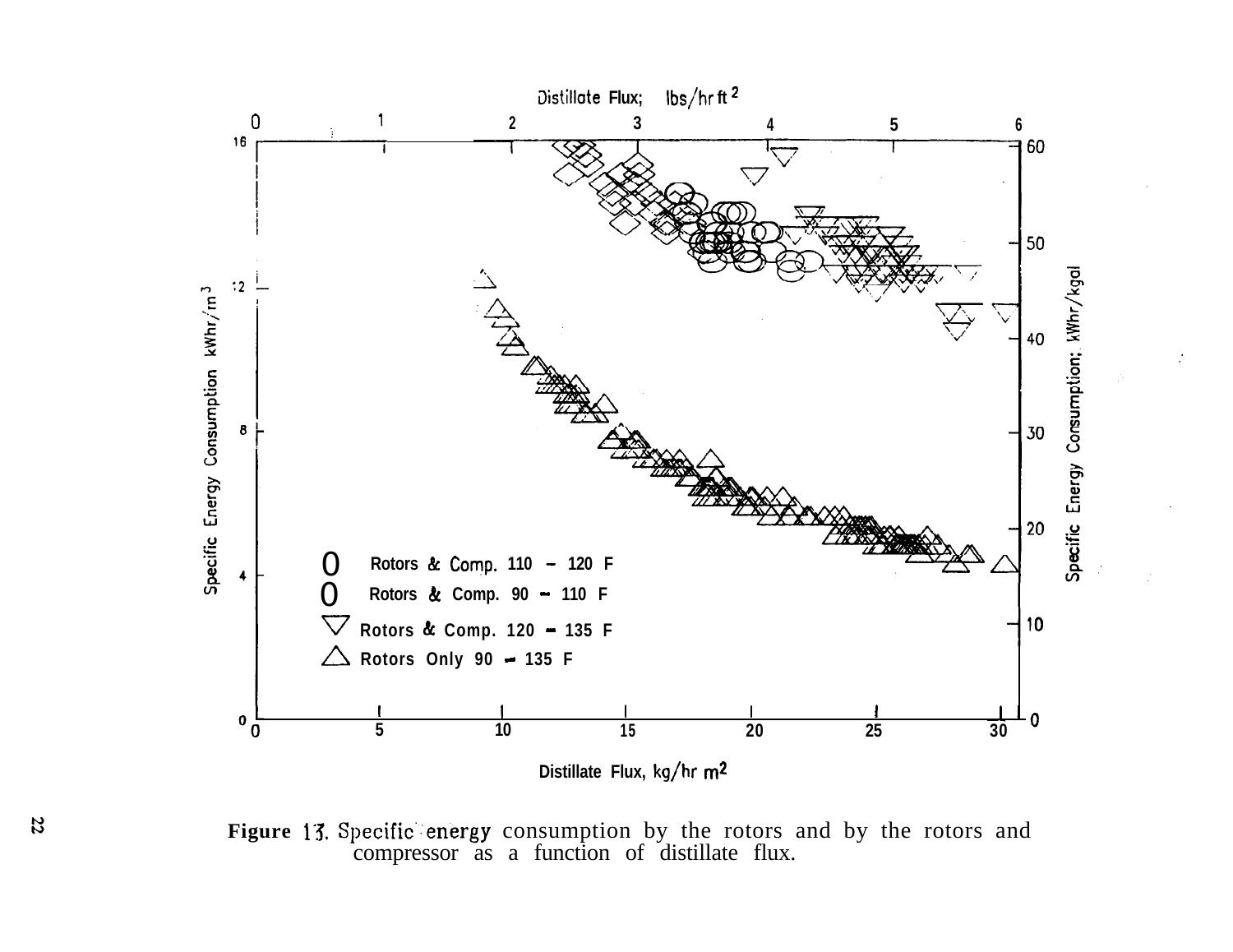gal/hr unit has heat transfer disks made from 0.035 inch thick copper sheets. The data obtained from the NASA unit resulted in values of U that were in agreement with analytical predictions (7). The data obtained from the 100 gal/hr unit during this test resulted in values of U that were lower than values predicted analytically. However, the first set of data obtained from the 100 gal/hr unit (when new) using tap water (8) resulted in values of U that were in excellent agreement with analytical predictions. This unit is about seven **years old** now. It has been used sporadically. The heat transfer surfaces were open to the atmosphere most of the time during shutdown. This caused the copper disks to be oxidized on the condensation side. Testing of this unit with tap water and with 5000 ppm tap water sodium chloride solution caused a very thin layer of calcium carbonate scale to be deposited on the evaporation side of the rotors in the last two effects. No effort was made to remove this scale from the surfaces of the disks prior to.obtaining these data. In addition, the high concentration of the brine in the last two effects also added additional resistance to heat flow across the brine film due to increasing viscosity and decreasing thermal conductivity of the brine. We believe these factors caused the values of U (an average of 14.2 kW/ $^{\circ}$  Cm'; 2500 Btu/ $^{\circ}$  Fhrft<sup>2</sup>) to be little lower than prediction. The values of U obtained during this test are about ten times higher than the values obtained from a 50,000 gal/day vapor compression evaporator tested at Los Banos using agricultural drainage water with hexametaphosphate additive for scale prevention ( 1) .

The compressor in this unit is a lobe type positive displacement compressor. Its volumetric capacity is directly proportional to speed and somewhat inversely proportional to pressure rise due to vapor back leakage in the clearances between the housing and lobes. The energy input to the compressor motor consists of energy loss in the electric motor, energy loss in drive belts, energy loss in friction in the bearings, seals, gears, and energy imparted to the vapor. The lower the operating temperature, the higher these losses in comparison to the energy imparted to the water vapor during compression. For example, in one of the runs, the vapor **inlet** temperature (temperature in the fifth effect) was about 86" F (see Table II). The, measured flux was 8.6 kg/hrm<sup>2</sup> (1.96 lbs/hrft<sup>2</sup>) and the measured energy' consumption,  $E_e$ , was 7.64 kWhr/ $m^3$  (28.9 kWhr/kgal) while the calculated value of  $E_{is}$  was 2.43 kWhr/m<sup>3</sup> (9.2 kWhr/kgal) resulting in isentropic efficiency of 31.8%. As a comparison in one of the runs at  $50^{\circ}$  C (122" F), the measured flux was 245 kg/hrm<sup>2</sup> (5.61 lbs/hrft<sup>2</sup>) and the measured energy consumption,  $E_c$ , was 6.92 kWhr/m<sup>3</sup> (26.2 kWhr/kgal) while the calculated value of  $E_{is}$  was 3.73 kWhr/m<sup>3</sup> (14.1) kWhr/kgal) resulting in isentropic efficiency of 53.8%. Unfortunately, due to the high salinity of the brine in the last effect, the pressure rise across the compressor at temperatures higher than  $50^{\circ}$  C (122 $^{\circ}$  F) in the fifth effect was beyond the capacity of our water manometer, thus no data were collected close to the design flux value of 32.7 kg/hrm<sup>2</sup> (7.5 lbs/hrft<sup>2</sup>). We believe that at the design flux of 32.7  $kg/hrm<sup>2</sup>$  (7.5 lbs/hrft<sup>2</sup>), the compressor isentropic efficiency could be 60% or better.

Column 11 and Fig. 13 show the total specific energy consumption by the compressor and rotor, E<sub>n</sub>. This value ranged from a value of 11.4  $\text{kWhr/m}^3$  (43.1)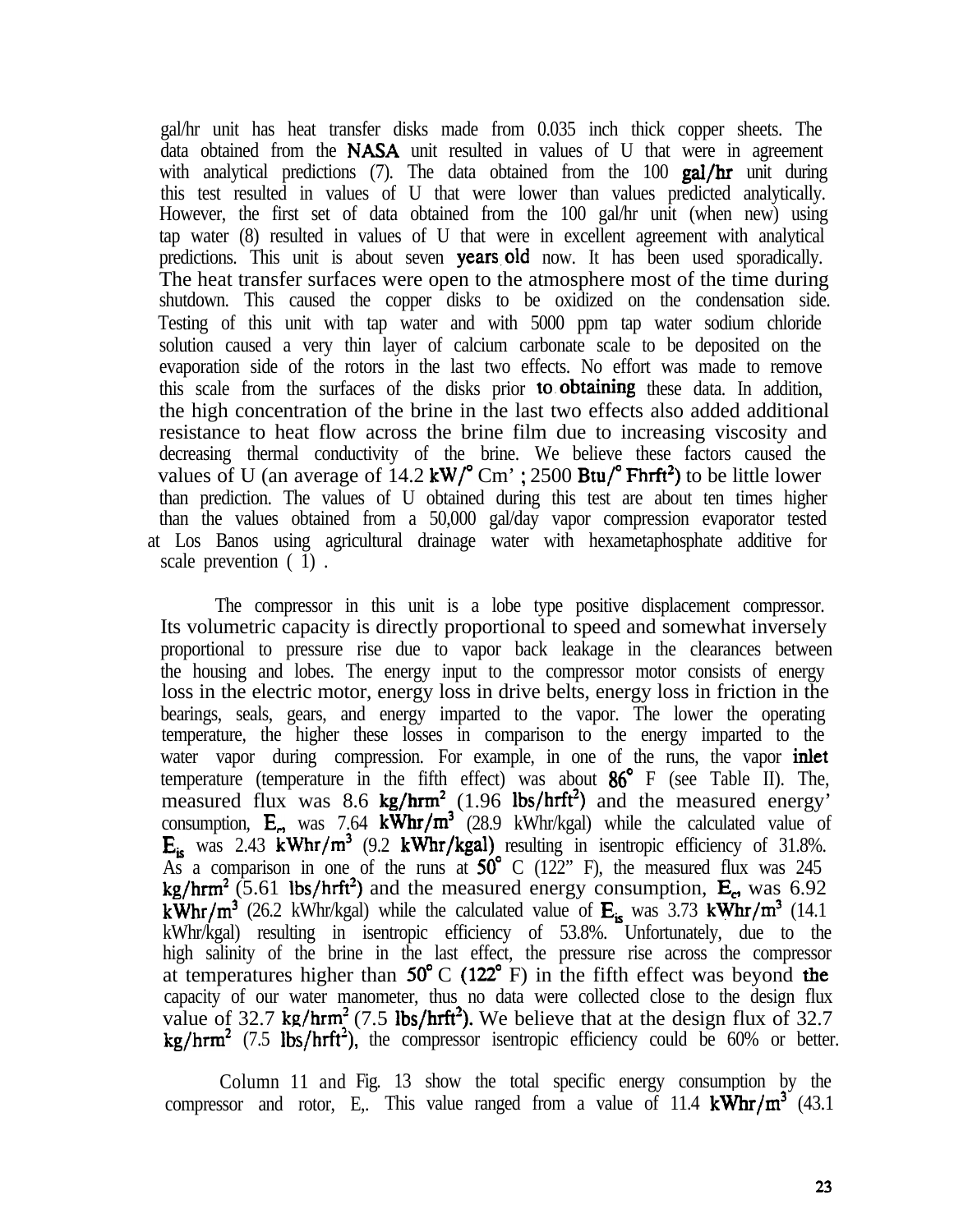kWhr/kgal) at a flux of 24.5 kg/hrm<sup>2</sup> (5.61 lbs/hrft<sup>2</sup>) to as high as 19.0 kWhr/m<sup>3</sup> (71.8 kWhr/kgal) at a flux of 8.3 kg/hrm<sup>2</sup> (1.90 lbs/hrft<sup>2</sup>). It can be seen here that the value of  $\mathbf{E}$ , was about 13.2 kWhr/m<sup>3</sup> (50 kWhr/kgal) and lower when the flux was higher than 17.5 kg/hrm<sup>2</sup> (4 lbs/hrft<sup>2</sup>). This is due to the fact that energy consumption by the rotors increases very slightly as the flux increases due to the higher condensate rate, however, the specific energy consumed by the rotors,  $E_r$ decreases with increasing **flux**, as shown in Fig. 12. Therefore, with improved rotor design and at a design flux of 32.7 kg/hrm<sup>2</sup> ( $\frac{75 \text{ lbs}}{\text{hrft}^2}$ ) we believe that specific energy consumption by the rotors could be 2.64 kWhr/ $m^3$  (10 kWhr/kgal) or less and the total specific energy consumption by the compressor and rotors could be 10.6  $kWhr/m<sup>3</sup>$  (40 kWhr/kgal) or less for this application. This figure is less than half the energy consumed by the compressor in the 50,000 gal/day vapor compression unit tested at  $\text{Los Banos}$  (1).

The application of these results to coupling this type of evaporator in multieffect configuration to salt gradient solar ponds will result in more efficient energy use of the energy extracted from the solar ponds. As an example assume that we like to use this type of evaporator configured in multieffect mode coupled to a salt gradient solar pond whose bottom convecting layer is at an average temperature of 65" C and top convecting layer at an average temperature of  $20^{\circ}$  C and would like to know the amount of distillate produced from the multieffect **plant** per unit energy extracted from the pond. Here we propose the following:

- 1. Extract brine from the bottom layer of the pond, flash it in a vacuum chamber to generate water vapor at about 57" C (8" C flashdown) with this vapor fed into the first effect and the brine returned to the bottom of the pond.
- 2. Feed water enters the final condenser to condense the water vapor from last effect and is heated from  $20^{\circ}$  C to  $28^{\circ}$  C.
- 3. Approach temperature in the final condenser is 3" C.
- 4. Average overall heat transfer coefficient,  $U = 14 \text{ kW}^{\circ} \text{ cm}^2$ .
- 5. Feed salinity 10,ooO ppm and brine salinity at 200,000 ppm resulting in an average boiling point elevation of about 0.35" C.

At these conditions, the temperature drop available to the multiple effect system is calculated to be about 26" C. For a flux of 27 kg/hrm<sup>2</sup> and U = 12 kW/<sup>o</sup> Cm<sup>2</sup>, the required Dt per effect is 1.76" C. Therefore, the number of effects that can be installed is about 12. The total production from the plant including the condensate from the first effect and final condenser is estimated to be about 11 kg per kg of steam generated from the solar pond or a performance ratio of about 11. Thus, 'for each 1 kWhr of thermal energy extracted from the solar pond, it is possible to produce about 37 kg of water from this type of distillation plant. Assuming the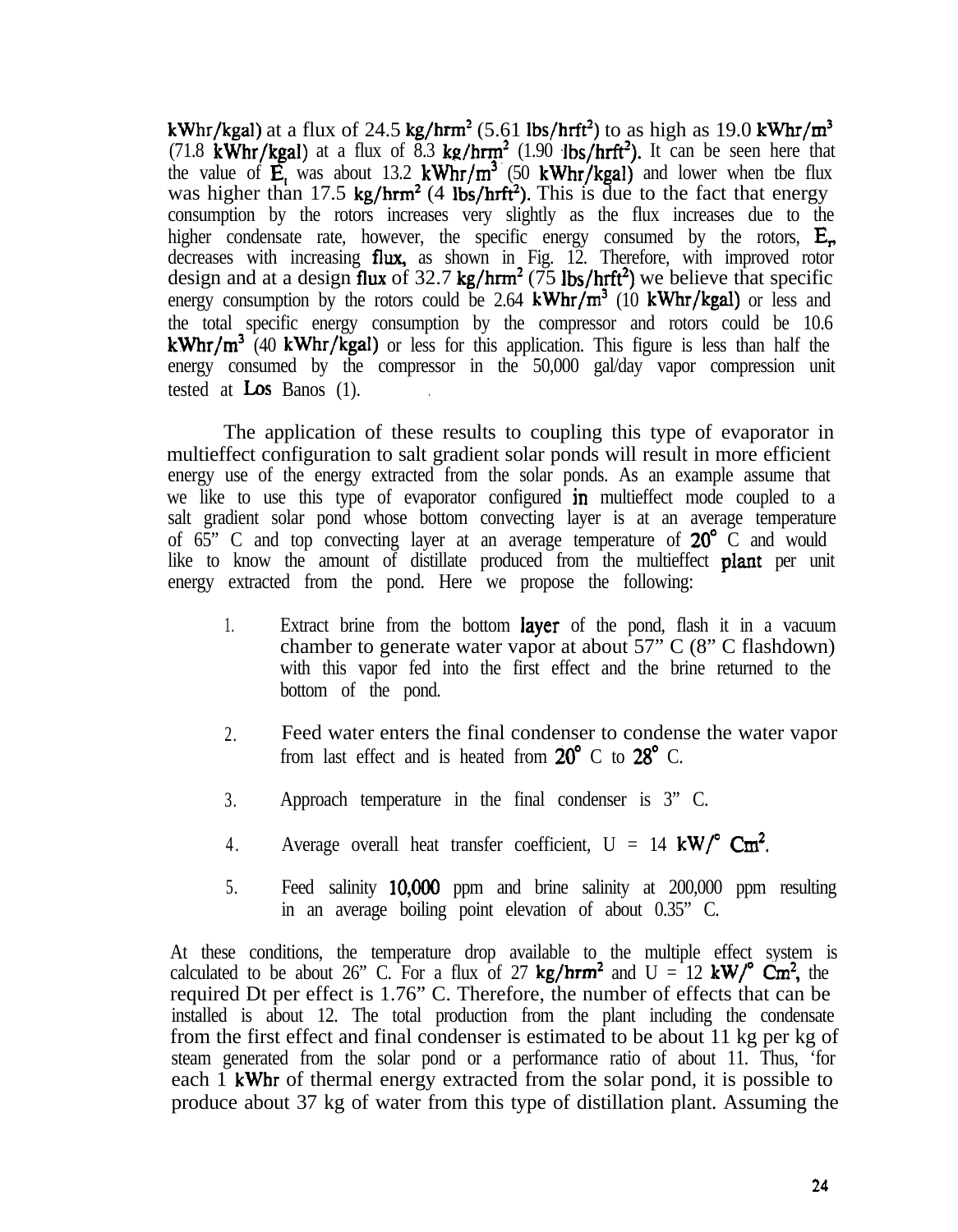collection efficiency of the solar pond at this temperature is about 15%, the total incident solar energy of 5 kWhr/ $\overline{m}^2$  day, the productivity of this type of plant is estimated to be about 28 kg per square meter of solar pond area. As a comparison, the average daily productivity of simple solar stills does not exceed 3 kg. Thus, the coupling of this type of evaporator to solar ponds can produce as much as ten times the amount of water in comparison to simple solar stills.

## **Conclusions and Recommendations**

The data and results from these tests lead to the following conclusions:

- 1 . The use of multieffect VCD reduces. specific energy consumption 'by the compressor by 20 to 50 percent depending on the number of effects,
- 2 . The use of WFRD evaporators gives very high values of overall heat transfer coefficient of 12 to  $18$  kW/ $^{\circ}$  Cm<sup>2</sup> at the low temperature of 30 $^{\circ}$  C to 55 $^{\circ}$  C,
- 3 . The total specific energy consumption by the compressor and rotors could be below 11 kWhr/m<sup>3</sup> at design flux value of 38 kg/hrm<sup>2</sup>,
- 4 . Recovery of 95 percent of the feed as good quality distilled water is easily accomplished,
- 5 . The coupling of WFRD evaporators to salt gradient solar ponds can produce as much as  $28 \text{ kg/m}^2$  of solar ponds in comparison to about  $3 \text{ kg/m}^2$  of simple solar stills. .

Based on the above conclusions we recommend the following:

- 1 . Assessing the potential of multieffect VCD using WFRD evaporators in reducing the volume of the reject brine from the Yuma plant by testing this 5 effect module using RO brine as feed,
- 2. Consider coupling the existing 5 effect module to an existing salt gradient solar pond to assess its potential in this application.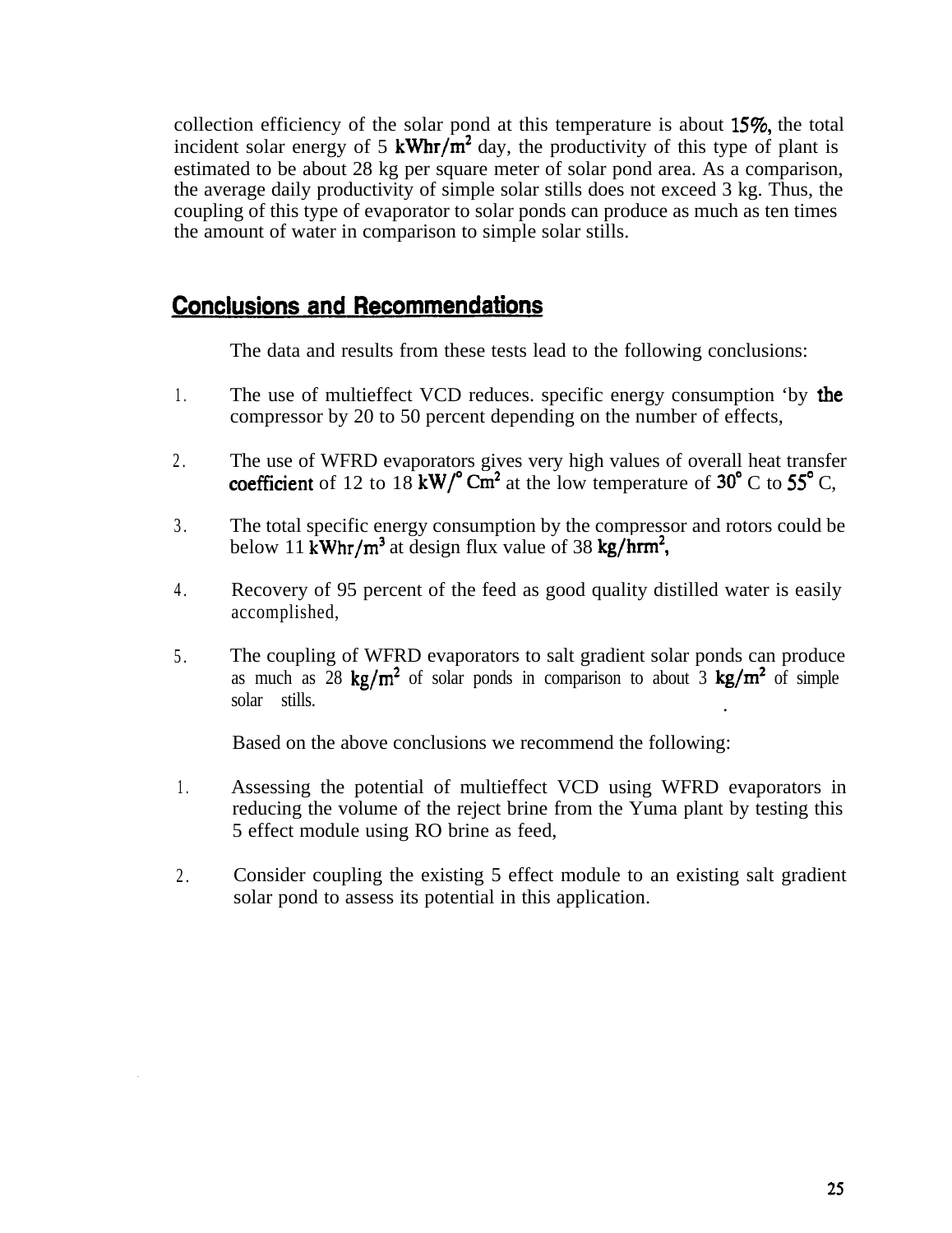## **REFERENCES**

- $\mathbf{1}$ Bechtc National, Inc. "Final Report, Field Test of a Vapor Compression Evapo ator at the Demonstration Desalting Facility, Los Banos, California," prepar : i for the State of California, Department of Water Resources, Specif: ation No. 85-31, Contract No. C-50653, San Francisco, California, Augus 1986.
- $\overline{2}$ **Deukr** t jian, G., G.K. Van Vleck, and D.N. Kennedy, "Desalting and the Califo **1** 12 State Water Project," State of California Department of Water Resou ces, Sacramento, California, September 1984.
- $3<sup>1</sup>$ Gabb: li, Emilio, "A Thirsty Land" International Desalination & Water Reust Quarterly, PP 8-19 November/December 1994, Volume  $4/3$ .
- $\overline{4}$ Tleim It, B.W., A.D.K. Laird, and E.D. Howe, "Analysis and Cost Prediction of R claiming Agricultural Drainage Water Using Multieffect Vapor-**Comparent** ression Distillation, Final Report on Field Testing of the Wiped-Film Rotating-Disk Evaporator" prepared for the California Department of Water Resources; University of California, Richmond, California; UC/DWR Agreement B55037, Task Order 84-1, November 1985.
- Dodge, B. F., "Chemical Engineering Thermodynamics", McGraw Hill, New  $5\overline{)}$ Yorl, 1944 p. 133.
- 6 Fabuss, B. M., "Properties of Seawater" Appendix 2, 2nd Edition, Part B of Principles of Desalination, Editors K. S. Spiegler and A. D. K. Laird, Academic Press, pp. 359-400, November 1980.
- $7<sup>1</sup>$ Tleimat, B.W., "Performance of a Rotating Flat-Disk Wiped-Film Evaporator," ASME Publication No. 71-HT-37, 1971.
- 8 Tieimat, B. W. and M. C. Tleimat, "A Novel 2500 GPD S-Effects Wiped-Film Rotating-Disk Vapor-Compression Module; Preliminary Results"International Desalination Association Fourth World Congress on Desalination and Water Reuse, State of Kuwait, November 4-8, 1989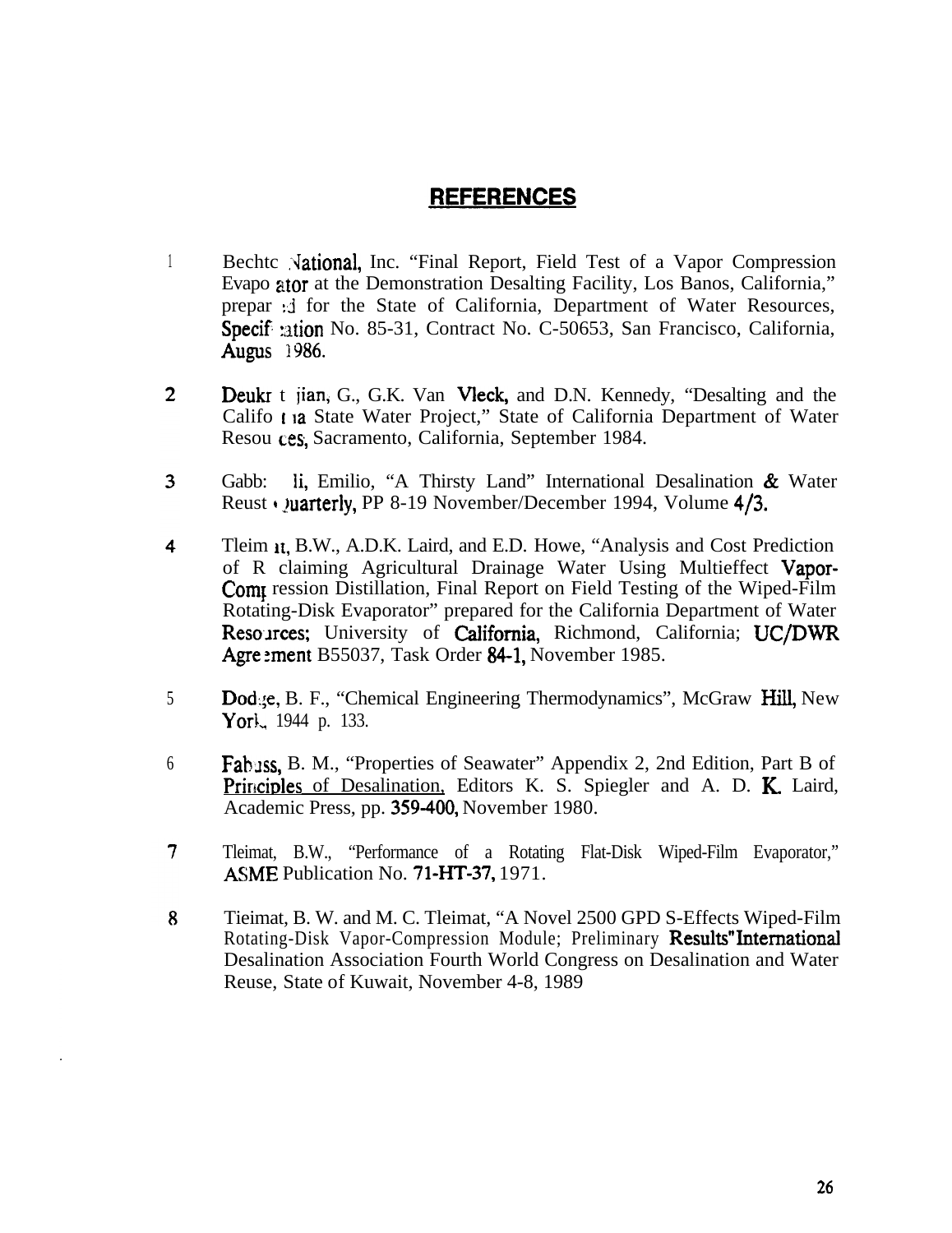Appendix A

Copy of Progress Report No. 3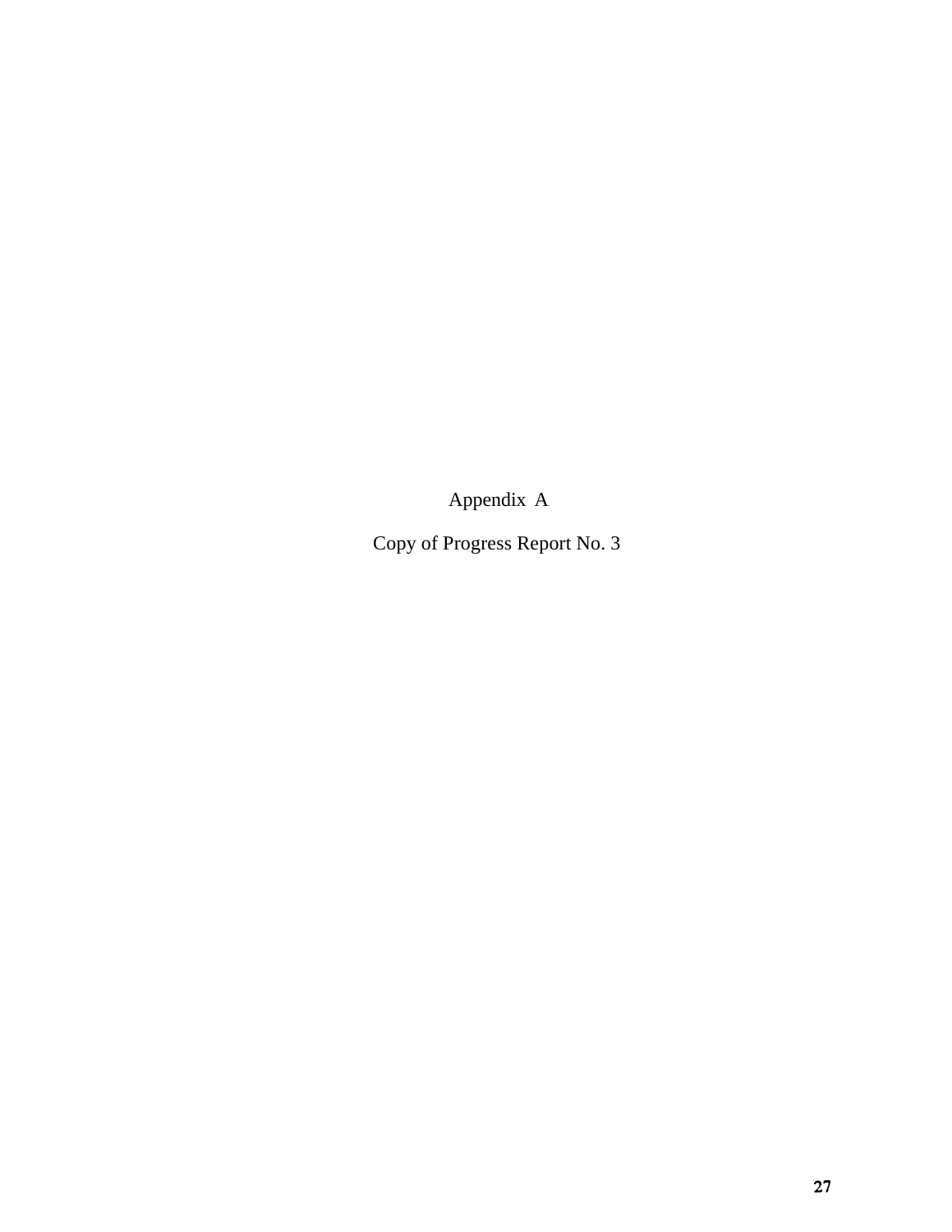#### **WATER REUSE TECHNOLOGY**

75 INA COURT ALAMO, CALIFORNIA 94507 Tel. (510)838-0369, FAX (510)838-0565

Quarterly Progress Report No. 3 July 1 - Sept. 30, 1994

#### **REDUCED** ENERGY **CONSUMPTION EVAPORATOR FOR USE IN DESALTING IMPAIRED WATERS**

Contract Number: 1425-3-CR-81-19560

As stated in our letter of September 13, 1994 to Ms. Mulligan, NASA requested their unit to be delivered; The unit was delivered on September 2, 1994 and our unit was returned to us at the same time. Because our unit was idle for over a year, it was necessary to inspect the unit, clean it, and perform some maintenance on it.

After cleaning and maintenance, data were obtained from the unit using distilled water which was produced from the NASA unit and stored in a 300 gallon storage tank. The data obtained include the temperature in each effect, the energy consumption by the rotor, energy consumption by the compressor, product rate, concentrate **blowdown** rate, absolute pressure in the last effect, and pressure rise across the compressor.

The enclosed table shows data and results obtained from . the unit using distilled water. The first column shows the average temperature in the evaporator, the second column, shows the calculated overall heat transfer coefficient, the third column shows the measured distillate flux (distillate rate per unit area of heat transfer surface), the fourth column shows the specific energy consumption by the rotor, the

2 8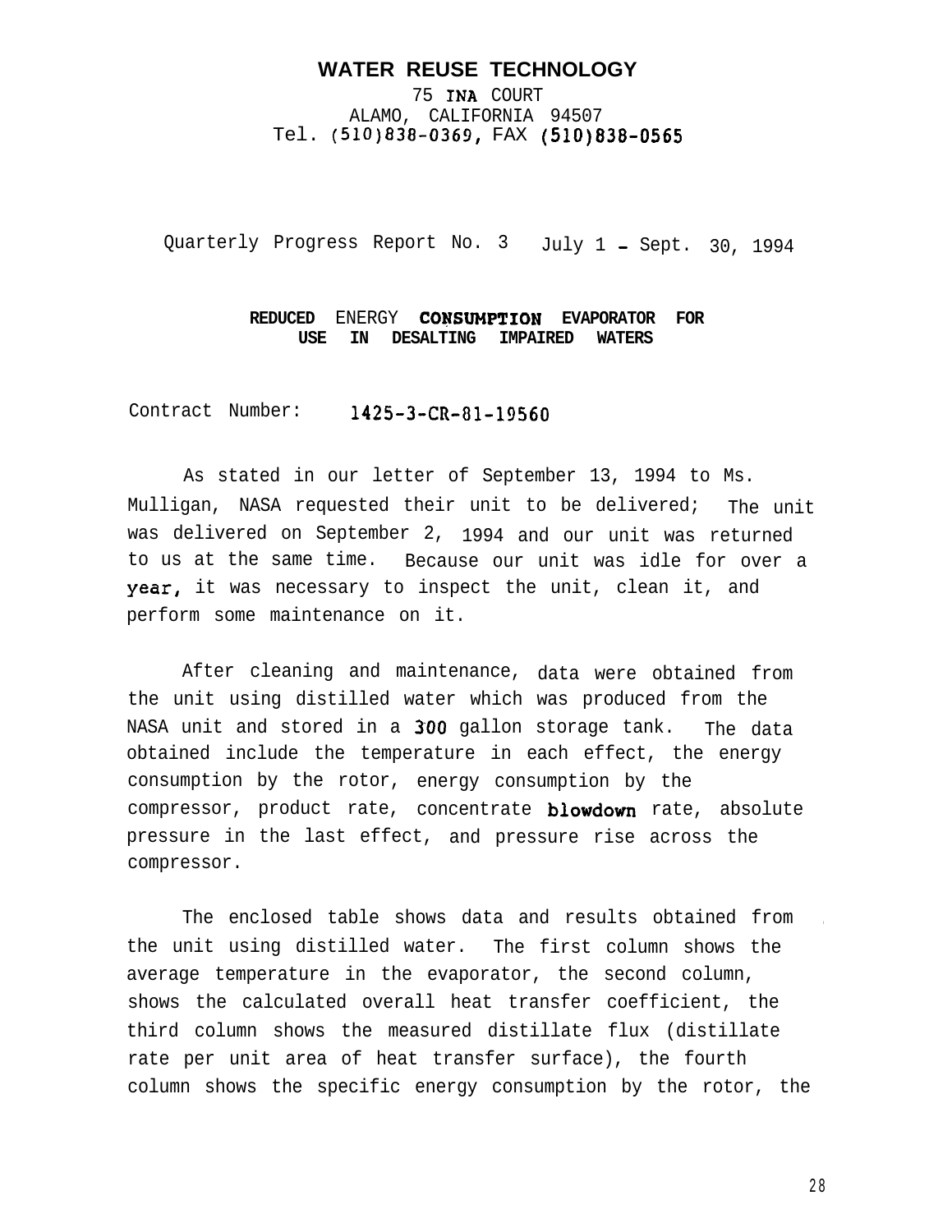fifth column shows the specific energy consumption by the compressor, and the last column shows the sum of columns four and five. The first set of rows were collected using four rotors while the last six rows were collected using all five rotors.

Fig. 1 shows a plot of the calculated overall heat transfer coefficient, U, for each effect as a function of the overall temperature difference, Dt, across the effect for the temperature range of 90 to 140 F. It is significant to note here that the value of **U** increases when  $t_{av}$  increases. This is expected due to the effects of viscosity and thermal conductivity on heat transfer coefficient. As the temperattire rises the thermal conductivity of the water increases and the viscosity of the water decreases resulting in a higher value of U for the same Dt.

Pig. 2 shows a plot of the energy consumption by the rotor as a function of distillate flux. It is significant to note here that the energy consumption decreases with increasing  $flux.$  This is due to the fact that the energy consumed by the motor driving the rotors does not change. significantly when the distillate rate increases. Thus, when the average evaporator temperature increases, the specific volume of the vapor from the last effect decreases resulting in a **larger** mass flow rate through the compressor and, as a consequence, higher distillate flux. It should be noted here that when the fifth rotor was added to the unit, the specific energy consumption decreased for the same flux. **It** should be pointed out that the unit was designed for flux in excess of 7 and as a consequence  $E_r$  would be less than.15 Whr/gal.

#### Planned Activities for the Fourth Quarter

As stated earlier, the amount of distilled water produced from the NASA unit was stored in a 300 gallon storage tank.

2 9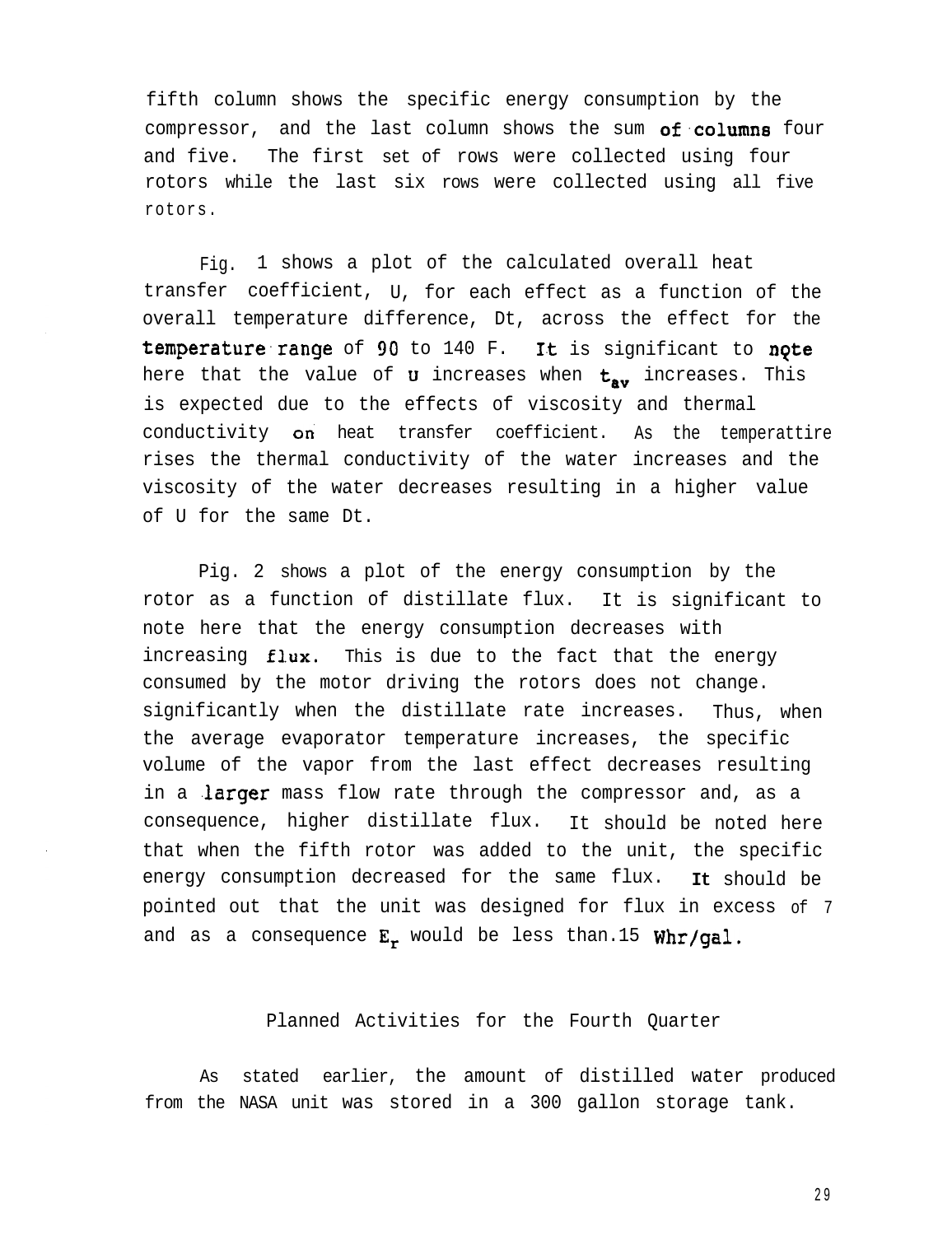In order to simulate the saline solution of the agricultural drainage water, we mixed 19 pounds of sodium sulfate and six pounds of sodium chloride with approximately 300 gallons of distilled water stored in the tank. The calculated composition is:

|          | Sulfate                   |  |  | 5087 ppm |  |
|----------|---------------------------|--|--|----------|--|
| Chloride | 1434 ppm                  |  |  |          |  |
|          | Sodium                    |  |  | 3379 ppm |  |
|          | Total salinity = 9900 ppm |  |  |          |  |

This solution is quite similar to the composition of the agricultural drainage water taken from the San Luis Drain as shown 'in our letter of August 6, 1993 to Ms. Mulligan with calcium, magnesium, and silica not being included in'the simulant solution.

Data are being collected using this simulant solution. We anticipate that we will obtain all the data needed by the middle of November and send a draft of the final report by the first week of December 1994.

Hours

Work performed:

|                        | 11 U U L D |
|------------------------|------------|
| Principal Investigator | $-50 - 40$ |
| Support Scientist      | 360        |
| Clerical               | 20         |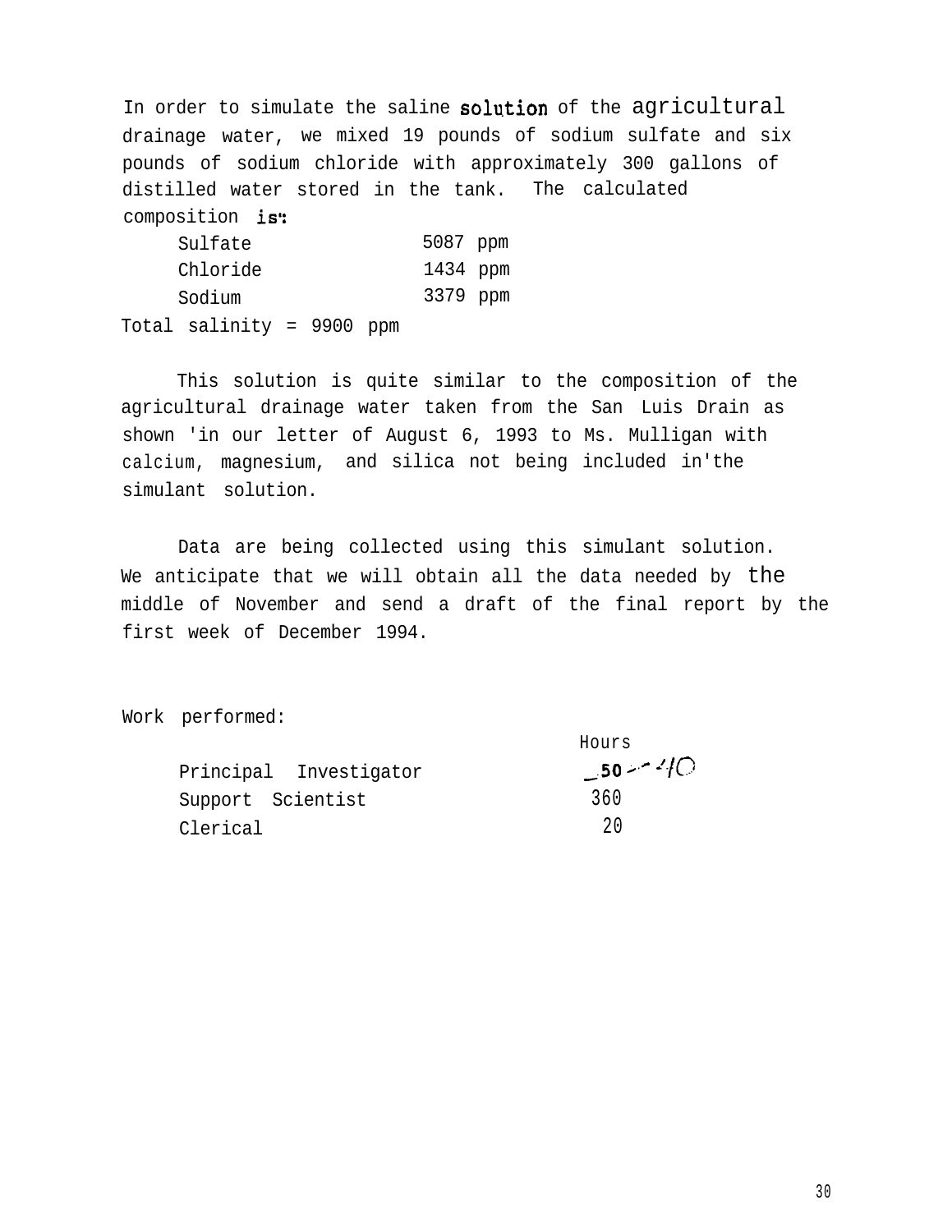|  |               | Data and Results from Distilled Water |  |
|--|---------------|---------------------------------------|--|
|  | with 4 Rotors |                                       |  |

| $t$ a v | $^{\mathtt{U}}$ av | Flux | $E_r$       | $E_c$ | $E_t$               |
|---------|--------------------|------|-------------|-------|---------------------|
| 93      | 2570               | 2.47 | 37.0        | 27.7  | 64.7                |
| 96      | 2504               | 2.91 | 31.4        | 24.5  | 55.9                |
| 97      | 2067               | 2.87 | 32.1        | 25.4  | 57.5                |
| 100     | 2527               | 3.16 | 29.0        | 25.4  | 54.3                |
| 107     | 2209               | 3.63 | 25.1        | 24.5  | 49.6                |
| 107     | 2512               | 3.66 | 24.9        | 22.2  | 47.1                |
| 108     | 2304               | 3.83 | 24.1        | 22.6  | 6<br>$\overline{4}$ |
| 109     | 2382               | 3.97 | 22.6        | 21.9  | 44.5                |
| 113     | 2354               | 4.09 | 22.8        | 23.7  | 46.5                |
| 113     | 2482               | 4.25 | 21.5        | 22.4  | 43.9                |
| 114     | 2488               | 4.37 | 20.9        | 23.0  | 43.9                |
| 116     | 2399               | 4.58 | 20.5        | 22.8  | 43.3                |
| 116     | 2394               | 4.55 | 21.1        | 22.9  | 44.0                |
| 121     | 2384               | 4.92 | 19.7        | 23.4  | 43.1                |
| 125     | 2558               | 5.63 | 17.4        | 23.5  | 40.9                |
| 125     | 2373               | 5.27 | 18.6        | 25.5  | 44.1                |
| 125     | 2491               | 5.38 | 17.8        | 23.8  | 41.6                |
| 125     | 2852               | 5.43 | 18.1        | 25.9  | 44.0                |
| 127     | 2414               | 5.69 | 17.2        | 25.2  | 4 2<br>4            |
| 129     | 2410               | 5.71 | 17.2        | 26.8  | 44.0                |
| 130     | 2504               | 6.00 | 16.7        | 24.5  | 43.2                |
| 132     | 2495               | 6.59 | 15.6        | 25.3  | 40.9                |
| 139     | 2519               | 7.17 | 14.7        | 27.5  | 42.2                |
| 139     | 2580               | 7.33 | 13.8        | 27.4  | 42.1                |
|         |                    | with | 5<br>Rotors |       |                     |
| 100     | 2626               | 3.13 | 26.8        | 21.6  | 48.4                |
| 105     | 2768               | 3.43 | 23.9        | 20.4  | 44.3                |
| 110     | 2572               | 4.07 | 21.1        | 20.3  | 41.4                |
| 115     | 2704               | 4.37 | 20.1        | 20.2  | 40.3                |
| 124     | 2603               | 5.29 | 16.4        | 20.2  | 36.6                |
| 133     | 2668               | 6.23 | 15.5        | 23.8  | 39.3                |

| $t$ <sub>av</sub> i      | Deq. $\mathbf{F}$                |
|--------------------------|----------------------------------|
| $v_{av}$                 |                                  |
| $\overline{\text{Flux}}$ | Btu/hr $F ft^2$<br>lbs/hr $ft^2$ |
| $E_r$ ;                  | Whr/gal                          |
| $E_{\mathbf{C}}$         | Whr/gal                          |
| $E_{+}$ ;                | Whr/gal                          |

 $\ddot{\bullet}$ 

 $\overline{7}$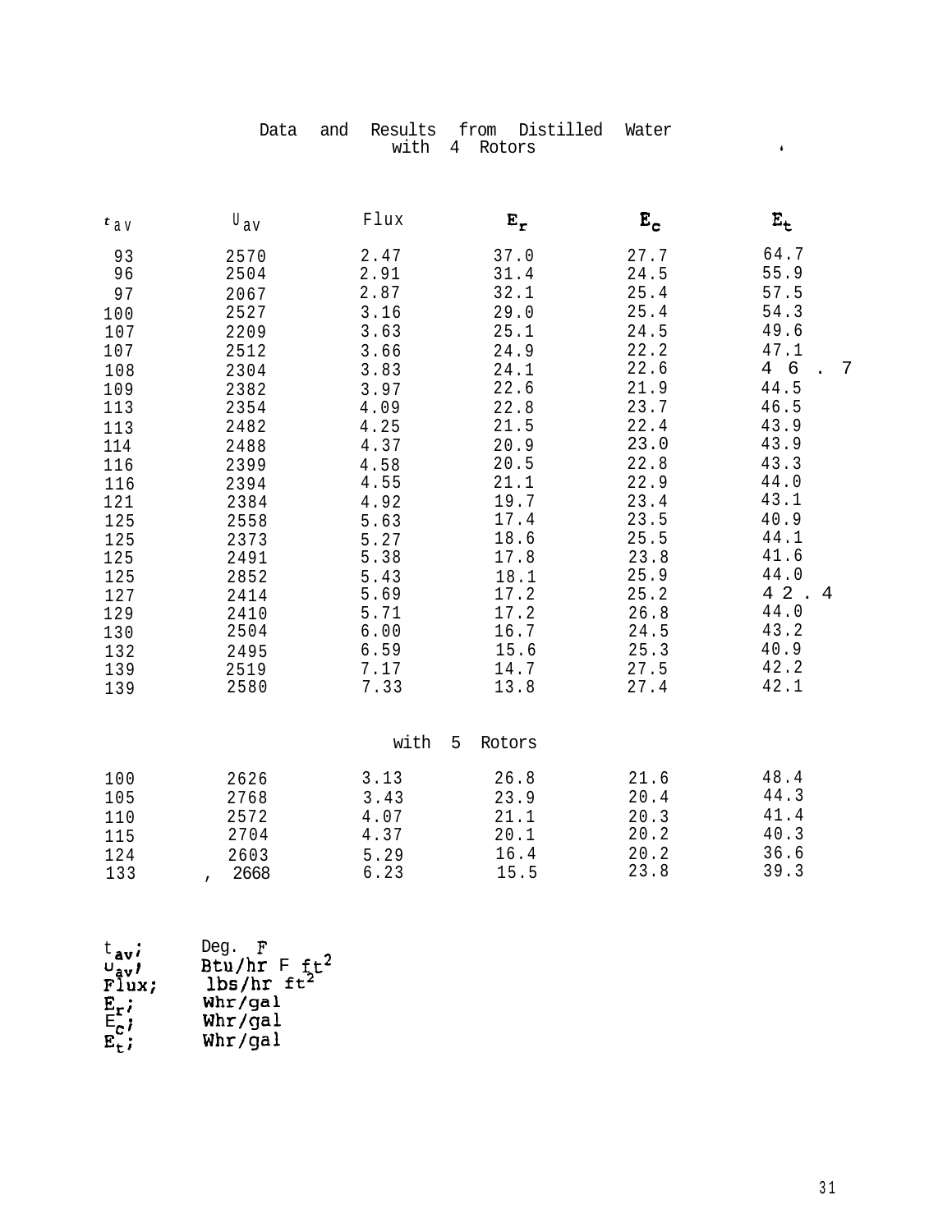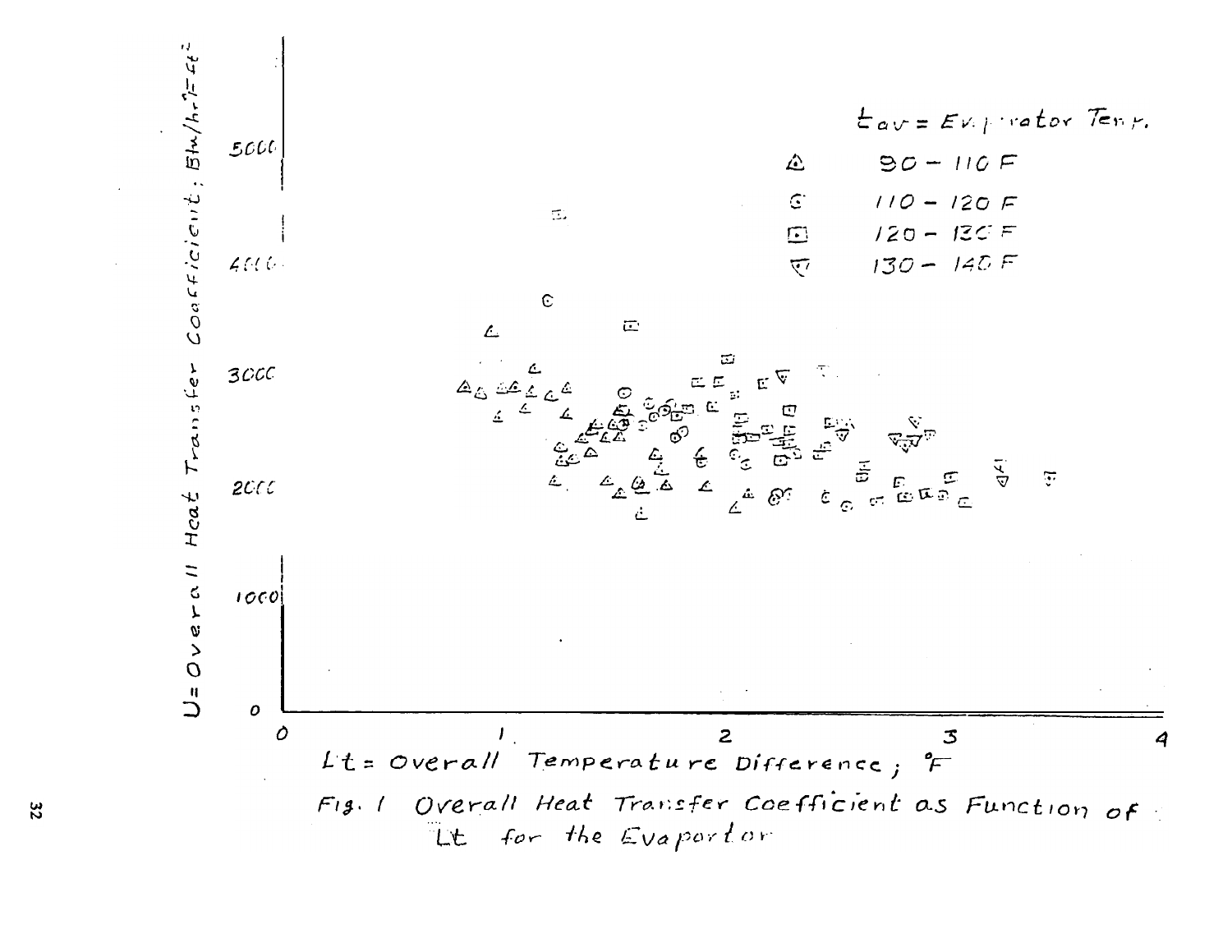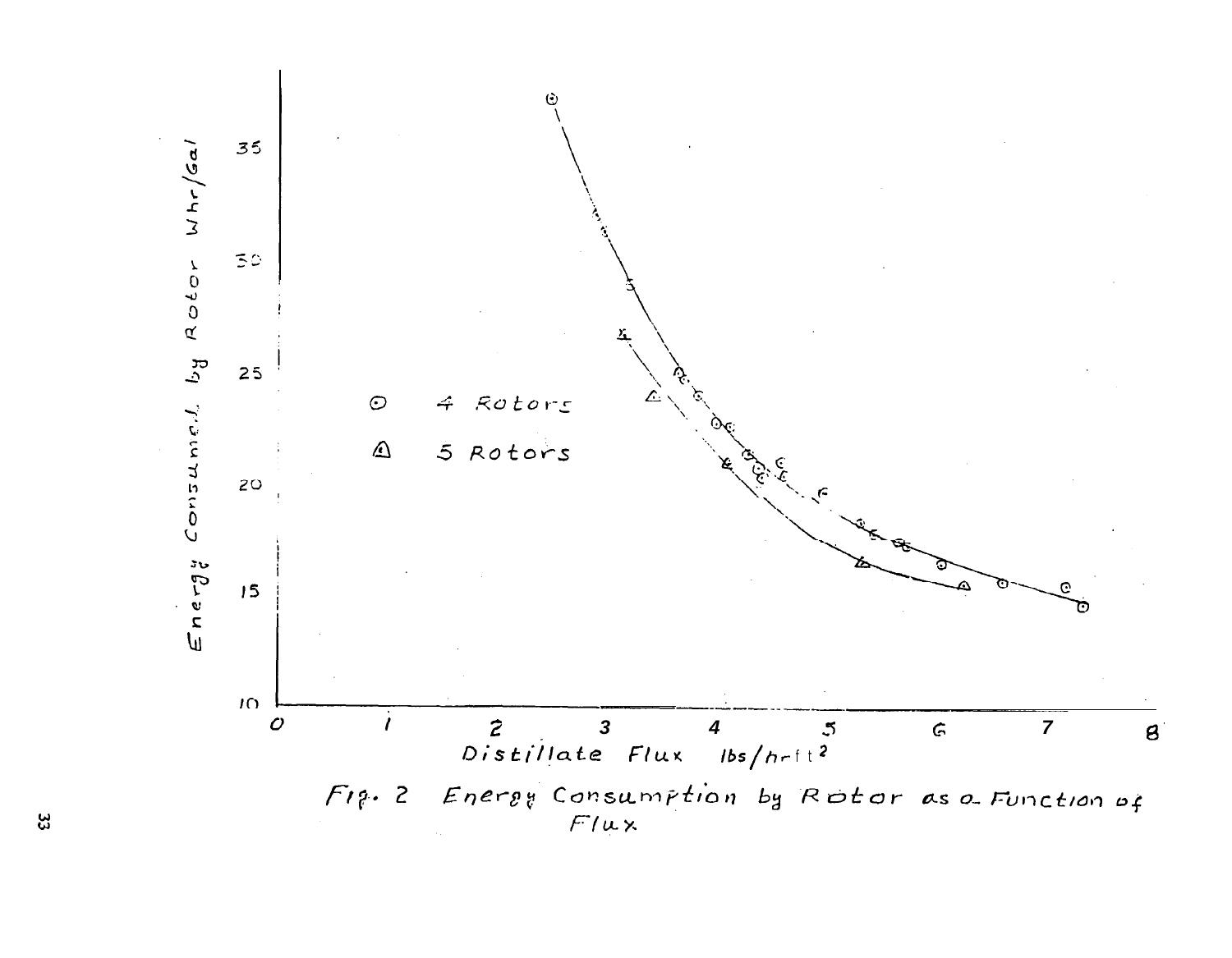#### Appendix B

#### **Data and Computed Results**

Page 36 is a copy of a data sheet for runs made on November 14, 1994 for the simuiant solution and page 37 is a copy of a computer printout that shows data and results calculated for the data collected at  $17:00$  hour. In page 37, **RoMo** indicates rotor motor speed (1160 t-pm). The rotors are rotating at about 400  $\text{rpm}$  through timing belts and pulleys. The two columns under temperature show the readings taken and the corresponding calculated temperatures for the indicated stations. Stations 1 through 5 show, respectively, the temperatures in the evaporator space in effects through 5 while stations 6 through 10 show, respectively, the temperatures in the condenser space in effects 1 through 5. Station 11 shows the temperature of the compressed vapor prior to entering the condenser space in effect 1. Station 12 measures the ambient air temperature close to the evaporator while  $T_{\text{emb}}$  indicates the ambient temperature in the building.

 $T_c$   $\cdot$   $T_e$  shows the measured temperature difference across the heat transfer surface in each of the effects. For example for effect 1,  $T_c \cdot T_e = 132.70 \cdot 130.55 =$ 2.15" F.

The column under O.H.T.C. indicates the calculated values of  $U$  using Eq. 8 for each of the effects. The value 2601.7 is the average value of  $U$  for the five 'effects. The value of Dt,, = 2.10" F is the average value of  $T_c \cdot T_e$  for the five effects.

The values under temperature drop indicates the temperature drop from the evaporator in one effect to the condenser in the following effect. For example the temperature drop from effect 2 to the condenser in effect 3 is  $128.70 \cdot 128.29 =$ 0.41" F (difference between 0.41 and 0.42 shown on printout is due to truncation in the program). This difference is due to the effects of boiling point elevation, pressure drop, and errors in instrumentations.

TSAT(5) indicates the calculated saturation temperature corresponding to measured absolute pressure in effect 5.

The values under total mass balance indicates measurements and calculations.  $R_c$ ,  $R_f$  and  $R_f$  show rotameter readings.  $R_b$  shows the flow rate of the brine from the evaporator. This was calculated by measuring the time required  $(33.6 \text{ sec})$  to fill a calibrated 100 ml flask. The condensate rate was calculated by measuring the time in seconds  $(121.2 \text{ Sec})$  to collect  $2.18$  gal of condensate. The density of the brine was calculated by weighing the 100 ml brine collected in the 100 ml flask. The feed rate was calculated by adding the brine rate and condensate rate. The product flux (4.73 lbs/hrft<sup>2</sup>) was calculated by dividing the distillate rate (539.2 lbs/hr) by the total heat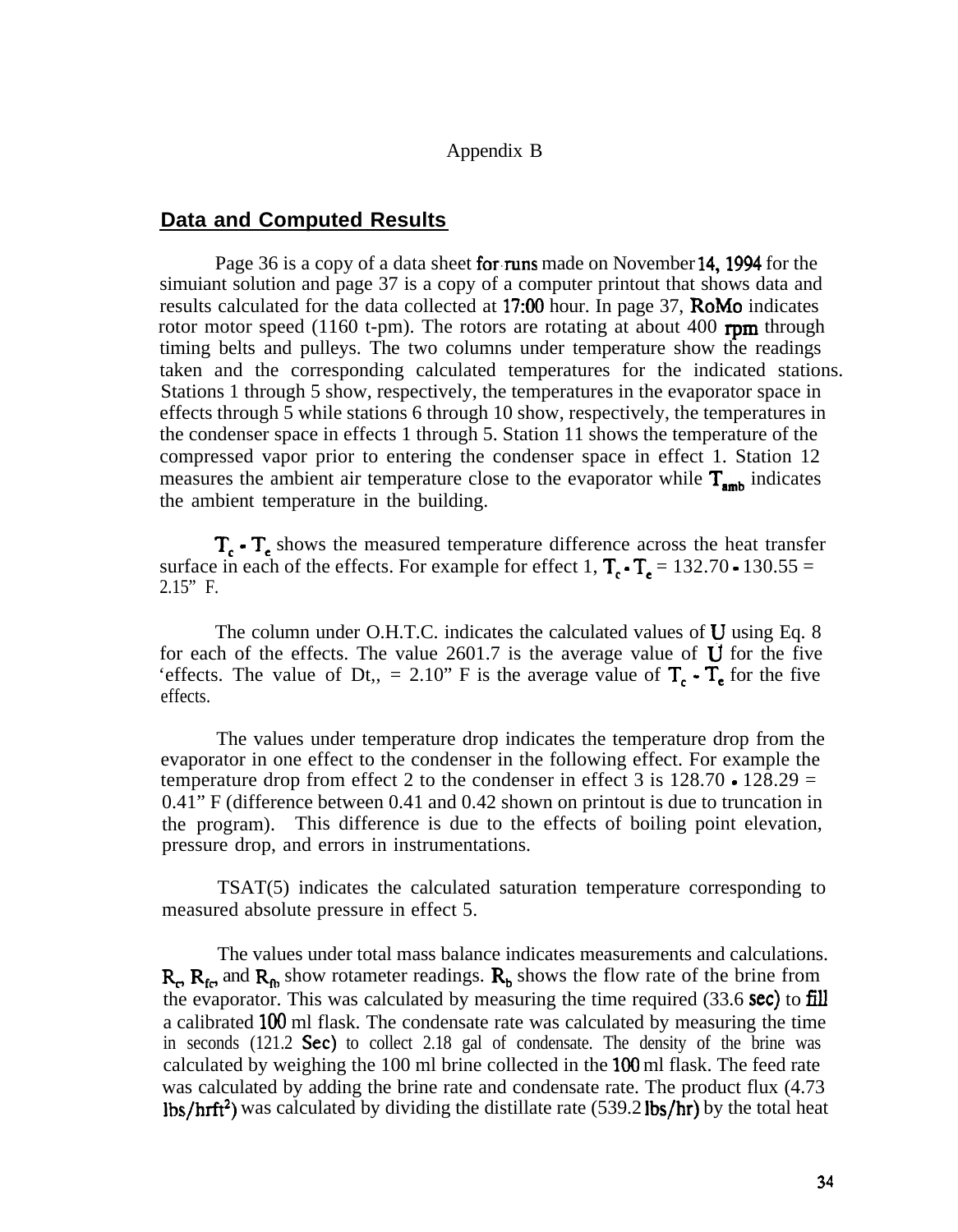transfer area (113.95 ft").

The values under salt balance show feed salinity, brine salinity, brine density calculated from Eq. 7, condensate salinity, and brine salinity, S,, calculated from density and salinity correlations by Fabuss.

The boiling point elevation was calculated from salinity of the brine using the correlations by Fabuss. S,,(2) is the salinity in effects 1 and 2,  $S_h(4)$  is the salinity in effects 3 and 4 and  $S_h(5)$  is the salinity of the brine in effect 5. The boiling point elevation BPE(2) is due to salinity in effect 2, BPE(4) is due to salinity in effect 4 and **BPE(5)** is due to salinity in effect 5. The total boiling point elevation is the sum of the boiling point elevations in effects 1, 2, 3, 4, and 5 and is equal to  $2BPE(2) +$ **2BPE(4)** + BPE(5). The value  $T(5)$  • TSAT(5) should be equal to BPE(5) for an ideal system with noncondensible gases removed from effect 5.

The volumetric flow through the compressor was calculated by multiplying the condensate flow rate by the specific volume of the vapor in the fifth effect divided by the number of effects. The isentropic efficiency of the compressor was calculated as the ratio of the isentropic work per unit of product from the plant divided by the actual energy consumed by the compressor per unit of product from the plant. Compressor work ratio is calculated to show the ratio of heat gain by the vapor through compression to the actual work of compression.

Energy consumption by the rotor is calculated by dividing the measured power input to the rotor by the condensate rate. The number in parentheses shows the power meter reading. Energy consumption by the compressor is calculated in a similar manner, however, the value'in parenthesis show the total power input to the rotary phase convertor which includes power consumed by the rotary phase **convertor** (800 Watts) and compressor drive (2075 Watts). The last entry represents the total energy consumed by both rotors and compressor drive motors.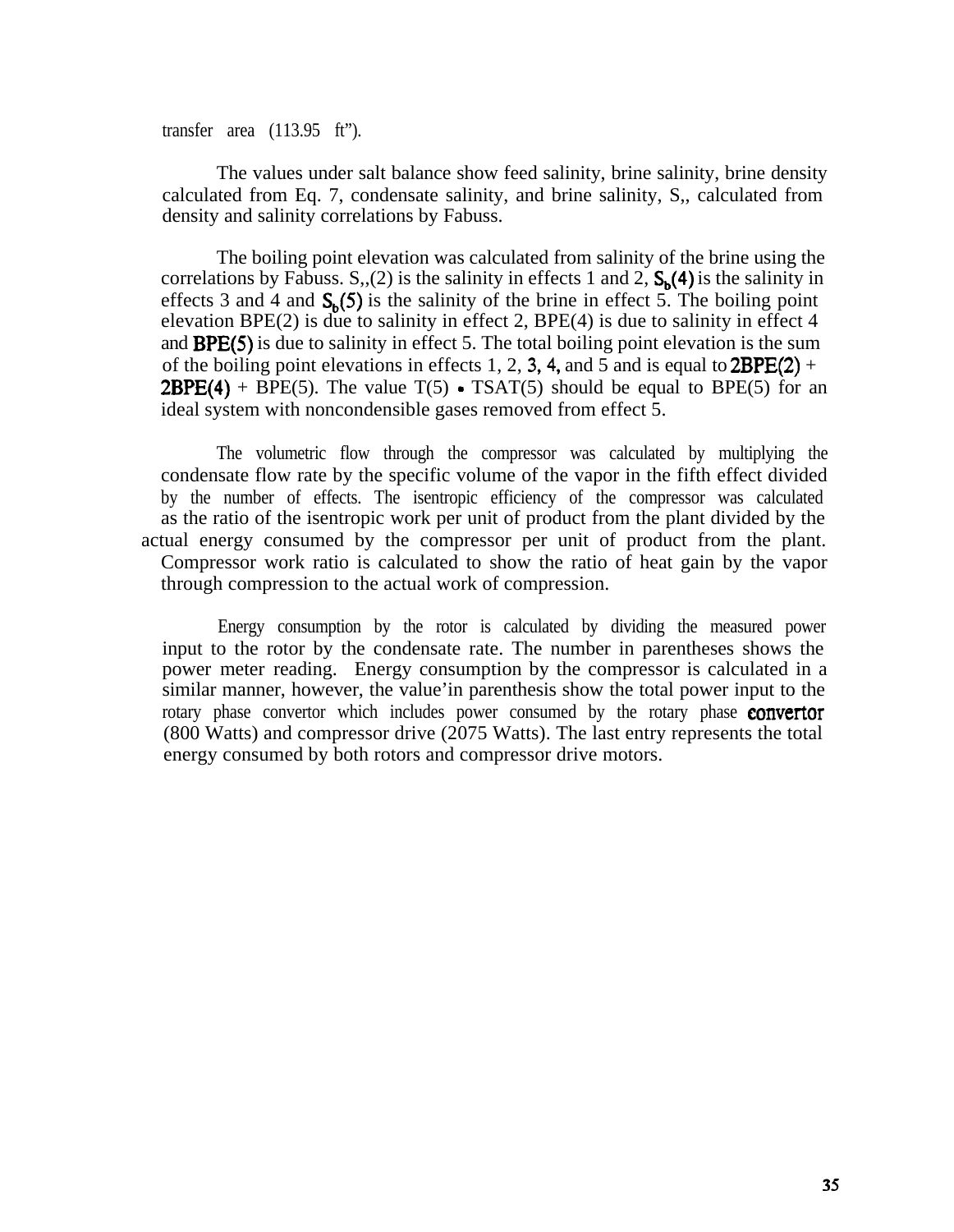

/ WATER<br>REUSE<br>TECHNOLOGY

Data Sheet For<br>100 gph Evaporator

| Date: $\frac{H}{4}$<br>Ref. No.: D'OIBOR                     |
|--------------------------------------------------------------|
| Set No.: $25$<br>Feed Type: Salation A                       |
| Feed TDS: 10000 ppm<br>C o m Spheed $S\rightarrow S$ e d : / |

|                   | Time                                                                      | $\mathbb{H}$ p $\mathbb{R}^{n \times n}$                                                                                                                         |                       | $\left[ \frac{\mu}{3}c \right] \approx \frac{3.6}{10}$ (6:30 17:00) |                |                   |  |  |
|-------------------|---------------------------------------------------------------------------|------------------------------------------------------------------------------------------------------------------------------------------------------------------|-----------------------|---------------------------------------------------------------------|----------------|-------------------|--|--|
|                   | (mV)<br>$E\Gamma$                                                         | $13073$ 132 89 130 16 130 11 130 60                                                                                                                              |                       |                                                                     |                |                   |  |  |
|                   | E2<br>(mV)                                                                | 28.54  136.01 136.22  118.96 128.79                                                                                                                              |                       |                                                                     |                |                   |  |  |
|                   | E3<br>$(n_1V)$                                                            | 126 29 20 26 126 126 29 29 29 19                                                                                                                                 |                       |                                                                     |                |                   |  |  |
|                   | E4<br>(mV)                                                                | $    $ 123 13 13 13 17 132 11 133.88                                                                                                                             |                       |                                                                     |                |                   |  |  |
|                   | E5<br>(mV)                                                                | $\ f(x,y) _{\mathcal{U},\mathcal{U}}\ _{\mathcal{U},\mathcal{U}}\leq\ f(x,y) _{\mathcal{U},\mathcal{U}}\ _{\mathcal{U},\mathcal{U}}\leq\ f(x,y)\ _{\mathcal{U}}$ |                       |                                                                     |                |                   |  |  |
|                   | $\overline{E6}$<br>(mV)                                                   | 1137.71 139.72 132.87 132.91 132.71                                                                                                                              |                       |                                                                     |                |                   |  |  |
|                   | E7<br>(mV)                                                                | $\  \mathbb{R}^{n+1}  _{L^2}$ of $  \mathcal{U}^{q,q}  _{L^2}$ (1995) $  \mathcal{U}^{q,q}  _{L^2}$                                                              |                       |                                                                     |                |                   |  |  |
|                   | E8<br>(mV)                                                                | $\ y_1z_2 _1$ or 60 $ z_1 $ of $ t_1 _1$ $ t_2 _1$ $ t_1 _2$                                                                                                     |                       |                                                                     |                |                   |  |  |
|                   | (mV)<br>E9.                                                               |                                                                                                                                                                  |                       |                                                                     |                |                   |  |  |
|                   | E <sub>10</sub><br>(mV)                                                   |                                                                                                                                                                  |                       |                                                                     |                |                   |  |  |
|                   | E 1 1 (mV)                                                                | 11402 17764 186-2416.76 15745                                                                                                                                    |                       |                                                                     |                |                   |  |  |
|                   | $E12$ (mV)                                                                | $  \gamma_{5}\leq  \cdot  \gamma_{7}\rangle_{F}$ , $  \gamma_{5}\rangle_{F}$ , $  \gamma_{4}\rangle_{F}$ , $  \gamma_{1}\rangle_{F}$                             |                       |                                                                     |                |                   |  |  |
|                   | Amb. Temp. (F)                                                            | $\mathcal{L}^{\mathcal{L}}$                                                                                                                                      | $\mathcal{P}$         |                                                                     | $72 - 72$      |                   |  |  |
|                   | DP Cell Reading                                                           | $\sim$ $\omega$                                                                                                                                                  | --                    |                                                                     | $\sim$         |                   |  |  |
|                   | DP Cell Zero                                                              | ليبدد                                                                                                                                                            | $\leftarrow$          | $\frac{1}{2}$                                                       |                |                   |  |  |
|                   | $DP$ (in. $H2O$ )                                                         | $\parallel$ 2 $\parallel$ 7                                                                                                                                      | $25\%$                | <u> 175 -</u>                                                       | 23.7           | 14.5              |  |  |
|                   | Hg mano. (mm Hg)                                                          | $\frac{1}{6}$                                                                                                                                                    | $\lceil \cdot \rceil$ | 14                                                                  | $7\%$          | 75                |  |  |
|                   | Rc (percent.)                                                             | ِ<br>∫'ٽ                                                                                                                                                         | $\frac{1}{2}$         | $\mathbb{E}[\delta]$                                                | $2\%$          | $J\%$             |  |  |
|                   | $Rfc$ (percent)                                                           | 36                                                                                                                                                               | 37                    | $\mathbb{R}^I$                                                      | $\mathcal{ZD}$ | 30                |  |  |
|                   | $Rfb$ (cc/min.)                                                           | $\varOmega$                                                                                                                                                      | $\frac{25}{25}$       | 7 <sup>1</sup>                                                      | $Q\bar{Q}Q$    | 400               |  |  |
| $Rb^{\circ}$      | (cc/min.)                                                                 | $\frac{27}{10}$                                                                                                                                                  |                       | <u>करी र</u><br>195                                                 | 73. E<br>116   | श्च<br><u>179</u> |  |  |
|                   | Rolar Power (Watts)                                                       | 1320                                                                                                                                                             | 1330                  | 1525                                                                | 1290           | 1290              |  |  |
|                   | Comp Power (Walls):                                                       | $ \mathbb{E}/\mathbb{E} $                                                                                                                                        |                       |                                                                     | 27/60          | 7475              |  |  |
|                   | Cond Timer (sec.)                                                         | $\#$ , $2$                                                                                                                                                       | 1/37                  | rje.1                                                               | $121.$ D       | 121.2             |  |  |
|                   | Cond. TDS (ppm.)                                                          | المستبر                                                                                                                                                          | ÷[ ()                 | $\mathcal{W}_j$                                                     | $70^{\circ}$   | 15                |  |  |
|                   | Brine TDS (ppm)                                                           |                                                                                                                                                                  |                       |                                                                     |                |                   |  |  |
|                   | $\mathscr{Q}/\mathscr{Q}_M$ for 91 $\parallel$<br>Krine Win <sup>21</sup> |                                                                                                                                                                  | 12.64                 | 11176                                                               |                | 11518 11584       |  |  |
|                   |                                                                           | $\Delta$                                                                                                                                                         |                       |                                                                     | $\overline{a}$ |                   |  |  |
| VENIS :<br>14 ALL |                                                                           |                                                                                                                                                                  |                       |                                                                     |                |                   |  |  |
|                   |                                                                           |                                                                                                                                                                  |                       |                                                                     |                |                   |  |  |

 $36$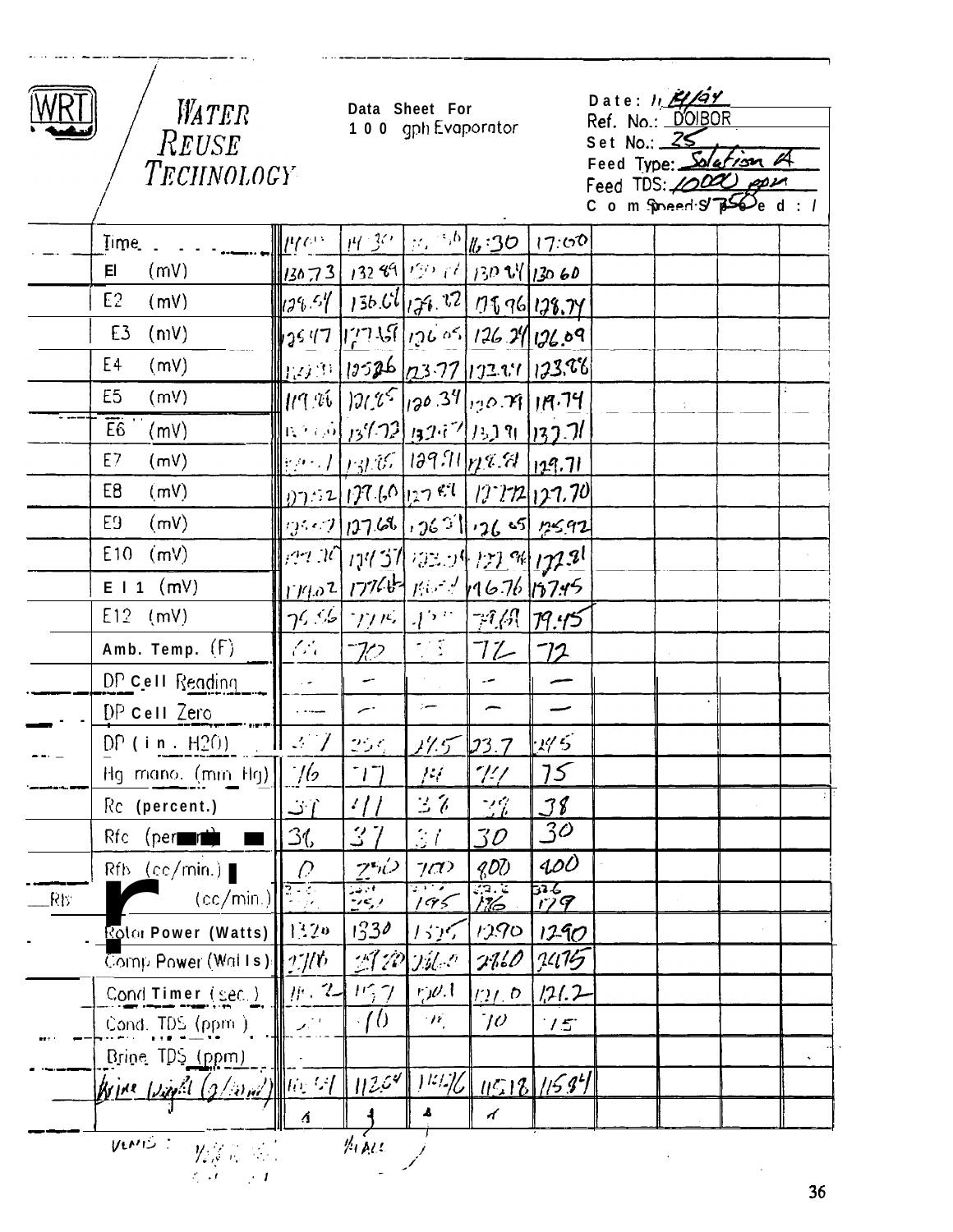#### WATER REUSE TECHNOLOGY

Performance of RotoFilm 5100 advanced evaporator module Data Redux Program: RF511194

Feed Name: Solution A and Ref no: DOIBOR<br>
Comp Speed(rpm): 1750 and Set Time: 1700 Comp  $Speed(rpm): 1750$ Ave **RoMo** Speed(rpm): 1160 Date: 11/14/94<br>No of Effects: 5 No of Effects: 5 STATION TEMP EFFECT<br>NO. mV\F NO NO. mV\F N O  $1$  130.60\130.55<br>2 128.74\128.70  $128.74\backslash128.70$  2 <sup>3</sup> 126.09\126.49 <sup>3</sup>  $\begin{array}{cccc} 4 & 123.88\backslash123.86 & 4 \\ 5 & 119.74\backslash119.33 & 5 \end{array}$  $119.74\backslash119.33$  $\begin{array}{cc}\n 6 & 132.71\{132.70\} \\
 7 & 129.71\{129.98\}\n \end{array}$  $\begin{array}{cc}\n 7 & 129.71\{\text{129.98}} \\
 8 & 127.70\{128.29\}\n \end{array}$  $127.70\backslash128.29$ 9 125.92\125.51 1<br>10 122.81\122.97 2 10 122.81\122.97 <sup>2</sup> 11 187.45\189.56 <sup>3</sup> 12 **79.45\** 79.90 4<br>Tamb \ 72.0  $\setminus$  72.0 Tc-Te  $0.H.T.C.  
(F)$  BTU/hrft<br>2.15 2294.0 (F) BTU/hrft2F 2.15 2294.0 1.28 3767.5 1.80 2683.6 1.65 2930.9  $0$ tav<br>3.64 1332.7 3.64 1332.7  $2601.7\backslash$ ave.  $2.10$ TEMP. DROP (F) EVAP. TO COND.  $\begin{array}{ccc} 2 & 0.57 \\ 3 & 0.42 \end{array}$  $0.42$ 4 0.97<br>5 0.89 5 0.89 TSAT(5) = 118.7764  $P(\text{mm} \text{Hq}) = 84.46499$ TOTAL MASS BALANCE  $(Re=38\% \setminus Rfc=30\% \setminus Rfb= 800ml/min \setminus Rb= 179ml/min \setminus Timer=121.2sec)$ Distillate:  $64.75$  gal/hr = 539.2 lb/hr = 1554.1 gpd  $(4.73$  lbs/hr.ft2> Feed:  $67.59$  gal/hr = 566.6 lb/hr<br>Brine : 2.84 gal/hr = 27.4 lb/hr  $B = 2.84$  gal/hr = 27.4 lb/hr <Recovery = 95.2 percent> SALT BALANCE Feed Salinity = 10000 ppm Brine Salinity =  $2069'97$  ppm [Sb(dens) = 179681 ppm] Brine Density = 1.158 g/ml Condensate Salinity =  $75.0$  ppm Total Boiling Point Elevation = 4.16 F  $Sb(2) = 16,147$  ppm BPE(2) = 0.17 F Sb(4) = 41,903 ppm BPE(4) = 0.54 F  $Sb(5) = 206,997$  ppm BPE(5) = 2.73 F Volumetric Flow Through Compressor = 371.7 cu.ft./min. Isentropic Compressor Efficiency =  $44.4$  percent  $W_{15} = 14.23$ Compressor Work Ratio = 92.80 percent  $T(5)$  = TSAT(5) = 0.56 F ENERGY CONSUMPTION Rotor  $= 19.92$  kWhr/kgal (1290 Watts)  $\cdot$  Compressor = 32.05 kWhr/kgal (2875 Watts)  $Total = 51.97$  kWhr/kgal REMARKS > same as prev.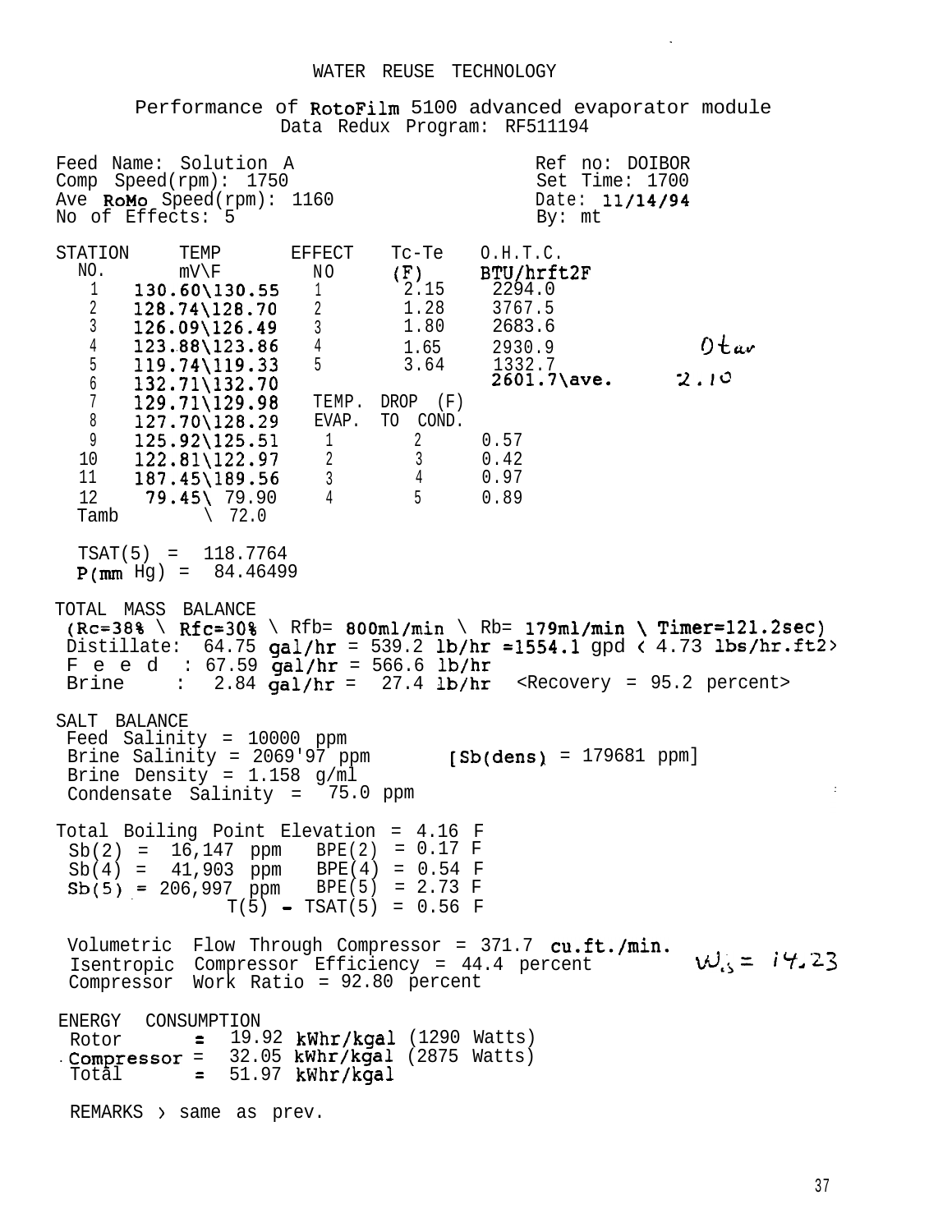Appendix C

### **Sample Calculations**

Overall heat transfer coefficient U from Equation 8.

 $U = mP/A Dt = (539.2/5)(91042.7)/(22.79x2.15)$  $U = 2294$  Btu/ $^{\circ}$  Fhrft<sup>2</sup>

The saturation temperature  $t<sub>s</sub>$  in this pressure range is correlated by:

 $t_s = -2.1955P_s^2 + 25.024P_s + 59.8401$ 

Where  $P_s$  is absolute pressure in  $in.H_g$  and  $t_s$  in  $\circ$  F.

 $P_s = 85/25.4 = 3.3465$  in.H.  $t_s$  = 118.995" F

Distillate rate  $=$  calibrated volume/time calibrated volume  $= 2.18$  gal Distillate rate =  $2.18x3600/121.2 = 64.75$  gal/hr Flux = distillate rate/total area =  $539.2/(5x22.79)$ Flux =  $4.73$  lbs/hrft<sup>2</sup> Brine rate  $= 27.4$  lbs/hr Feed rate =  $27.4 + 539.2 = 566.6$  lbs/hr Brine salinity from Equation 7.  $S_b = m_f S_f / m_b = 566.6 \times 10,000 / 27.4 = 206788$  ppm Brine density = brine weight/100 ml =  $115.84/100 = 1.1584$  gm/ml Energy consumption by compressor is:  $E_c = (2875-800)/64.75 = 32.05$  Whr/gal Energy consumption by rotors is:  $E_r = 1290/64.75 = 19.92$  Whr/gal = 19.92 kWhr/kgal

Total energy consumption by rotors and compressor drives is:  $E_t = E_c + E_r = 51.97$  kWhr/kgal

38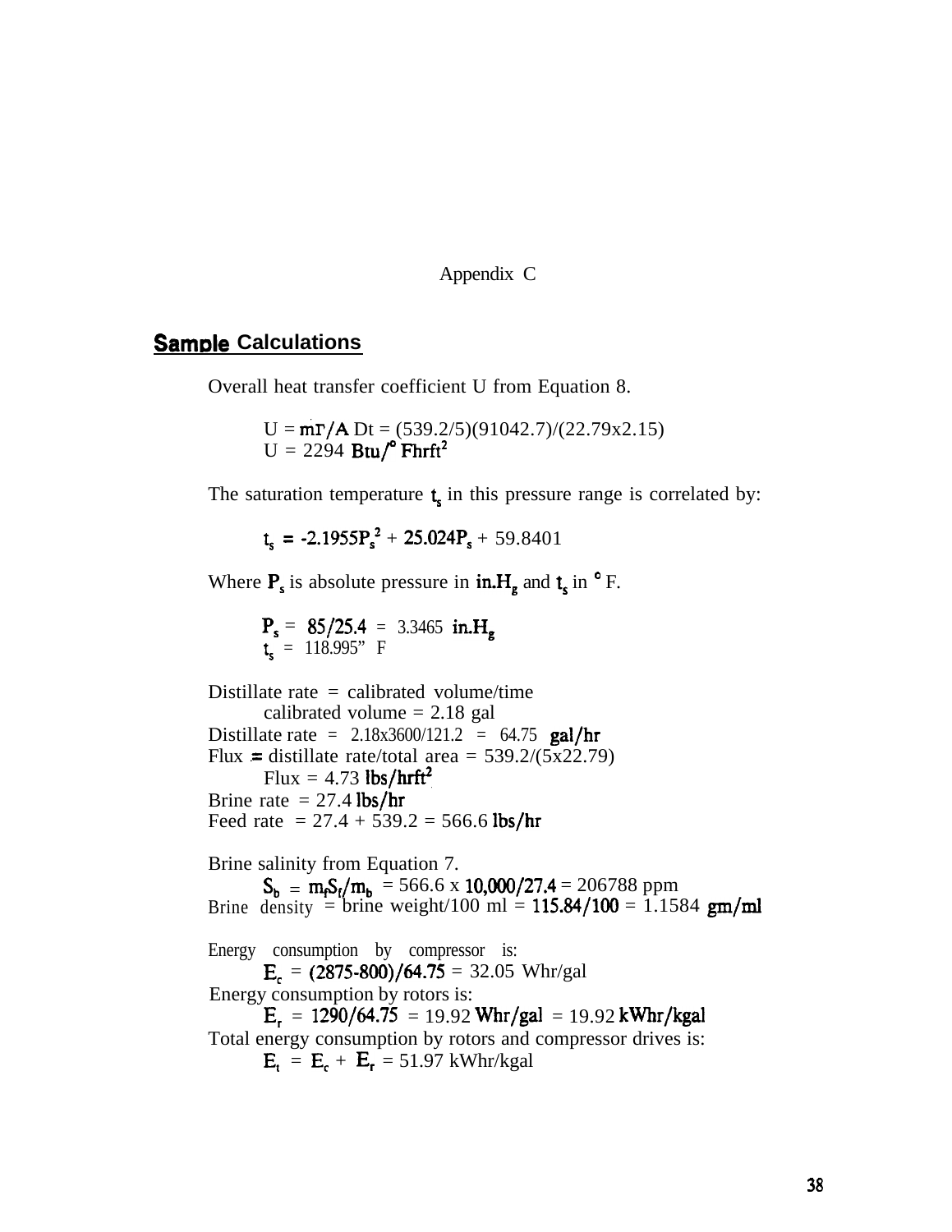#### **Densitv and Boilina Point Elevation**

The density, d, of salt solutions is given by:

d =  $(1000 + \Sigma m_i M_i)/(V_o + \Sigma m_i V_i)$  Eq. A2.13 Fabuss  $\mathbf{m}_i$  = molality of dissolved component i  $M_i$  = molecular weight of component i  $V_0$  = volume of 1000 gm of water at temperature t  $V_i$  = apparent molal volume of dissolved component i

 $V_i$  is given by Fabuss as:

$$
V_i = A_{oi} + B_{oi}I^5
$$
 Eq. A2.8  
 
$$
I = 0.5\Sigma n_i\hat{B}_i
$$
 Eq. A2.9

 $\mathbf{n}_i$  = ionic concentration of component i  $\mathbf{S}_i$  = valence of component i

at 25" C, the values of  $A_{oi}$  and  $B_{oi}$  are:

| Salt                | $A_{\alpha i}$ | $\mathbf{B}_{\rm os}$ |        |  |
|---------------------|----------------|-----------------------|--------|--|
| Na Cl               | 17.0168        |                       | 1.2365 |  |
| Na, SO <sub>4</sub> | 12.701         |                       | 7.4425 |  |

The ionic concentration of the simulant solution consists of 3380 ppm Na', 1460 ppm Cl-, and 5160 ppm  $SO_4^-$ 

| Na'          | $3380/23.00 = 146.957 \times 10^{-3}$ | $Eq/kg$ water               |
|--------------|---------------------------------------|-----------------------------|
| $Cl^{\cdot}$ | $1460/35.455 = 41.179 \times 10^{-3}$ | $Eq/kg \t w \t a \t e \t r$ |
| $SO_4^-$     | $5160/96.06 = 53.716 \times 10^{-3}$  | Eq/kg water                 |

For the solution to be neutral, the total equivalent of anions and cations must be the same. In order to do that, we add  $1.654 \times 10^{-3}$  Na<sup>+</sup> which is equivalent to adding 1.654 x 23 x  $10^{-3}$  = 38 ppm. The resulting ionic concentration for each component is:

| Na'          | $148.611x10^{-3}$       | Eq/kg water |
|--------------|-------------------------|-------------|
| $Cl^{\cdot}$ | $41.179 \times 10^{-3}$ | Eq/kg water |
|              | $Na2SO4 53.716x10-3$    | Eq/kg water |

The total solid content for neutral solution is:

 $3418 + 1460 + 5160 = 10,038$  ppm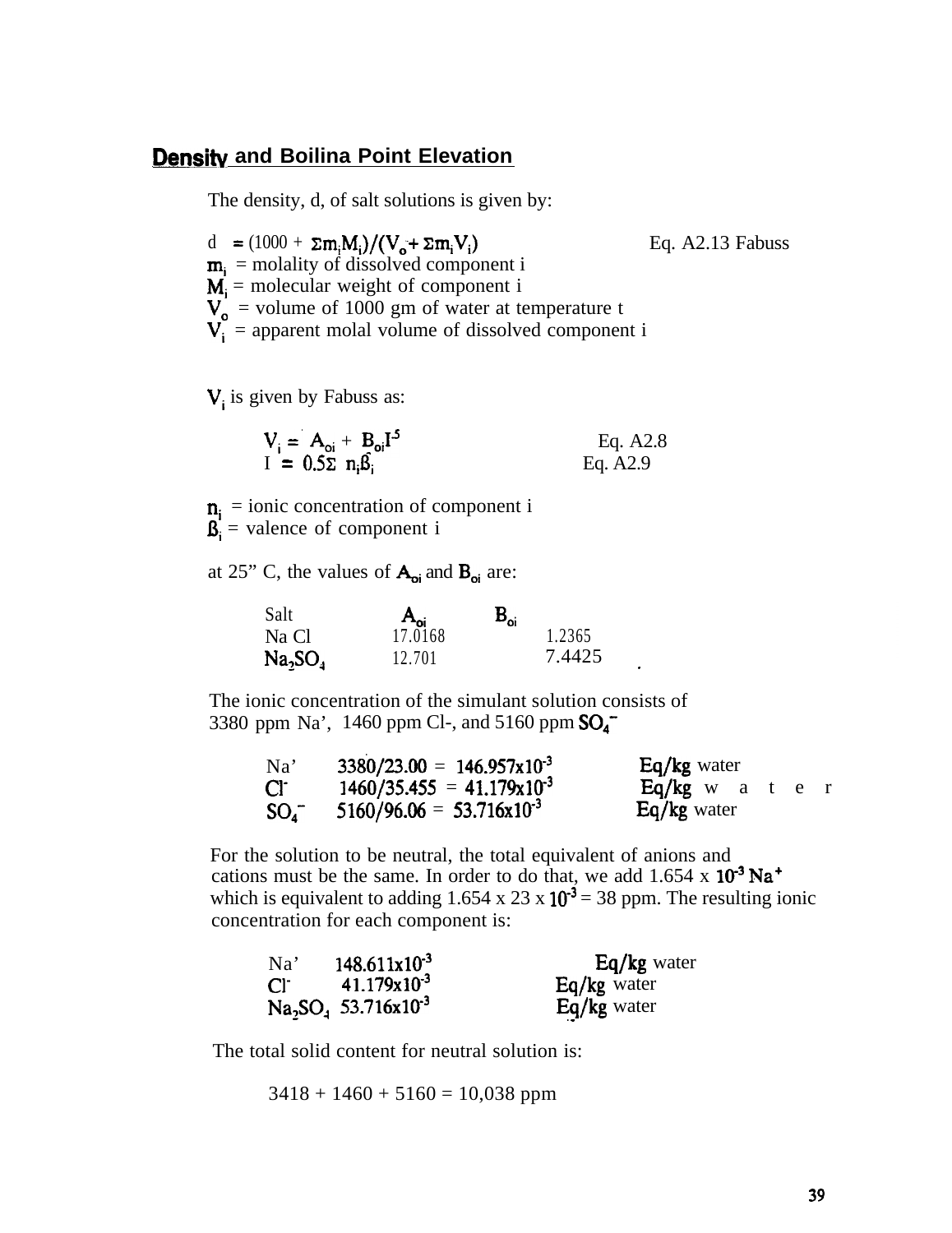For a concentration factor  $n$ , the ionic composition of the concentrated solution is:

| Na'             | $148.61 \ln(1000-10.038n)$ | Eq/kg |
|-----------------|----------------------------|-------|
| Cr <sup>-</sup> | $41.179n/(1000-10.038n)$   | Eq/kg |
| $SO_4^-$        | $53.716n/(1000-10.038n)$   | Eq/kg |

For a final concentration of 200,000 ppm, the **value** of n is:

 $n = 200,000/10038 = 19.9243$ 

The final ionic concentration for each component is:

| Na'      | 3.7012 | Eq/kg<br>water |
|----------|--------|----------------|
| $Cl^-$   | 1.0256 | Eq/kg water    |
| $SO_1^-$ | 1.3378 | $Eq/kg$ water  |

The ionic strength of the solution is:

$$
I = (3.7012x1 + 1.0256x1 + 1.3378x4)/2 = 5.039
$$

and it consists of 1.0256 gm mole/kg of NaCl and 1.3378 gm mole/kg of Na, SO,.

The apparent molar volume is calculated as:

V NaCl =  $17.0168 + 1.71325(5.039)^{0.5} = 20.8626$ V Na<sub>2</sub>SO<sub>4</sub> = 12.3265 + 6.6135(5.039)<sup>0.5</sup> = 27.1723

The density of water at  $25$ " C is 0.9969 gm/ml

 $V_0$  = 1000/0.9969 = 1003.11 ml/kg  $\sum_{i=1}^{n}$   $V_i = 1.0256$  x 20.8626 + 1.3378 x 27.1723 = 57.7478 ml/kg  $\Sigma m_i M_i = 1.0256 \times 58.455 + 1.3378 \times 142.06 = 249.994 \text{ ml/kg}$  $d = (1000+249.994)/(1003.11+57.7478) = 1.1783$  gm/ml

The vapor pressure, P, of the brine in the fifth effect is given by:

$$
P = P_o (1 - \Sigma k_i m_i)
$$
 Eq. A2.18 Fabuss

The value of  $k_i$  is calculated using the correlation constants from Table  $A2.10$ Fabuss at **50" C**

k NaCl = 38.490x10<sup>-3</sup>; k Na<sub>2</sub>SO<sub>4</sub> = 31.853x10<sup>-3</sup>  
\n
$$
\Sigma
$$
k<sub>i</sub>m<sub>i</sub> = 38.490x10<sup>-3</sup>(1.0256) + 31.853x1.3378x10<sup>-3</sup> = 82.088 x 10<sup>-3</sup>